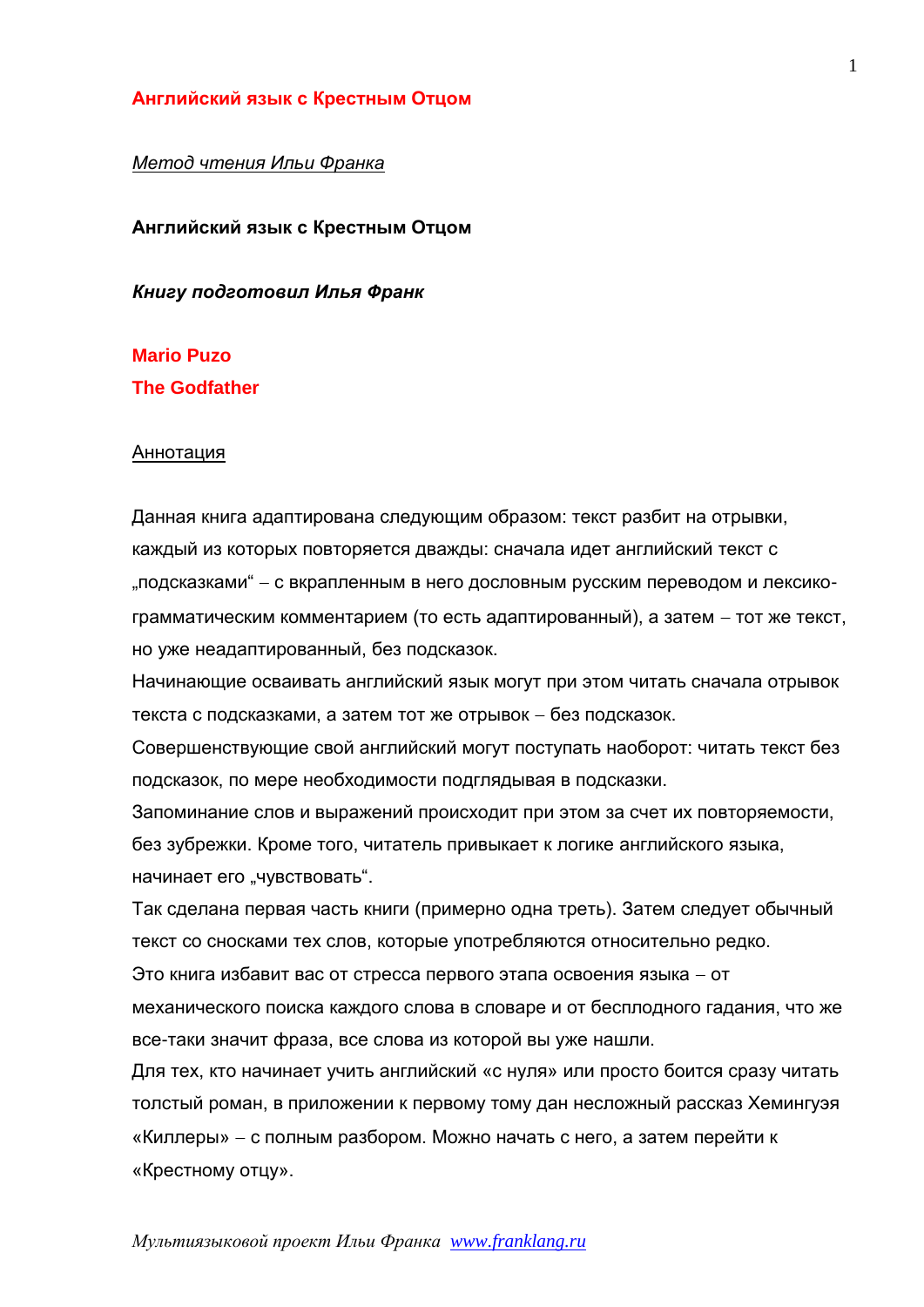#### Book 1

# Behind every great fortune there is a crime За каждым крупным богатством скрывается преступление Balzac

#### Chapter 1

1 Amerigo Bonasera sat in New York Criminal Court (в уголовном суде) Number 3 and waited for justice (ждал правосудия); vengeance (мести ['vendG∂ns]) on the men who had so cruelly hurt his daughter (жестоко надругались; to hurt  $-$  ранить), who had tried to dishonor her (обесчестить).

2 The judge, a formidably heavy-featured man (очень крупный человек с грубыми: «тяжелыми» чертами лица), rolled up the sleeves (засучил рукава) of his black robe as if to physically chastise (словно для того, чтобы физически покарать [t∫æ'staız]) the two young men standing before the bench (перед скамьей /подсудимых/). His face was cold with majestic contempt (от величественного презрения). But there was something false in all this that Amerigo Bonasera sensed but did not yet understand.

3 "You acted like the worst kind of degenerates," the judge said harshly (жестким голосом; degenerate [dı'dGen∂rıt]). Yes, yes, thought Amerigo Bonasera. Animals. Animals. The two young men, glossy hair crew cut (с блестящими волосами, коротко подстриженными; crew cut – подстриженный ежиком), scrubbed clean-cut faces (с гладко выбритыми лицами; to scrub – мыть, скрести) composed into humble contrition (принявшими: «сложенными в» смиренное, самоуничижительное выражение; contrite – кающийся), bowed their heads in submission (покорно: «в покорности»).

4 The judge went on. "You acted like wild beasts in a jungle and you are fortunate you did not sexually molest that poor girl (ваше счастье, что вы не изнасиловали; to molest *–* приставать; сексуально домогаться) or I'd put you behind bars (за решетку) for twenty years." The judge paused, his eyes beneath impressively thick brows (под выразительно густыми бровями) flickered slyly (хитро блеснули) toward the sallow-

2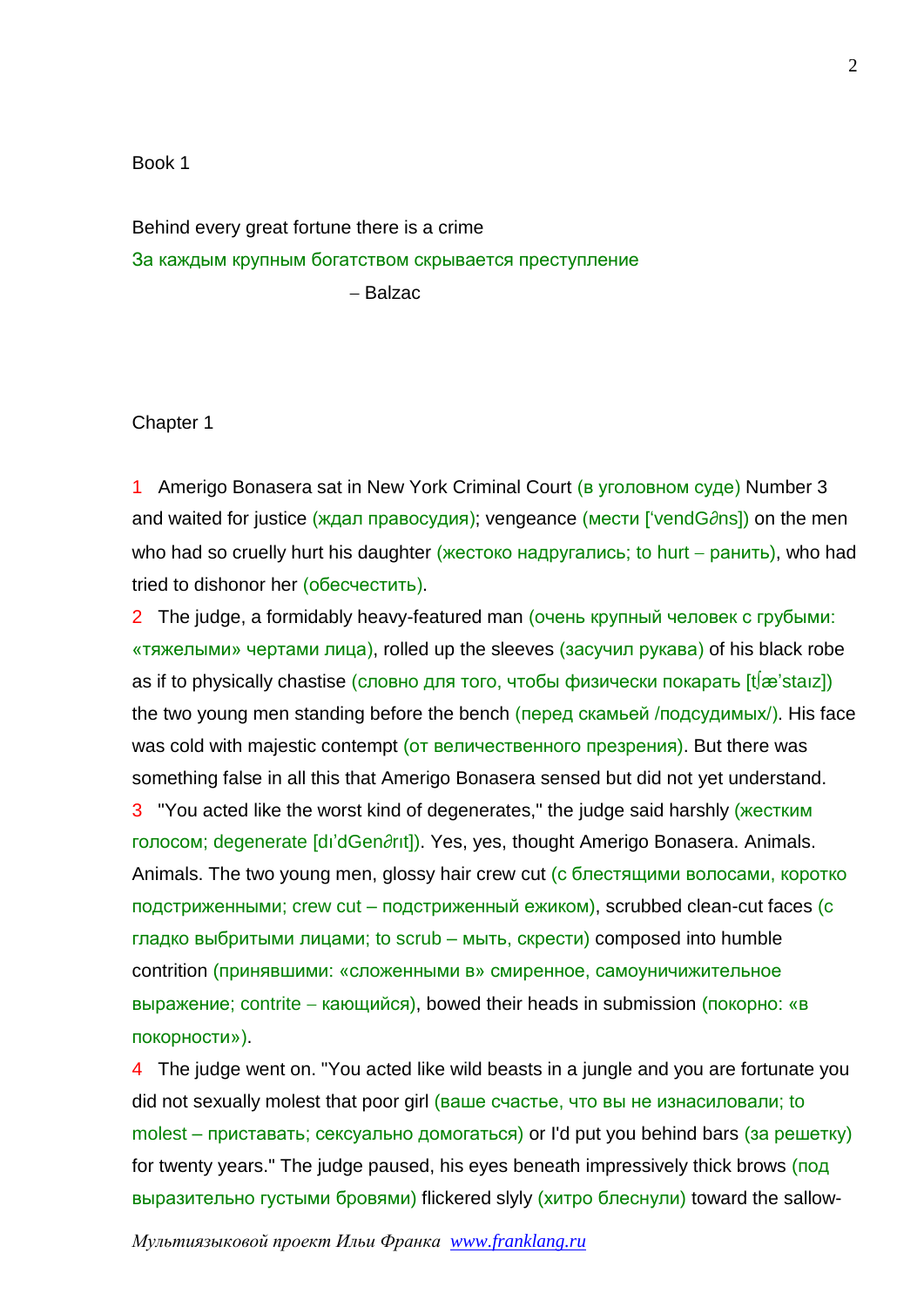faced (в сторону мрачного: «с бледноватым, желтоватым лицом») Amerigo Bonasera, then lowered to a stack of probation reports before him (к стопке, кипе протоколов с просьбами об условном освобождении; probation – условное освобождение, испытательный срок; report – сообщение). Не frowned (нахмурился) and shrugged (пожал плечами) as if convinced against his own natural desire (словно убежденный против своего собственного естественного желания). He spoke again.

5 "But because of your youth, your clean records (безукоризненное прошлое; record – запись, свидетельство), because of your fine families, and because the law in its majesty (закон в своем величии) does not seek vengeance (не ищет мести), I hereby sentence you (я этим приговариваю вас) to three years' confinement (заключения) to the penitentiary (в /каторжной/ тюрьме [penı'ten∫∂rı]). Sentence to be suspended (условно; to suspend - приостанавливать)."

6 Only forty years of professional mourning (профессионального траура; to mourn [mo:n] – скорбеть) kept the overwhelming frustration and hatred from showing (воспрепятствовали всеохватному отчаянию и ненависти показаться; to overwhelm захватывать) on Amerigo Bonasera's face. His beautiful young daughter was still in the hospital with her broken jaw (со сломанной челюстью) wired together (скрепленной проволокой); and now these two *animales* (звери – итал.) went free? It had all been a farce. He watched the happy parents cluster around their darling sons (как обступили; cluster – кисть, пучок, гроздь). Oh, they were all happy now, they were smiling now.

7 The black bile (черная желчь), sourly bitter (кисло горькая), rose in Bonasera's throat, overflowed through tightly clenched teeth (перелилась, вылилась через тесно стиснутые зубы). He used his white linen pocket handkerchief (льняной носовой платок) and held it against his lips. He was standing so when the two young men strode freely up the aisle (прошагали в направлении к выходу: «по проходу, в боковом крыле зала»; to stride), confident (уверенно) and cool-eyed, smiling, not giving him so much as a glance (даже не взглянув на него). Не let them pass (дал им пройти) without saying a word, pressing the fresh linen against his mouth.

8 The parents of the *animales* were coming by now, two men and two women his age (его возраста) but more American in their dress. They glanced at him, shamefaced (стыдливо), yet in their eyes was an odd, triumphant defiance (странный, триумфальный вызов).

9 Out of control (потеряв самообладание), Bonasera leaned forward (наклонился вперед) toward the aisle and shouted hoarsely (прокричал грубо), "You will weep as I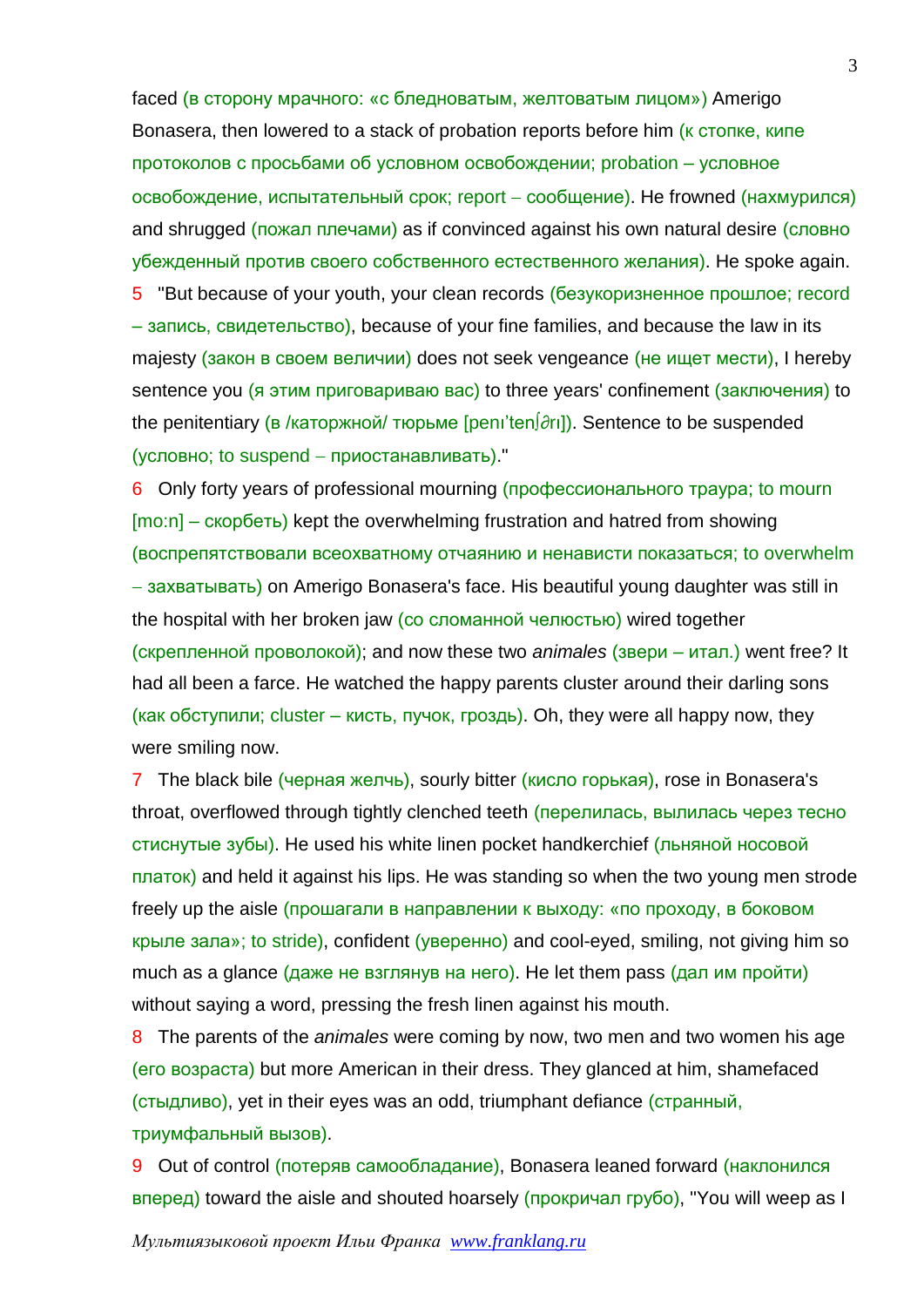have wept  $-1$  will make you weep as your children make me weep"  $-$  the linen at his eyes now. The defense attorneys (адвокаты защиты [∂'t∂:nı]) bringing up the rear (замыкая движение; rear – тыл; зад) swept their clients forward in tight little band (подталкивали своих клиентов вперед компактной: «сжатой» маленькой кучкой), enveloping (окружая: «окутывая») the two young men, who had started back down the aisle as if to protect their parents. A huge bailiff (служащий суда) moved quickly to block the row (заблокировать, перекрыть ряд) in which Bonasera stood. But it was not necessary.

10 All his years in America, Amerigo Bonasera had trusted in law and order. And he had prospered thereby (и потому: «при этом, через это» процветал). Now, though his brain smoked with hatred, though wild visions (видения) of buying a gun and killing the two young men jangled the very bones of his skull (отдались в самих костях = даже в костях его черепа; to jangle – звякать), Bonasera turned to his still uncomprehending wife (к своей до сих пор ничего не понявшей жене) and explained to her, "They have made fools of us (они оставили нас в дураках, поиздевались над нами)." He paused and then made his decision (решение), no longer fearing the cost (больше не боясь цены /которую за это придется заплатить/). "For justice we must go on our knees (за справедливостью мы на коленях поползем) to Don Corleone."

**1 Amerigo Bonasera sat in New York Criminal Court Number 3 and waited for justice; vengeance on the men who had so cruelly hurt his daughter, who had tried to dishonor her.**

**2 The judge, a formidably heavy-featured man, rolled up the sleeves of his black robe as if to physically chastise the two young men standing before the bench. His face was cold with majestic contempt. But there was something false in all this that Amerigo Bonasera sensed but did not yet understand.**

**3 "You acted like the worst kind of degenerates," the judge said harshly. Yes, yes, thought Amerigo Bonasera. Animals. Animals. The two young men, glossy hair crew cut, scrubbed clean-cut faces composed into humble contrition, bowed their heads in submission.**

**4 The judge went on. "You acted like wild beasts in a jungle and you are fortunate you did not sexually molest that poor girl or I'd put you behind bars for twenty years." The judge paused, his eyes beneath impressively thick brows flickered slyly toward the sallow-faced Amerigo Bonasera, then lowered to a**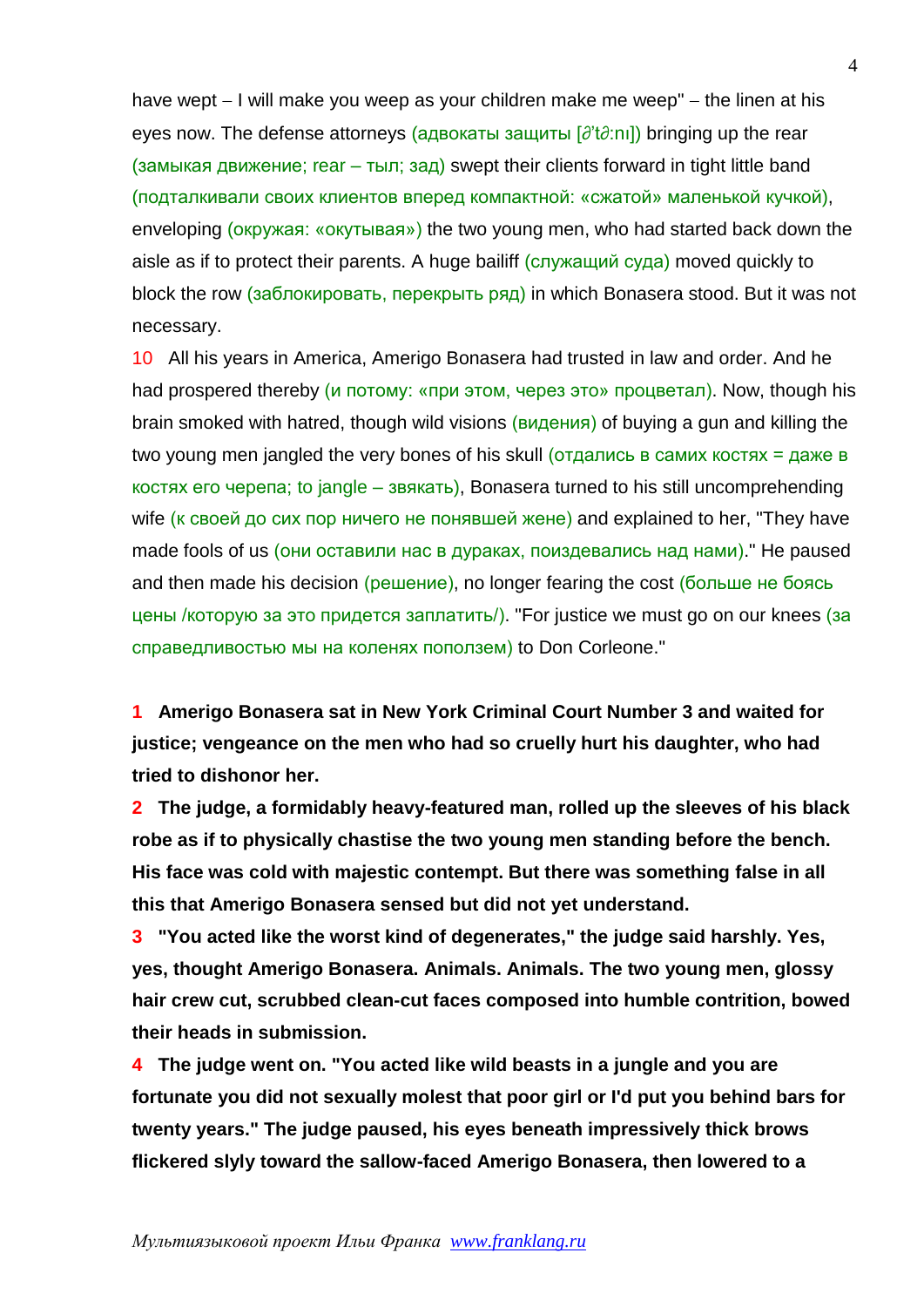**stack of probation reports before him. He frowned and shrugged as if convinced against his own natural desire. He spoke again.**

**5 "But because of your youth, your clean records, because of your fine families, and because the law in its majesty does not seek vengeance, I hereby sentence you to three years' confinement to the penitentiary. Sentence to be suspended." 6 Only forty years of professional mourning kept the overwhelming frustration and hatred from showing on Amerigo Bonasera's face. His beautiful young daughter was still in the hospital with her broken jaw wired together; and now these two** *animales* **went free? It had all been a farce. He watched the happy parents cluster around their darling sons. Oh, they were all happy now, they were smiling now.**

**7 The black bile, sourly bitter, rose in Bonasera's throat, overflowed through tightly clenched teeth. He used his white linen pocket handkerchief and held it against his lips. He was standing so when the two young men strode freely up the aisle, confident and cool-eyed, smiling, not giving him so much as a glance. He let them pass without saying a word, pressing the fresh linen against his mouth. 8 The parents of the** *animales* **were coming by now, two men and two women his** 

**age but more American in their dress. They glanced at him, shamefaced, yet in their eyes was an odd, triumphant defiance.**

**9 Out of control, Bonasera leaned forward toward the aisle and shouted hoarsely, "You will weep as I have wept I will make you weep as your children make me weep" the linen at his eyes now. The defense attorneys bringing up the rear swept their clients forward in tight little band, enveloping the two young men, who had started back down the aisle as if to protect their parents. A huge bailiff moved quickly to block the row in which Bonasera stood. But it was not necessary.**

**10 All his years in America, Amerigo Bonasera had trusted in law and order. And he had prospered thereby. Now, though his brain smoked with hatred, though wild visions of buying a gun and killing the two young men jangled the very bones of his skull, Bonasera turned to his still uncomprehending wife and explained to her, "They have made fools of us." He paused and then made his decision, no longer fearing the cost. "For justice we must go on our knees to Don Corleone."**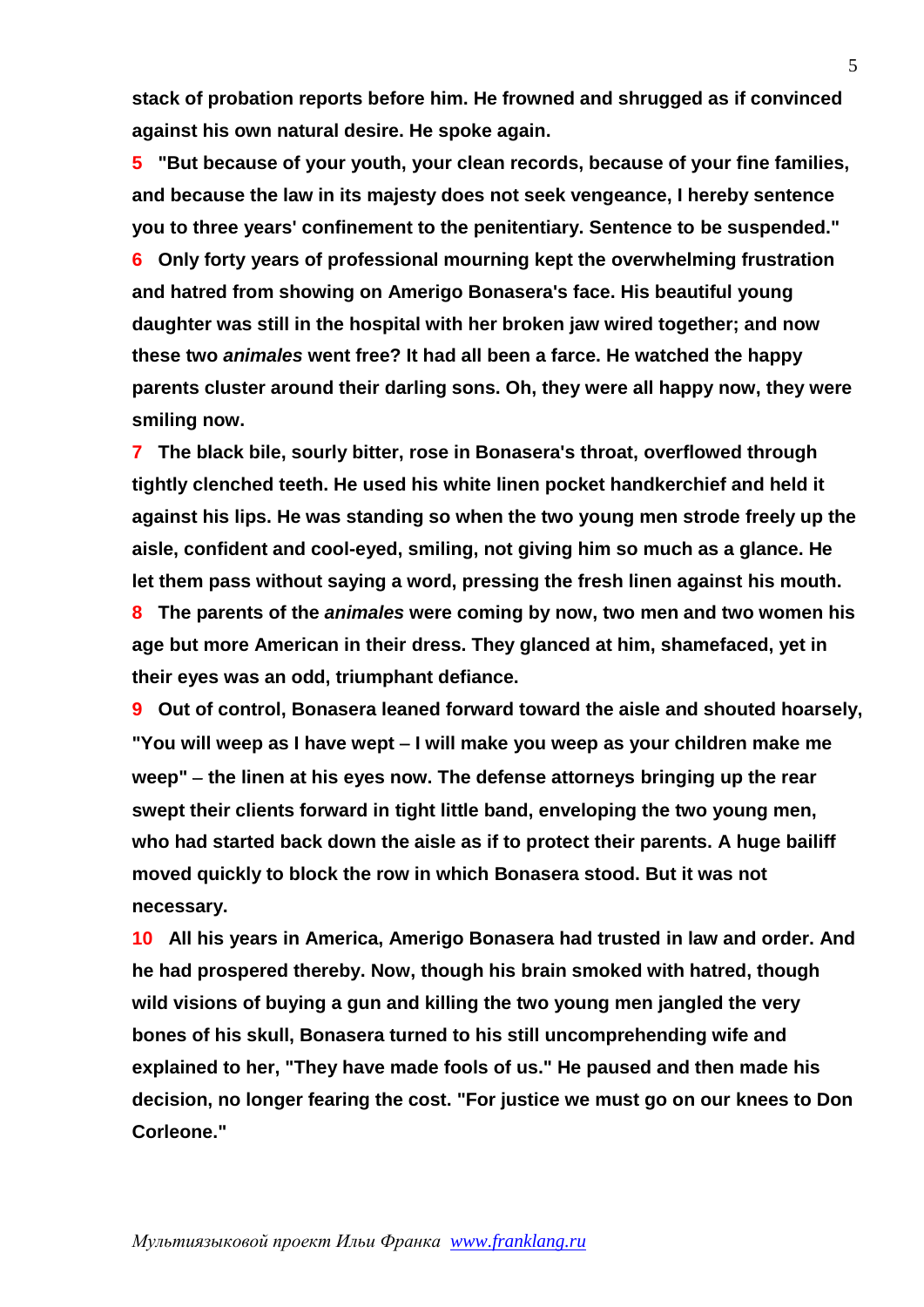1 In a garishly (роскошно, крикливо) decorated Los Angeles hotel suite, Johnny Fontane was as jealously drunk (так же «ревниво пьян» = пьян из-за ревности) as any ordinary husband. Sprawled (развалившись) on a red couch, he drank straight (прямо) from the bottle of scotch in his hand, then washed the taste away by dunking (макая) his mouth in a crystal bucket of ice cubes and water. It was four in the morning and he was spinning drunken fantasies (плел = воображал пьяные фантазии) of murdering his trampy wife (что он убивает свою гулящую жену; to tramp  $$ бродяжничать) when she got home, if she ever did come home (если вообще придет). It was too late to call his first wife and ask about the kids and he felt funny about calling any of his friends (ему было неловко, как-то не хотелось звонить кому-нибудь из друзей) now that his career was plunging downhill (летела: «падала вниз; ныряла» вниз по склону, с горки). There had been a time when they would have been delighted (были бы в восторге), flattered (польщены) by his calling them at four in the morning but now he bored them (он был им скучен = казался им занудой). He could even smile a little to himself as he thought that on the way up (когда дело шло в гору) Johnny Fontane's troubles had fascinated (привлекали, были интересны для) some of the greatest female stars in America.

2 Gulping (потягивaя: «глотая») at his bottle of scotch, he heard finally his wife's key in the door, but he kept drinking until she walked into the room and stood before him. She was to him so very beautiful, the angelic face, soulful (живые, «одушевленные») violet eyes, the delicately fragile (нежно-хрупкое) but perfectly formed body. On the screen her beauty was magnified, spiritualized (на экране ее красота была возвеличенной, одухотворенной). A hundred million men all over the world were in love with the face of Margot Ashton. And paid to see it on the screen.

3 "Where the hell were you?" Johnny Fontane asked.

4 "Out fucking (да потрахаться ходила)," she said.

5 She had misjudged his drunkenness (неверно оценила его опьянение = степень его опьянения). He sprang over the cocktail table and grabbed her by the throat (схватил за глотку). But close up to that magical face, the lovely violet eyes, he lost his anger (утратил свою злобу) and became helpless again. She made the mistake of smiling mockingly (насмешливо), saw his fist draw back (увидела, что он снова занес кулак). She screamed, "Johnny, not in the face, I'm making a picture."

6 She was laughing. He punched her (ударил ее; to punch – ударить кулаком) in the stomach and she fell to the floor. He fell on top of her. He could smell her fragrant breath (ароматное, благоуханное дыхание) as she gasped for air (ловила ртом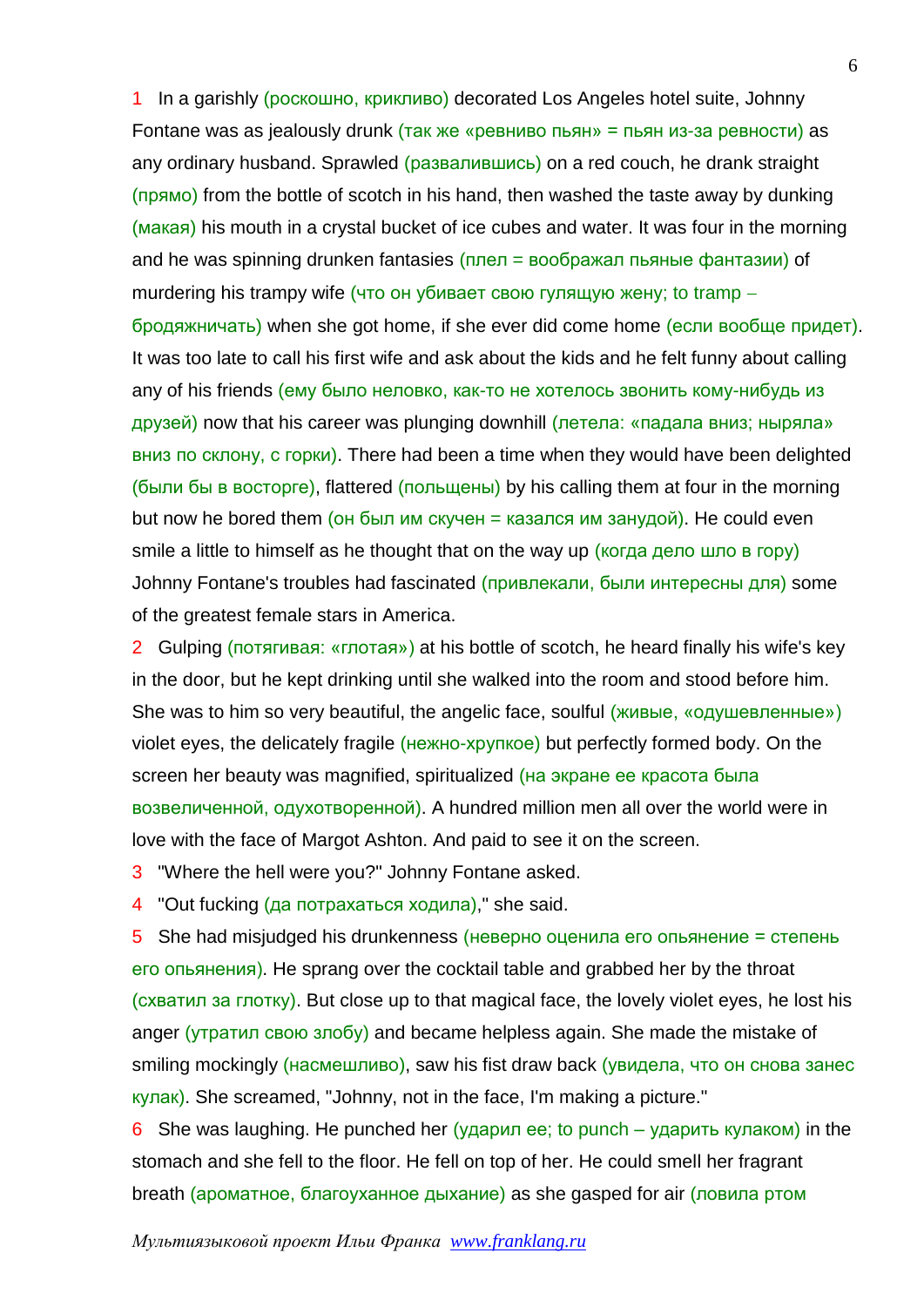воздух). He punched her on the arms and on the thigh muscles of her silky tanned legs (шелковистых загорелых ног). He beat her as he had beaten snotty (сопливых) smaller kids long ago when he had been a tough (крутым: «жестким, крепким») teenager in New York's Hell's Kitchen (в Адской Кухне = в одном из кварталов бедноты). A painful punishment (болезненное наказание) that would leave no lasting disfigurement of loosened teeth (никакого длящегося = надолго повреждения вроде выбитого зуба) or broken nose.

7 But he was not hitting her hard enough. He couldn't. And she was giggling (хихикала) at him. Spread-eagled (раскинувшись, распластавшись) on the floor, her brocaded gown (платье с бархатной оторочкой, с бархатными нашивками; brocade [br∂u'keıd]) hitched up (задранное) above her thighs, she taunted him (насмехалась над ним) between giggles. "Come on, stick it in (воткни его). Stick it in, Johnny, that's what you really want."

8 Johnny Fontane got up. He hated the woman on the floor but her beauty was a magic shield. Margot rolled away (откатилась в сторону), and in a dancer's spring (прыжком танцовщицы) was on her feet facing him (напротив него, перед ним). She went into a childish mocking dance (она начала по-детски насмешливо пританцовывать) and chanted (напевала), "Johnny never hurt me, Johnny never hurt me." Then almost sadly (почти грустно, с досадой) with grave beauty (со строгой красотой) she said, "You poor silly bastard (жалкий, глупый выродок), giving me cramps (судороги /сводящие ноги/) like a kid. Ah, Johnny, you always will be a dumb romantic guinea (тупым индюком, глупым романтичным итальяшкой; guinea-hen – цесарка ['gını]; /сленг, презрит./ итальяшка), you even make love like a kid. You still think screwing is really like those dopey songs (глуповатые, жалкие, пошлые; dopey также – находящийся под воздействием dope наркотика) you used to sing." She shook her head and said, "Poor Johnny. Good-bye, Johnny." She walked into the bedroom and he heard her turn the key in the lock (в замке).

9 Johnny sat on the floor with his face in his hands. The sick, humiliating despair overwhelmed him (унизительное, унижающее отчаяние одолевало, захлестывало его). And then the gutter toughness (упрямство, крепость уличного мальчишки; gutter – водосток, канава) that had helped him survive the jungle of Hollywood made him pick up the phone and call for a car to take him to the airport. There was one person who could save him. He would go back to New York. He would go back to the one man with the power, the wisdom, he needed and a love he still trusted. His Godfather Corleone.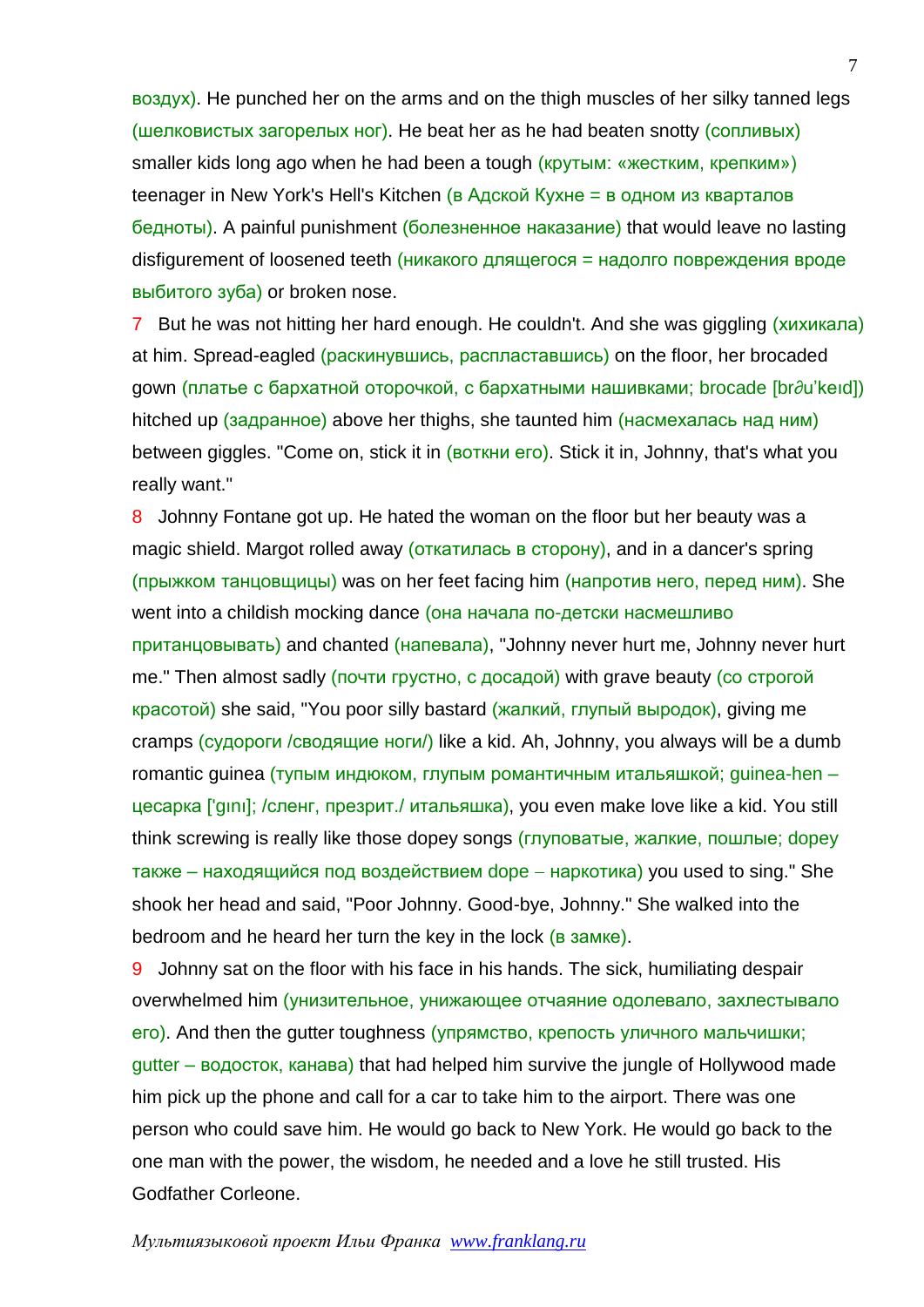**1 In a garishly decorated Los Angeles hotel suite, Johnny Fontane was as jealously drunk as any ordinary husband. Sprawled on a red couch, he drank straight from the bottle of scotch in his hand, then washed the taste away by dunking his mouth in a crystal bucket of ice cubes and water. It was four in the morning and he was spinning drunken fantasies of murdering his trampy wife when she got home, if she ever did come home. It was too late to call his first wife and ask about the kids and he felt funny about calling any of his friends now that his career was plunging downhill. There had been a time when they would have been delighted, flattered by his calling them at four in the morning but now he bored them. He could even smile a little to himself as he thought that on the way up Johnny Fontane's troubles had fascinated some of the greatest female stars in America.**

**2 Gulping at his bottle of scotch, he heard finally his wife's key in the door, but he kept drinking until she walked into the room and stood before him. She was to him so very beautiful, the angelic face, soulful violet eyes, the delicately fragile but perfectly formed body. On the screen her beauty was magnified, spiritualized. A hundred million men all over the world were in love with the face of Margot Ashton. And paid to see it on the screen.**

**3 "Where the hell were you?" Johnny Fontane asked.**

**4 "Out fucking," she said.**

**5 She had misjudged his drunkenness. He sprang over the cocktail table and grabbed her by the throat. But close up to that magical face, the lovely violet eyes, he lost his anger and became helpless again. She made the mistake of smiling mockingly, saw his fist draw back. She screamed, "Johnny, not in the face, I'm making a picture."**

**6 She was laughing. He punched her in the stomach and she fell to the floor. He fell on top of her. He could smell her fragrant breath as she gasped for air. He punched her on the arms and on the thigh muscles of her silky tanned legs. He beat her as he had beaten snotty smaller kids long ago when he had been a tough teenager in New York's Hell's Kitchen. A painful punishment that would leave no lasting disfigurement of loosened teeth or broken nose.** 

**7 But he was not hitting her hard enough. He couldn't. And she was giggling at him. Spread-eagled on the floor, her brocaded gown hitched up above her thighs,**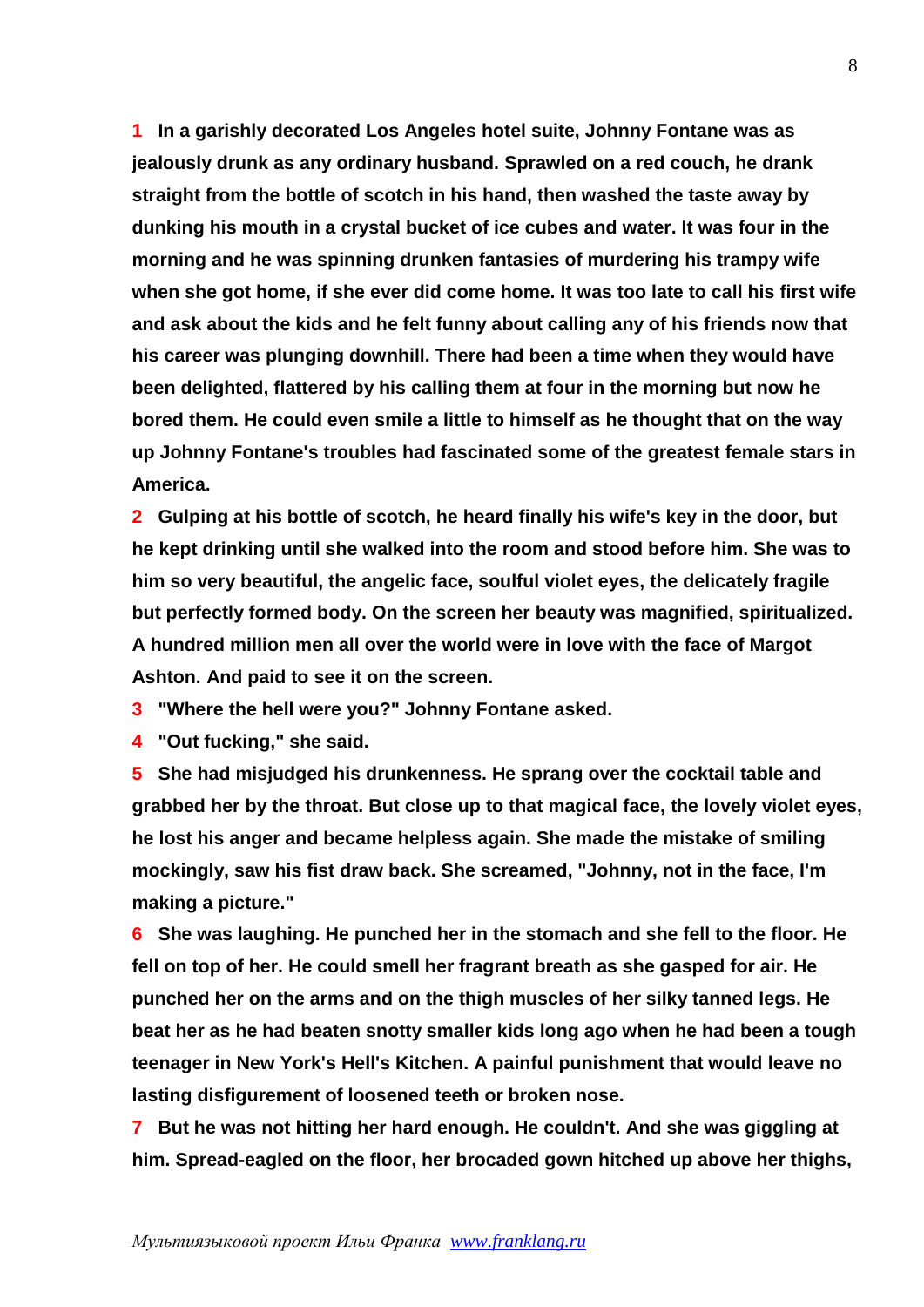**she taunted him between giggles. "Come on, stick it in. Stick it in, Johnny, that's what you really want."**

**8 Johnny Fontane got up. He hated the woman on the floor but her beauty was a magic shield. Margot rolled away, and in a dancer's spring was on her feet facing him. She went into a childish mocking dance and chanted, "Johnny never hurt me, Johnny never hurt me." Then almost sadly with grave beauty she said, "You poor silly bastard, giving me cramps like a kid. Ah, Johnny, you always will be a dumb romantic guinea, you even make love like a kid. You still think screwing is really like those dopey songs you used to sing." She shook her head and said, "Poor Johnny. Good-bye, Johnny." She walked into the bedroom and he heard her turn the key in the lock.**

**9 Johnny sat on the floor with his face in his hands. The sick, humiliating despair overwhelmed him. And then the gutter toughness that had helped him survive the jungle of Hollywood made him pick up the phone and call for a car to take him to the airport. There was one person who could save him. He would go back to New York. He would go back to the one man with the power, the wisdom, he needed and a love he still trusted. His Godfather Corleone.**

1 The baker, Nazorine, pudgy (коротенький и толстый /о человеке/; маленький и плотный /о предмете/) and crusty (покрытый корочкой; раздражительный, неприветливый, грубый) as his great Italian loaves (буханки), still dusty with flour (все еще покрытый мучной пылью; dust – пыль; flour – мука [flau∂]), scowled at his wife (сердился, бросал сердитые взгляды, хмурился), his nubile (достигшую брачного возраста, созревшую ['nju:bıl]) daughter, Katherine, and his baker's helper, Enzo. Enzo had changed into his prisoner-of-war uniform (переоделся в форму военнопленного) with its green-lettered armband (с повязкой с зелеными буквами, надписью) and was terrified (был в ужасе) that this scene would make him late  $(a^2 - b^2)$  (заставит его опоздать) reporting  $(a^2 - b^2)$  /  $(c^2 - b^2)$  = явиться) back to Governor's Island. One of the many thousands of Italian Army prisoners paroled (освобожденный условно [p∂'r∂ul]) daily to work in the American economy, he lived in constant fear (в постоянном страхе) of that parole being revoked (отменено: «отозвано»). And so the little comedy being played now (которая сейчас разыгрывалась) was, for him, a serious business.

2 Nazorine asked fiercely (гневно), "Have you dishonored (обесчестил) my family? Have you given my daughter a little package (сверточек) to remember you by now that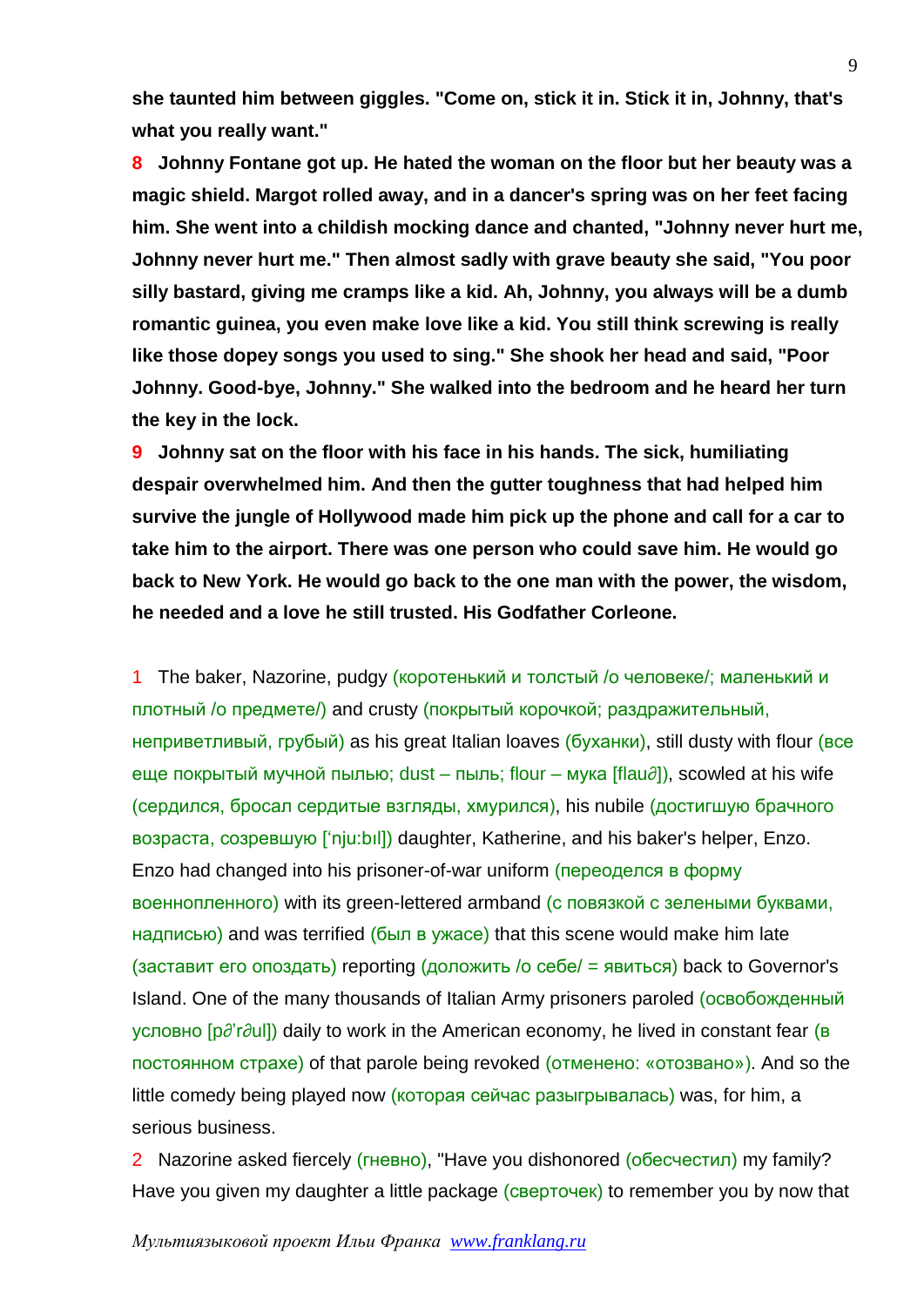the war is over (теперь, когда война закончилась) and you know America will kick your ass (пнет твой зад = выбросит тебя пинком под зад) back to your village full of shit (в твою деревню, полную дерьма ['vilidG]) in Sicily?"

3 Enzo, a very short (низкорослый), strongly built boy («сильно сложенный» парень), put his hand over his heart and said almost in tears, yet cleverly (почти в слезах, но разумно), "*Padrone*, I swear by the Holy Virgin (клянусь Святой Девой) I have never taken advantage of your kindness (я никогда не злоупотреблял вашим великодушием; advantage [∂d'vα:ntidG] – преимущество; выгода, польза; to take advantage of – обмануть, перехитрить кого-либо; воспользоваться чем-либо). I love your daughter with all respect. I ask for her hand with all respect. I know I have no right, but if they send me back to Italy I can never come back to America. I will never be able to marry Katherine."

4 Nazorine's wife, Filomena, spoke to the point (высказалась по сути, без дураков). "Stop all this foolishness (прекрати все эти глупости)," she said to her pudgy husband. "You know what you must do. Keep Enzo here, send him to hide (прятаться, скрываться) with our cousins in Long Island." Katherine was weeping. She was already  $plump (nonho\ddot{\theta})$ , homely (домашней, обычной = невзрачной) and sprouting a faint moustache (с пробивающимися легкими усиками; to sprout – давать ростки; faint – слабый, тусклый, нечеткий; moustache [m∂'stα:∫]). She would never get a husband as handsome as Enzo, never find another man who touched her body in secret places with such respectful love. "I'll go and live in Italy," she screamed at her father. "I'll run away if you don't keep Enzo here."

5 Nazorine glanced at her shrewdly (взглянул на нее пронзительно, видящим насквозь взглядом; shrewd – пронизывающий; проницательный). She was a "hot number" (горячая штучка) this daughter of his. He had seen her brush her swelling buttocks (как она терлась своими пухлыми, набухающими ягодицами) against Enzo's front (о «перёд» Энцо) when the baker's helper squeezed (протиснулся) behind her to fill the counter baskets (чтобы наполнить корзины для расфасовки) with hot loaves from the oven ( $\mu$ 3 печи  $[\Delta$ vn]). The young rascal's hot loaf would be in *her* oven (горячий хлебец этого негодяя окажется в ее печке), Nazorine thought lewdly (развязно, цинично; lewd – похотливый, непристойный; распутный), if proper steps were not taken (если не будут предприняты надлежащие шаги). Enzo must be kept in America and be made an American citizen (и сделан американским гражданином ['sıtızn]). And there was only one man who could arrange such an affair (уладить такое дело [∂'reındG]). The Godfather. Don Corleone.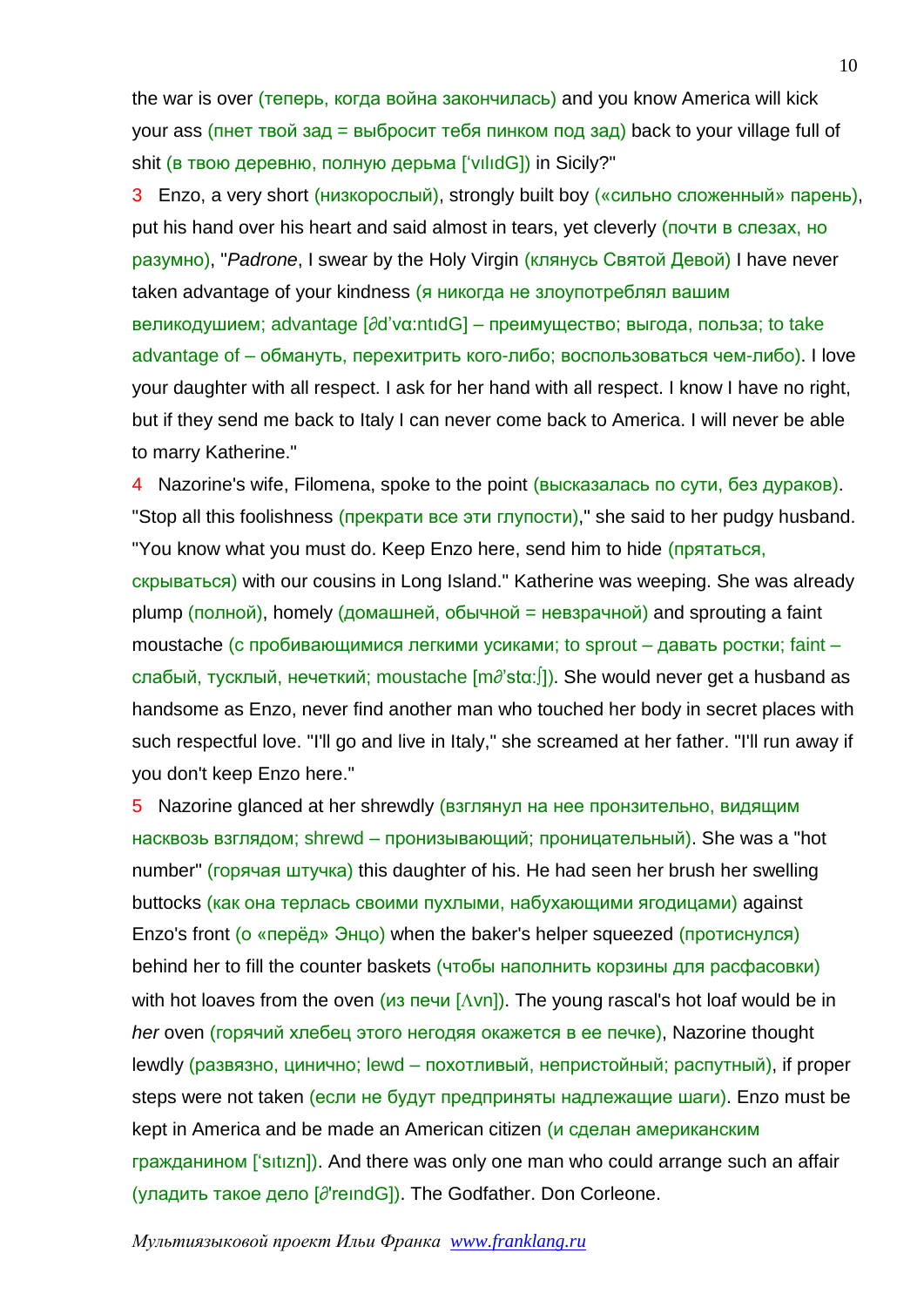**1 The baker, Nazorine, pudgy and crusty as his great Italian loaves, still dusty with flour, scowled at his wife, his nubile daughter, Katherine, and his baker's helper, Enzo. Enzo had changed into his prisoner-of-war uniform with its greenlettered armband and was terrified that this scene would make him late reporting back to Governor's Island. One of the many thousands of Italian Army prisoners paroled daily to work in the American economy, he lived in constant fear of that parole being revoked. And so the little comedy being played now was, for him, a serious business.** 

**2 Nazorine asked fiercely, "Have you dishonored my family? Have you given my daughter a little package to remember you by now that the war is over and you know America will kick your ass back to your village full of shit in Sicily?"**

**3 Enzo, a very short, strongly built boy, put his hand over his heart and said almost in tears, yet cleverly, "***Padrone***, I swear by the Holy Virgin I have never taken advantage of your kindness. I love your daughter with all respect. I ask for her hand with all respect. I know I have no right, but if they send me back to Italy I can never come back to America. I will never be able to marry Katherine."** 

**4 Nazorine's wife, Filomena, spoke to the point. "Stop all this foolishness," she said to her pudgy husband. "You know what you must do. Keep Enzo here, send him to hide with our cousins in Long Island." Katherine was weeping. She was already plump, homely and sprouting a faint moustache. She would never get a husband as handsome as Enzo, never find another man who touched her body in secret places with such respectful love. "I'll go and live in Italy," she screamed at her father. "I'll run away if you don't keep Enzo here."** 

**5 Nazorine glanced at her shrewdly. She was a "hot number" this daughter of his. He had seen her brush her swelling buttocks against Enzo's front when the baker's helper squeezed behind her to fill the counter baskets with hot loaves from the oven. The young rascal's hot loaf would be in** *her* **oven, Nazorine thought lewdly, if proper steps were not taken. Enzo must be kept in America and be made an American citizen. And there was only one man who could arrange such an affair. The Godfather. Don Corleone.** 

1 All of these people and many others received engraved invitations (красиво отпечатанные приглашения; to engrave – гравировать, вырезать /по камню, дереву/) to the wedding (на свадьбу) of Miss Constanzia Corleone, to be celebrated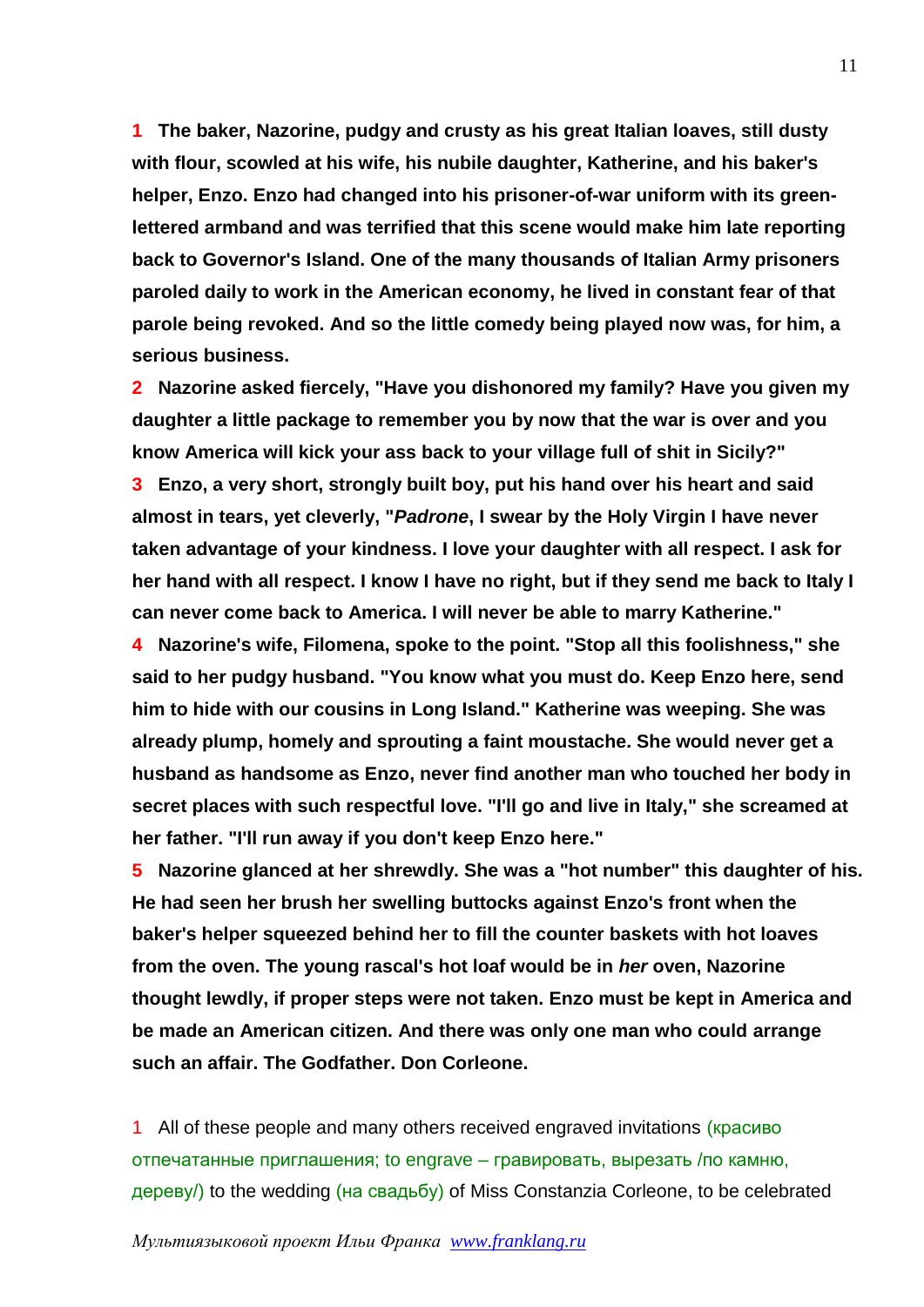(которая должна была быть отпразднована) on the last Saturday in August 1945. The father of the bride, Don Vito Corleone, never forgot his old friends and neighbors though he himself now lived in a huge house on Long Island. The reception would be held (прием будет проводиться) in that house and the festivities would go on all day (и празднование будет продолжаться весь день; festivity [fes'tıvıtı] – веселье; праздник). There was no doubt it would be a momentous occasion (важное событие (momentous [m∂u'ment∂s] – важный, весомый, влиятельный; occasion [∂'keıG∂n] – возможность, случай; событие, происшествие). The war with the Japanese had just ended so there would not be any nagging fear (так что не будет никакого мучающего, докучающего страха; to nag – придираться, изводить; болеть, ныть) for their sons fighting in the Army to cloud these festivities (омрачить = который бы омрачил). A wedding was just what people needed to show their joy.

2 And so on that Saturday morning the friends of Don Corleone streamed out (повалили) of New York City to do him honor. They bore cream-colored (кремового  $=$ светло-желтого цвета) envelopes (конверты ['env∂l∂up]) stuffed with cash (набитые наличными) as bridal gifts (в качестве свадебных подарков), no checks. Inside each envelope a card established (устанавливала = сообщала  $\circ$ ) the identity of the giver and the measure (степень ['meG∂]) of his respect for the Godfather. A respect truly earned (уважение подлинно заслуженное, заслуженно заработанное).

3 Don Vito Corleone was a man to whom everybody came for help, and never were they disappointed (разочарованы). He made no empty promises (пустых обещаний; promise ['promıs]), nor the craven excuse (малодушную отговорку ['kreıv∂n]) that his hands were tied by more powerful forces (связаны более могущественными силами) in the world than himself. It was not necessary (необходимым ['nesıs∂rı]) that he be your friend, it was not even important (даже не было важно) that you had no means  $(cpeqctB = Bo3MOXHOCTEW)$  with which to repay him  $(OT\Pi JATWT)$ . Only one thing was required (требовалось). That you, *you yourself*, proclaim your friendship (заявлял о своей дружбе, о своих дружеских чувствах /к нему/ [pr∂'kleım]). And then, no matter (не важно) how poor or powerless (бессилен) the supplicant (проситель ['s∆plık∂nt]), Don Corleone would take that man's troubles to his heart (примет беды это человека к  $ce$ оердцу = поможет ему). And he would let nothing stand in the way (не позволит ничему встать на пути = помешать) to a solution of that man's woe (решению бед того человека; woe [w∂u] – горе, несчастья). His reward (награда [rı'wo:d])? Friendship, the respectful title of "Don," and sometimes the more affectionate salutation (более сердечное приветствие [∂'fek∫nıt]) of "Godfather." And perhaps, to show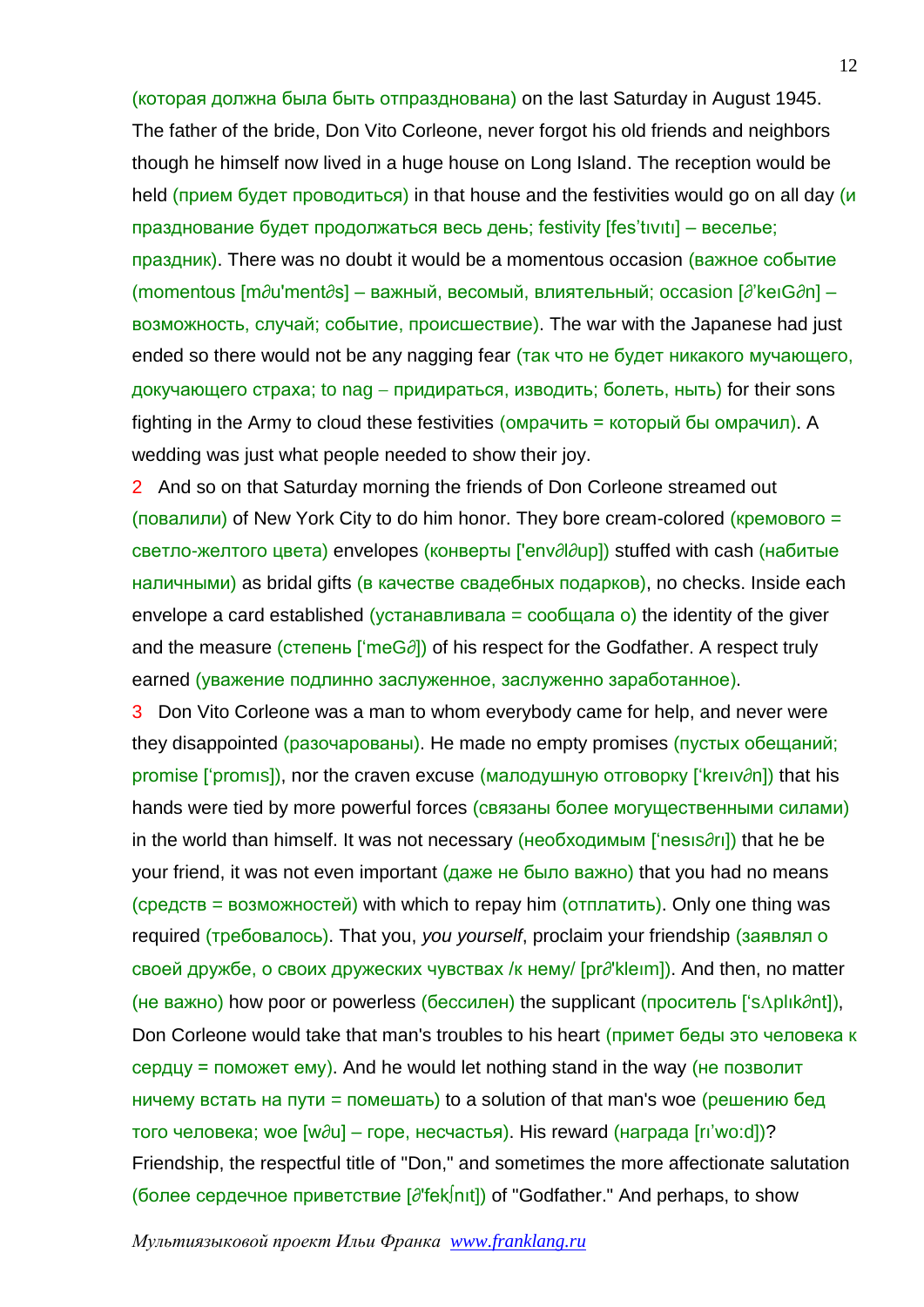respect only, never for profit (никогда, вовсе не для пользы, прибыли), some humble  $q$ ift (простой, незатейливый; humble – смиренный) – a gallon of homemade wine or a basket of peppered *taralles* specially baked to grace (чтобы украсить) his Christmas table. It was understood (понималось = все понимали, конечно), it was mere good manners (всего лишь вежливость: «хорошие манеры»), to proclaim that you were in his debt (в долгу у него) and that he had the right to call upon you (прийти к тебе: «навестить тебя) at any time to redeem (to redeem  $-$  возвращать, получать обратно; искупать) your debt by some small service.

4 Now on this great day, his daughter's wedding day, Don Vito Corleone stood in the doorway (на пороге, в дверях) of his Long Beach home to greet his guests, all of them known (из которых он всех знал: «все из них знаемые»), all of them trusted (которым он доверял). Many of them owed their good fortune (были обязаны своим успехом; to owe [∂u] – быть должным, в долгу) in life to the Don and on this intimate occasion felt free to call him "Godfather" to his face. Even the people performing festal services (исполняющие «праздничное обслуживание») were his friends. The bartender (бармен) was an old comrade (приятель) whose gift was all the wedding liquors ([lık∂]) and his own expert skills («опытные» умения, навыки). The waiters (официанты) were the friends of Don Corleone's sons. The food on the garden picnic tables had been cooked by the Don's wife and her friends and the gaily festooned (весело наряженный гирляндами; festoon – гирлянда, фестон) one-acre garden itself had been decorated (был разукрашен) by the young girl-chums of the bride (подружками невесты; chum – близкий друг, приятель).

5 Don Corleone received everyone (принимал всех  $[ri's]:v]$ ) – rich and poor, powerful and humble – with an equal show of love (с одинаковым выражением любви [' $\kappa$ w $\partial$ l]). He slighted no one (никому не выказал пренебрежения, никем не пренебрег, никого не обидел). That was his character. And the guests so exclaimed (так восклицали [iks'kleim]) at how well he looked in his tux (= tuxedo [t∆k'sıd∂u] – смокинг) that an inexperienced observer (неопытный = сторонний наблюдатель; experience [ıks'pı∂rı∂ns] опыт) might easily have thought (мог бы легко подумать) the Don himself was the lucky groom (счастливый жених).

**1 All of these people and many others received engraved invitations to the wedding of Miss Constanzia Corleone, to be celebrated on the last Saturday in August 1945. The father of the bride, Don Vito Corleone, never forgot his old friends and neighbors though he himself now lived in a huge house on Long**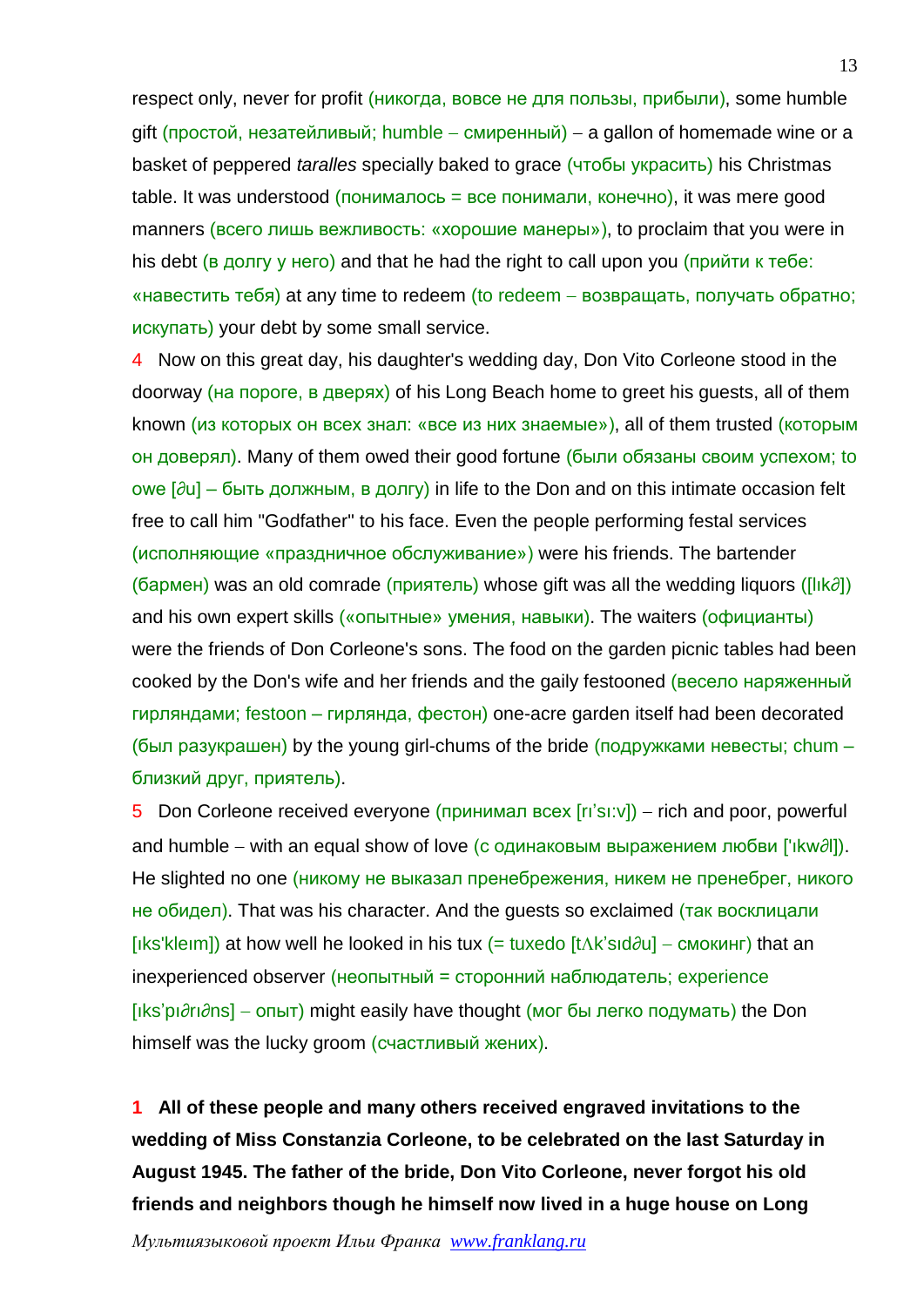**Island. The reception would be held in that house and the festivities would go on all day. There was no doubt it would be a momentous occasion. The war with the Japanese had just ended so there would not be any nagging fear for their sons fighting in the Army to cloud these festivities. A wedding was just what people needed to show their joy.** 

**2 And so on that Saturday morning the friends of Don Corleone streamed out of New York City to do him honor. They bore cream-colored envelopes stuffed with cash as bridal gifts, no checks. Inside each envelope a card established the identity of the giver and the measure of his respect for the Godfather. A respect truly earned.** 

**3 Don Vito Corleone was a man to whom everybody came for help, and never were they disappointed. He made no empty promises, nor the craven excuse that his hands were tied by more powerful forces in the world than himself. It was not necessary that he be your friend, it was not even important that you had no means with which to repay him. Only one thing was required. That you,** *you yourself***, proclaim your friendship. And then, no matter how poor or powerless the supplicant, Don Corleone would take that man's troubles to his heart. And he would let nothing stand in the way to a solution of that man's woe. His reward? Friendship, the respectful title of "Don," and sometimes the more affectionate salutation of "Godfather." And perhaps, to show respect only, never for profit, some humble gift a gallon of homemade wine or a basket of peppered** *taralles* **specially baked to grace his Christmas table. It was understood, it was mere good manners, to proclaim that you were in his debt and that he had the right to call upon you at any time to redeem your debt by some small service.** 

**4 Now on this great day, his daughter's wedding day, Don Vito Corleone stood in the doorway of his Long Beach home to greet his guests, all of them known, all of them trusted. Many of them owed their good fortune in life to the Don and on this intimate occasion felt free to call him "Godfather" to his face. Even the people performing festal services were his friends. The bartender was an old comrade whose gift was all the wedding liquors and his own expert skills. The waiters were the friends of Don Corleone's sons. The food on the garden picnic tables had been cooked by the Don's wife and her friends and the gaily festooned one-acre garden itself had been decorated by the young girl-chums of the bride.**

**5 Don Corleone received everyone rich and poor, powerful and humble with an equal show of love. He slighted no one. That was his character. And the**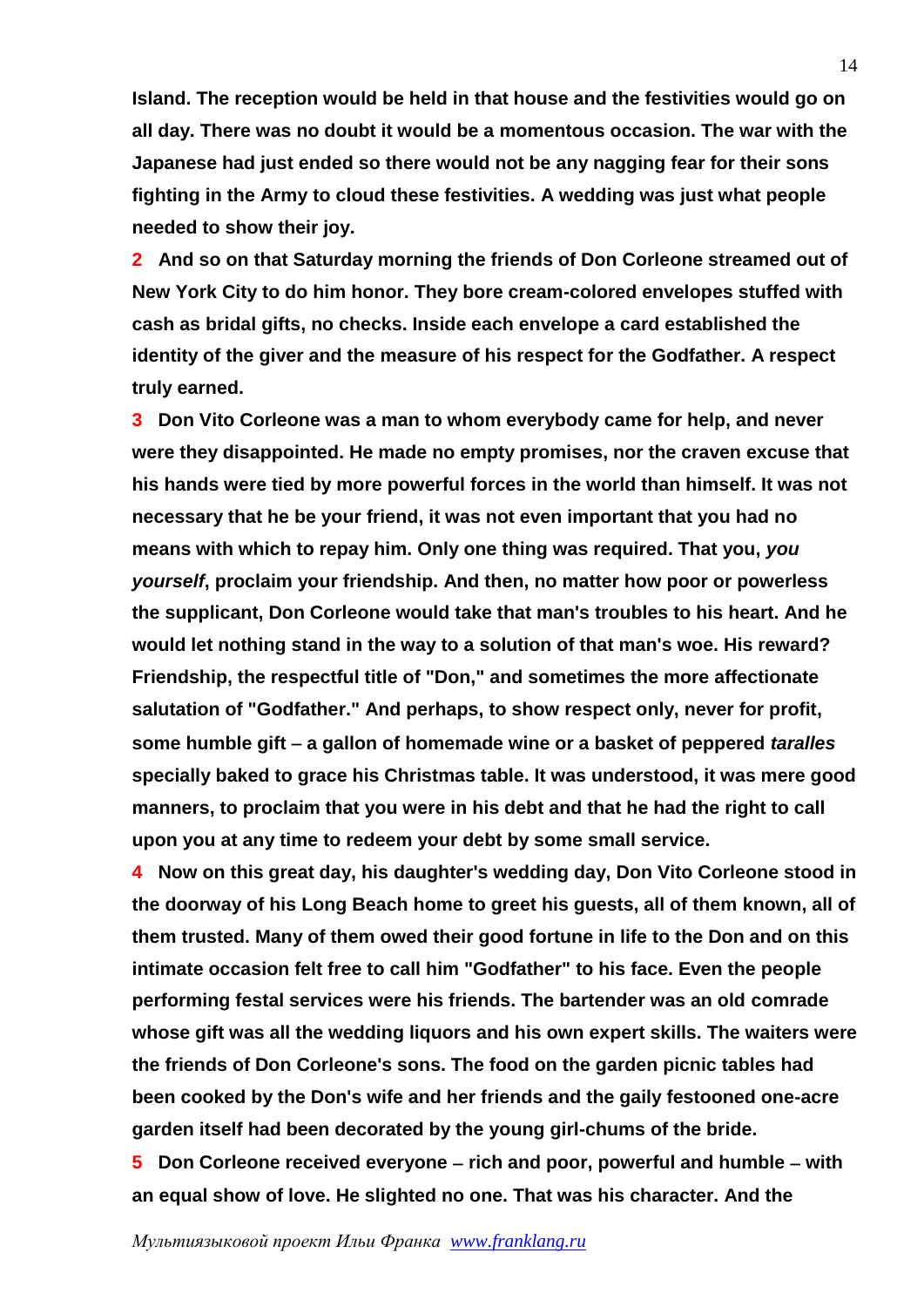### **guests so exclaimed at how well he looked in his tux that an inexperienced observer might easily have thought the Don himself was the lucky groom.**

1 Standing at the door with him were two of his three sons. The eldest, baptized (окрещенный) Santino but called Sonny by everyone except his father, was looked at askance (наклонно, косо; неодобрительно, с подозрением [∂s'kæns]) by the older Italian men; with admiration by the younger. Sonny Corleone was tall for a firstgeneration American (для американца первого поколения) of Italian parentage (['pe∂r∂ntıdG] – происхождение), almost six feet, and his crop of bushy, curly hair (шевелюра кудрявых волос; crop – шарообразное вздутие; верхняя часть /например у растений/; урожай) made him look even taller. His face was that of a gross Cupid (тучного; грубого Купидона), the features even (черты ровные = правильные) but the bow-shaped lips (дугообразные губы) thickly sensual (чувственные ['sensju∂l]), the dimpled cleft chin (раздвоенный подбородок с ямочкой; dimple – ямочка; cleft – расселина; расщепленный) in some curious way (неким странным образом = создавали почему-то впечатление) obscene (/чего-то/ непристойного [ob'si:n]). He was built as powerfully as a bull (мощно, как бык) and it was common knowledge (все знали: «это было общим знанием») that he was so generously endowed by nature (так щедро одарен природой; to endow [ın'dau] – наделять, одарять) that his martyred wife (жена-мученица) feared the marriage bed as unbelievers once feared the rack (как неверующие некогда боялись дыбы). It was whispered (шепотом поговаривали) that when as a youth he had visited houses of ill fame (злачные места: «дома плохой репутации»), even the most hardened and fearless *putain* (даже наиболее закаленные и бесстрашные шлюхи, путаны), after an awed inspection (осмотрев с испугом, благоговением; to awe [o:] – вызывать испуг, благоговение) of his massive organ, demanded double price (требовали двойной оплаты). Here at the wedding feast, some young matrons, widehipped (широкобедрые), wide-mouthed, measured (мерили, рассматривали ['meG∂]) Sonny Corleone with coolly confident eyes (холодно-уверенными глазами). But on this particular day (но именно в этот день: «в этот особенный, частный день») they were wasting their time (напрасно тратили, теряли время). Sonny Corleone, despite the presence of his wife (несмотря на присутствие) and three small children, had plans for his sister's maid of honor (относительно подружки сестры /на свадьбе/: «почетной девы»), Lucy Mancini. This young girl, fully aware (полностью сознающая /это/ [∂'w∂]), sat at a garden table in her pink formal gown (в розовом парадном платье), a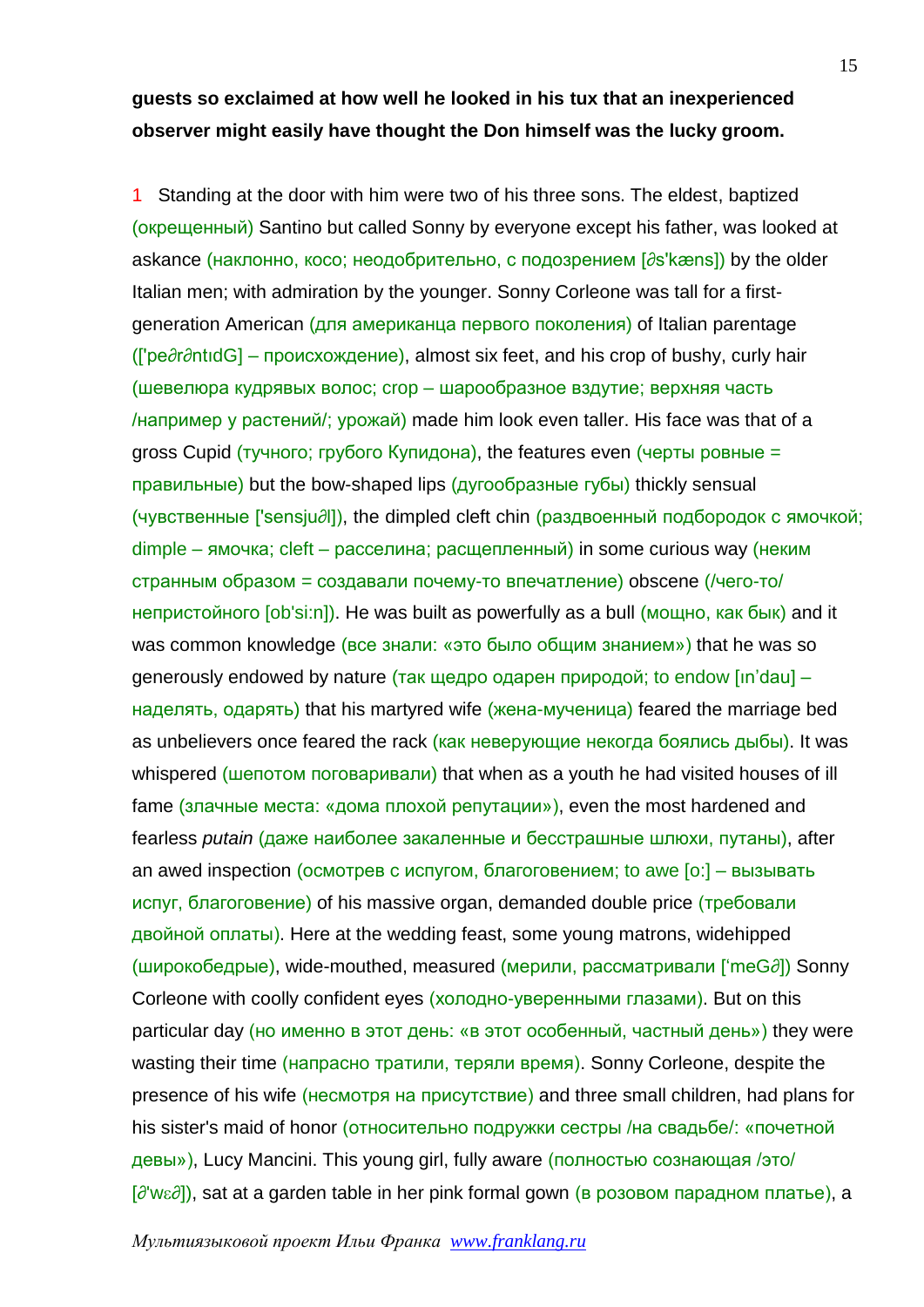tiara of flowers in her glossy (в блестящих) black hair. She had flirted with Sonny in the past week of rehearsals (репетиций [rı'h∂:s∂l]) and squeezed his hand that morning at the altar. A maiden could do no more (для девицы это немало).

2 She did not care (ее не волновало: «не заботилась») that he would never be the great man his father had proved to be (каким стал его отец: «доказал быть»). Sonny Corleone had strength (силу), he had courage (смелость ['kAridG]). He was generous (великодушный, добрый, щедрый ['dGen∂r∂s]) and his heart was admitted (как было признано, считалось; to admit – допускать, соглашаться; считать [∂d'mıt]) to be as big as his organ. Yet he did not have his father's humility (смирения) but instead a quick, hot temper (темперамент, характер) that led him into errors of judgment (вводил в «ошибки суждения»). Though he was a great help in his father's business, there were many who doubted that he would become the heir to it (наследником [ $\epsilon \partial$ ]). 3 The second son, Frederico, called Fred or Fredo, was a child every Italian prayed to the saints for (о котором каждый итальянец молил святых = желал бы иметь). Dutiful (исполнительный: «полный долга»; duty – долг, обязанность), loyal, always at the service of his father, living with his parents at age thirty. He was short and burly (плотный, крепкий, большой и сильный), not handsome but with the same Cupid head of the family, the curly helmet of hair (шлем, каска) over the round face and sensual bow-shaped lips. Only, in Fred, these lips were not sensual but granitelike (словно высечены из гранита: «подобны граниту»). Inclined to dourness (склонный к меланхолии, депрессии; dour [du∂] – мрачный; строгий, суровый), he was still a crutch to his father (все же был опорой; crutch – стойка, опора; костыль), never disputed him, never embarrassed him (никогда не доставлял ему неприятностей, не ставил его в неприятное положение; to embarass [ım'bær∂s] – затруднять, стеснять; ставить в неудобное положение) by scandalous behavior with women (скандальным поведением [bı'heıvj∂]; to behave [bı'heıv] – вести себя). Despite all these virtues (достоинства ['v∂:tju:]) he did not have that personal magnetism, that animal force, so necessary for a leader of men, and he too was not expected to inherit the family business (не ожидалось = не предполагали, что унаследует [ın'herıt]).

**1 Standing at the door with him were two of his three sons. The eldest, baptized Santino but called Sonny by everyone except his father, was looked at askance by the older Italian men; with admiration by the younger. Sonny Corleone was tall for a first-generation American of Italian parentage, almost six feet, and his crop of bushy, curly hair made him look even taller. His face was that of a gross Cupid,**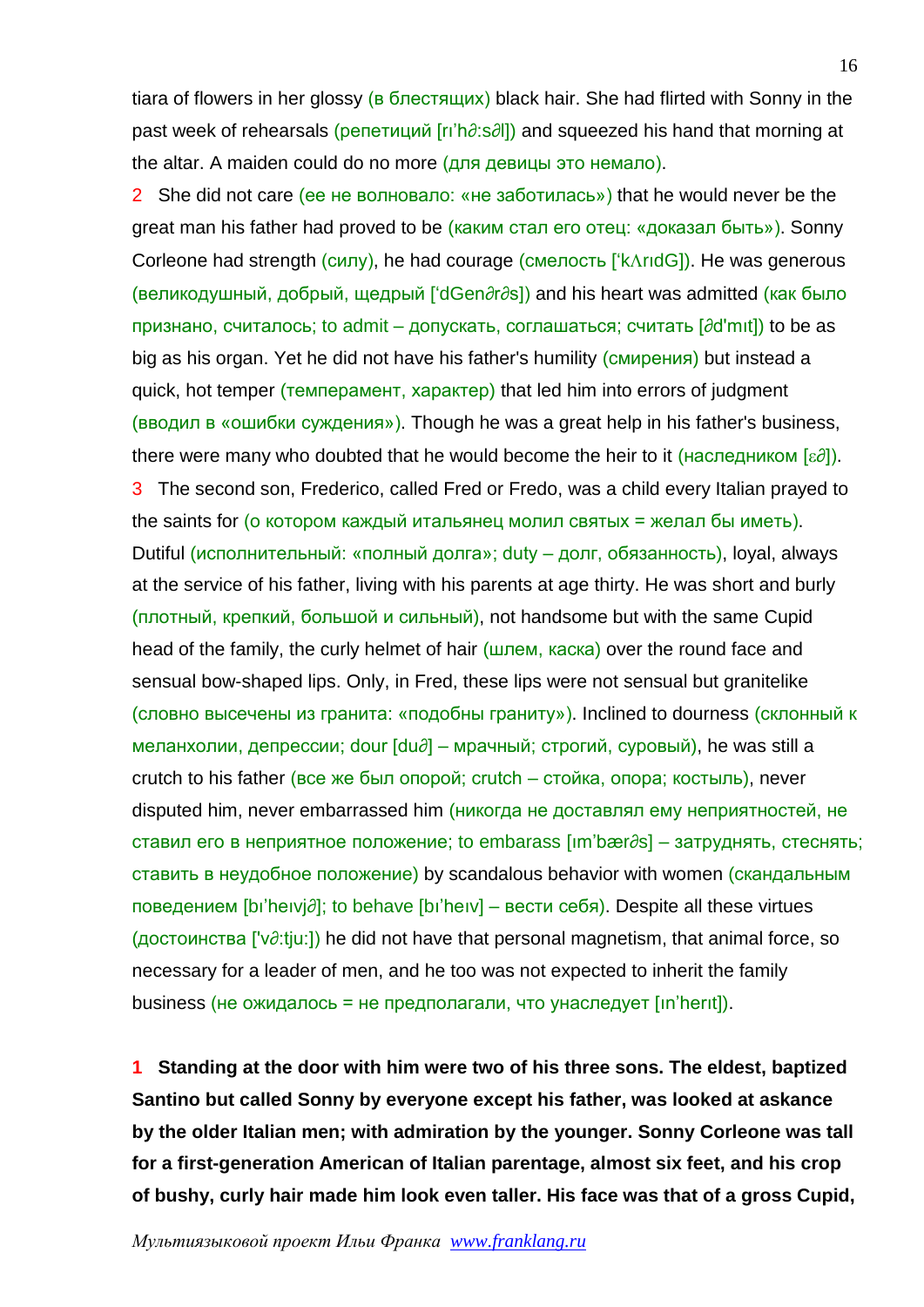**the features even but the bow-shaped lips thickly sensual, the dimpled cleft chin in some curious way obscene. He was built as powerfully as a bull and it was common knowledge that he was so generously endowed by nature that his martyred wife feared the marriage bed as unbelievers once feared the rack. It was whispered that when as a youth he had visited houses of ill fame, even the most hardened and fearless** *putain***, after an awed inspection of his massive organ, demanded double price. Here at the wedding feast, some young matrons, widehipped, wide-mouthed, measured Sonny Corleone with coolly confident eyes. But on this particular day they were wasting their time. Sonny Corleone, despite the presence of his wife and three small children, had plans for his sister's maid of honor, Lucy Mancini. This young girl, fully aware, sat at a garden table in her pink formal gown, a tiara of flowers in her glossy black hair. She had flirted with Sonny in the past week of rehearsals and squeezed his hand that morning at the altar. A maiden could do no more.**

**2 She did not care that he would never be the great man his father had proved to be. Sonny Corleone had strength, he had courage. He was generous and his heart was admitted to be as big as his organ. Yet he did not have his father's humility but instead a quick, hot temper that led him into errors of judgment. Though he was a great help in his father's business, there were many who doubted that he would become the heir to it.** 

**3 The second son, Frederico, called Fred or Fredo, was a child every Italian prayed to the saints for. Dutiful, loyal, always at the service of his father, living with his parents at age thirty. He was short and burly, not handsome but with the same Cupid head of the family, the curly helmet of hair over the round face and sensual bow-shaped lips. Only, in Fred, these lips were not sensual but granitelike. Inclined to dourness, he was still a crutch to his father, never disputed him, never embarrassed him by scandalous behavior with women. Despite all these virtues he did not have that personal magnetism, that animal force, so necessary for a leader of men, and he too was not expected to inherit the family business.**

1 The third son, Michael Corleone, did not stand with his father and his two brothers but sat at a table in the most secluded corner (в самом безлюдном уголке; to seclude [sı'klu:d] – отстранять, изолировать) of the garden. But even there he could not escape the attentions (избежать знаков внимания) of the family friends.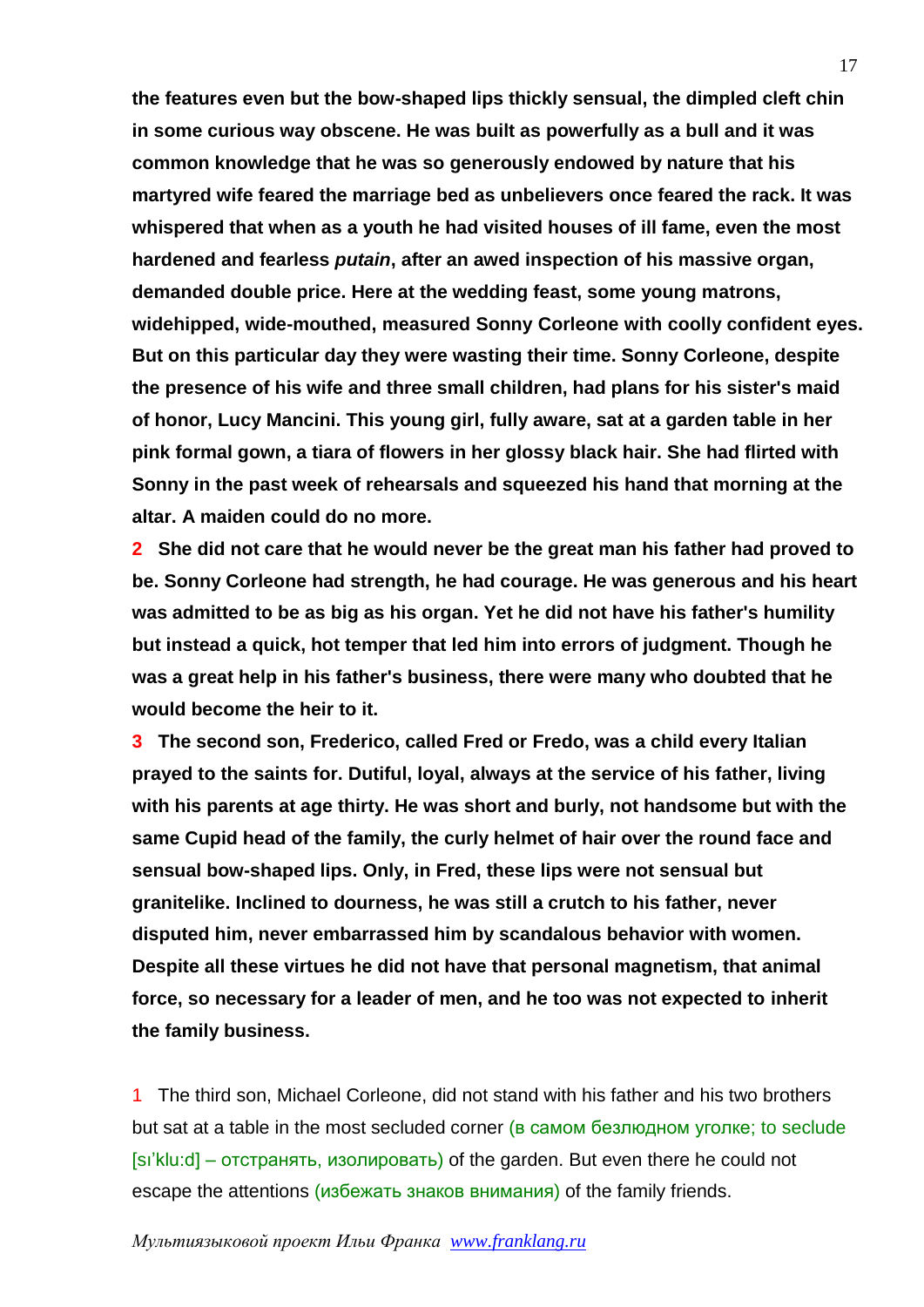2 Michael Corleone was the youngest son of the Don and the only child who had refused the great man's direction (отказался следовать указаниям этого великого человека). He did not have the heavy, Cupid-shaped face of the other children, and his jet black hair (черные, как смоль; jet – гагат, черный янтарь) was straight rather than curly (скорее прямые, чем вьющиеся). His skin was a clear olive-brown that would have been called beautiful in a girl. He was handsome in a delicate way (красив тонкой, изящной красотой). Indeed there had been a time when the Don had worried about his youngest son's masculinity (беспокоился о «мужеских качествах» = не слишком ли женственен его сын). A worry that was put to rest (беспокойство это отпало, было снято: «было успокоено») when Michael Corleone became seventeen years old. 3 Now this youngest son sat at a table in the extreme corner (в наиболее удаленном) of the garden to proclaim his chosen alienation (избранную им непричастность; alienation [eılj∂'neı∫∂n] отдаление, отчужденность) from father and family. Beside him sat the American girl everyone had heard about but whom no one had seen until this day. He had, of course, shown the proper respect (выказал надлежащее уважение) and introduced her (представил ее) to everyone at the wedding, including (включая) his family. They were not impressed with her (она не произвела на них большого впечатления: «не были впечатлены ею»). She was too thin, she was too fair (светлая), her face was too sharply intelligent («остро-умные») for a woman, her manner too free for a maiden. Her name, too, was outlandish (было чуждым, иностранным) to their ears; she called herself Kay Adams. If she had told them that her family had settled (поселилась) in America two hundred years ago and her name was a common one (обычное), they would have shrugged (пожали бы /плечами/). 4 Every guest noticed that the Don paid no particular attention (не уделил особого внимания) to this third son. Michael had been his favorite before the war and obviously (очевидно) the chosen heir to run the family business (вести семейное дело, управлять делом) when the proper moment came (когда придет надлежащий момент). He had all the quiet force and intelligence of his great father, the born instinct to act in such a way that men had no recourse but to respect him (что людям не оставалось ничего иного, как уважать его; recourse [rı'ko:s] – прибежище, пристанище). But when World War II broke out, Michael Corleone volunteered for the Marine Corps (пошел добровольцем во флот [vol∂n'tı∂]; Marine [m∂'ri:n] – государственный морской флот). He defied his father's express command (он пренебрег явным, недвусмысленно выраженным указанием отца; to defy [dı'faı] – бросать вызов; игнорировать, не обращать внимания) when he did so.

*Мультиязыковой проект Ильи Франка www.franklang.ru*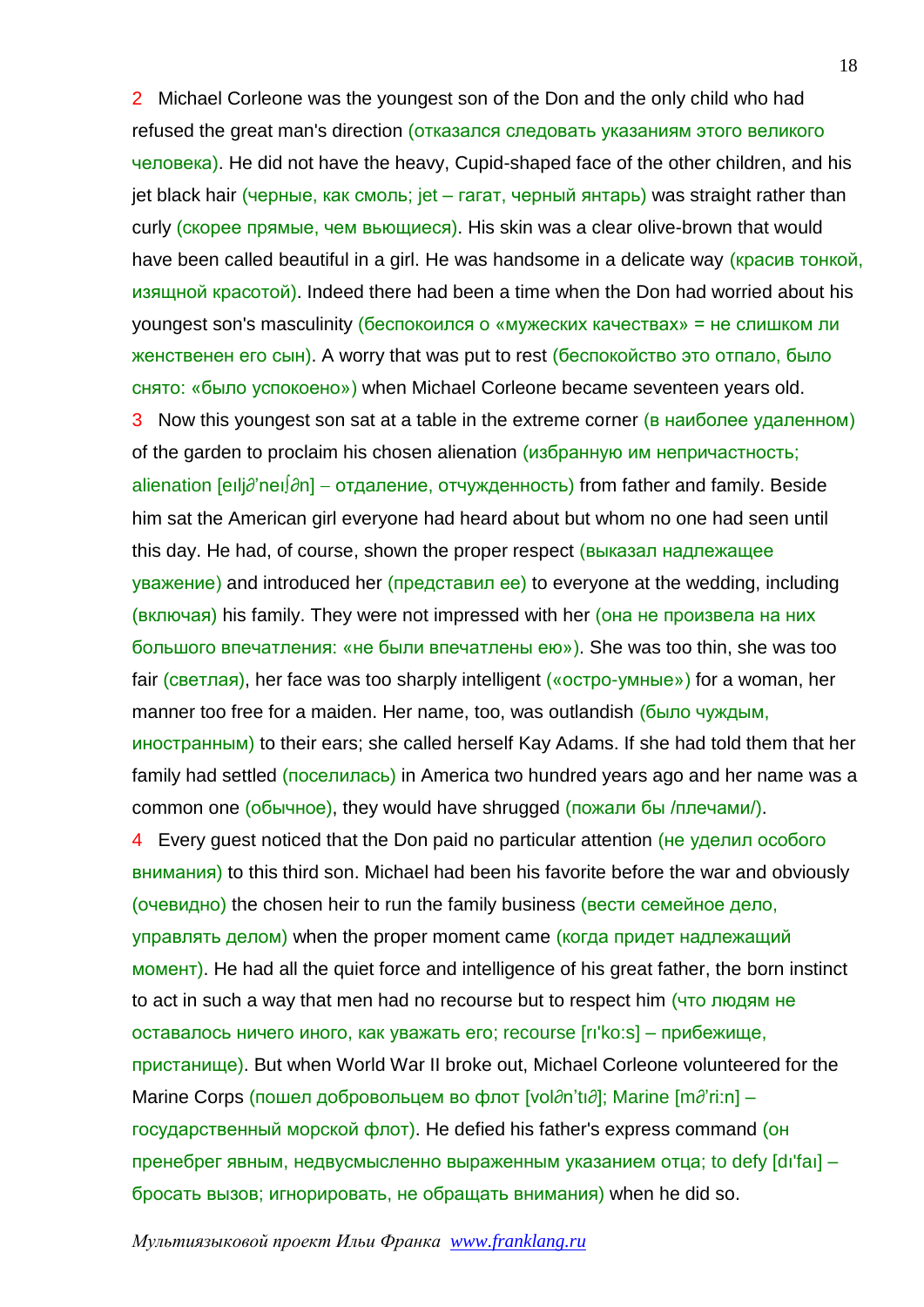5 Don Corleone had no desire (никакого желания [dı'zaı∂]), no intention (намерения), of letting his youngest son be killed (допустить, чтобы его сын был убит: «быть убитым») in the service of a power foreign to himself (за чужую, чуждую ему власть: «на службе у власти = державы, иностранной по отношению к нему»). Doctors had been bribed (были подкуплены), secret arrangements (договоренности) had been made. A great deal of money (большое количество) had been spent to take the proper precautions (неоходимые меры предосторожности; precaution [prı'ko:∫∂n] предосторожность). But Michael was twenty-one years of age and nothing could be done against his own willfulness (своеволие, упрямство). He enlisted (записался) and fought (бился; to fight) over the Pacific Ocean. He became a Captain and won medals. In 1944 his picture was printed in *Life* magazine with a photo layout of his deeds («c фотографическим изображением» его деяний = подвигов; layout - планировка, расположение; выставка, показ). A friend had shown Don Corleone the magazine (his family did not dare (не осмеливалась)), and the Don had grunted disdainfully (крякнул презрительно; to grunt – хрюкать; ворчать, мычать; disdain [dıs'deın] – презрение, пренебрежение) and said, "He performs those miracles for strangers (выполняет те чудеса для чужаков, иностранцев; miracle ['mır∂kl])."

6 When Michael Corleone was discharged (демобилизован) early in 1945 to recover (чтобы поправиться, прийти в себя; to recover [rı'k∧v∂] – вновь обретать; прийти в себя; выздороветь) from a disabling wound (от раны, мешающей ему продолжать службу; to disable – делать неспособным, непригодным), he had no idea that his father had arranged his release (устроил его освобождение). He stayed home for a few weeks, then, without consulting anyone, entered Dartmouth College in Hanover, New Hampshire, and so he left his father's house. To return for the wedding of his sister and to show his own future wife to them, the washed-out rag of an American girl (бесцветную американку: the washed-out rag – застиранная тряпка).

**1 The third son, Michael Corleone, did not stand with his father and his two brothers but sat at a table in the most secluded corner of the garden. But even there he could not escape the attentions of the family friends.**

**2 Michael Corleone was the youngest son of the Don and the only child who had refused the great man's direction. He did not have the heavy, Cupid-shaped face of the other children, and his jet black hair was straight rather than curly. His skin was a clear olive-brown that would have been called beautiful in a girl. He was handsome in a delicate way. Indeed there had been a time when the Don had**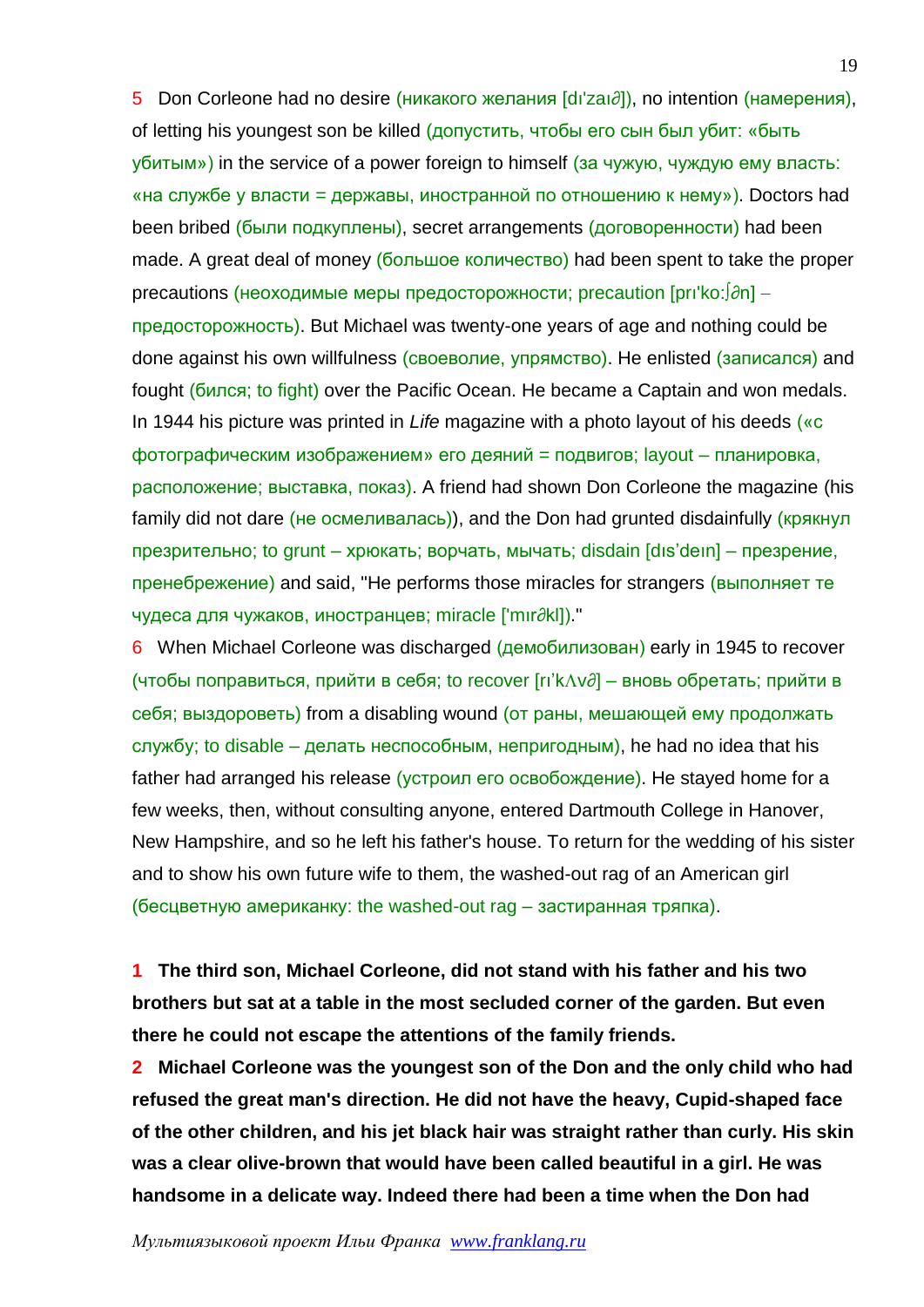**worried about his youngest son's masculinity. A worry that was put to rest when Michael Corleone became seventeen years old.**

**3 Now this youngest son sat at a table in the extreme corner of the garden to proclaim his chosen alienation from father and family. Beside him sat the American girl everyone had heard about but whom no one had seen until this day. He had, of course, shown the proper respect and introduced her to everyone at the wedding, including his family. They were not impressed with her. She was too thin, she was too fair, her face was too sharply intelligent for a woman, her manner too free for a maiden. Her name, too, was outlandish to their ears; she called herself Kay Adams. If she had told them that her family had settled in America two hundred years ago and her name was a common one, they would have shrugged.**

**4 Every guest noticed that the Don paid no particular attention to this third son. Michael had been his favorite before the war and obviously the chosen heir to run the family business when the proper moment came. He had all the quiet force and intelligence of his great father, the born instinct to act in such a way that men had no recourse but to respect him. But when World War II broke out, Michael Corleone volunteered for the Marine Corps. He defied his father's express command when he did so.**

**5 Don Corleone had no desire, no intention, of letting his youngest son be killed in the service of a power foreign to himself. Doctors had been bribed, secret arrangements had been made. A great deal of money had been spent to take the proper precautions. But Michael was twenty-one years of age and nothing could be done against his own willfulness. He enlisted and fought over the Pacific Ocean. He became a Captain and won medals. In 1944 his picture was printed in**  *Life* **magazine with a photo layout of his deeds. A friend had shown Don Corleone the magazine (his family did not dare), and the Don had grunted disdainfully and said, "He performs those miracles for strangers."** 

**6 When Michael Corleone was discharged early in 1945 to recover from a disabling wound, he had no idea that his father had arranged his release. He stayed home for a few weeks, then, without consulting anyone, entered Dartmouth College in Hanover, New Hampshire, and so he left his father's house. To return for the wedding of his sister and to show his own future wife to them, the washed-out rag of an American girl.**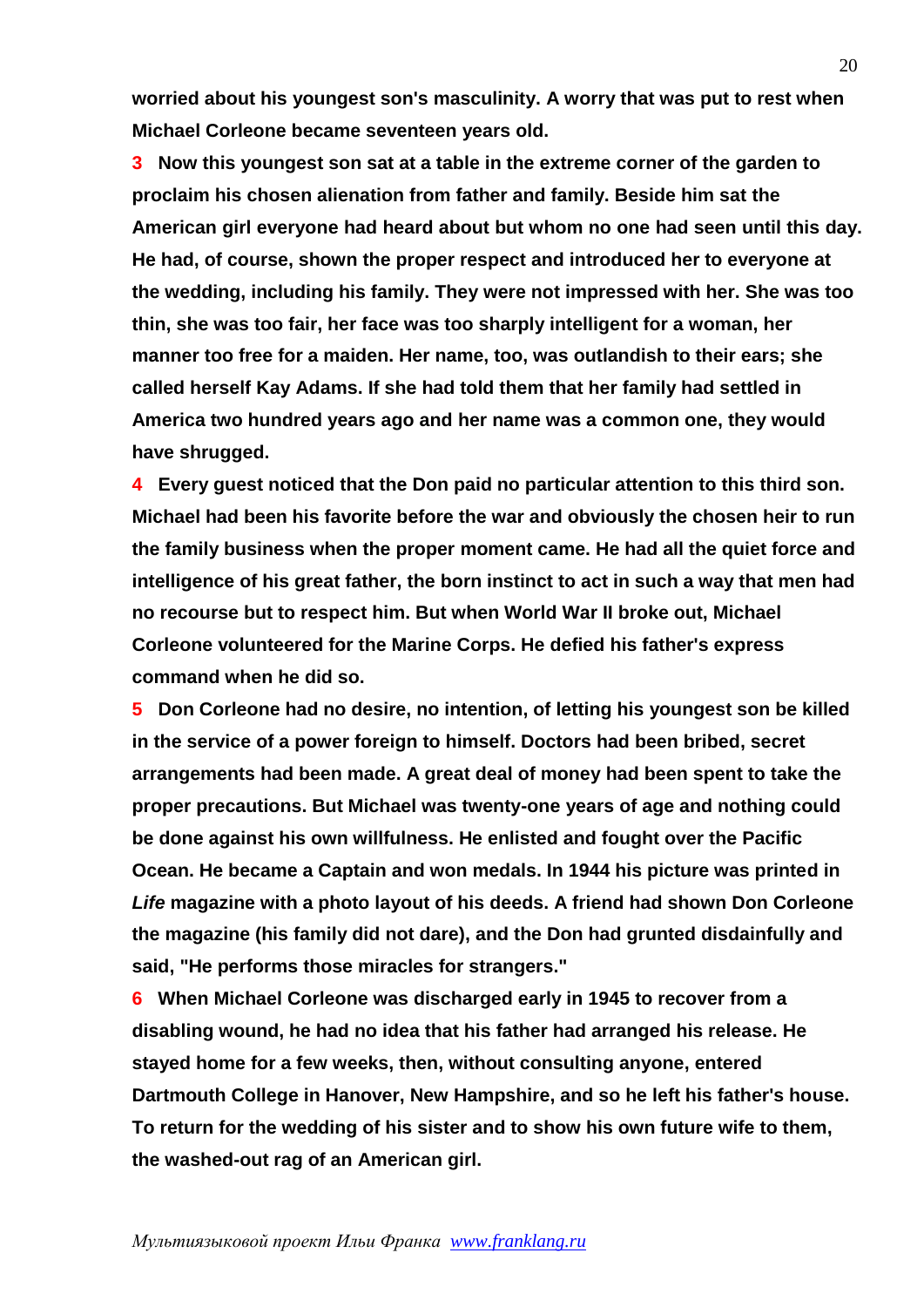1 Michael Corleone was amusing Kay Adams (развлекал) by telling her little stories about some of the more colorful wedding quests (о наиболее колоритных). Не was, in turn (в свою очередь), amused by her finding (что она находила) these people exotic, and, as always, charmed by her intense interest (очарован ее живым интересом) in anything new and foreign to her experience. Finally her attention was caught (ee внимание было привлечено) by a small group of men gathered around a wooden barrel (собравшихся вокруг деревянной бочки) of homemade wine. The men were Amerigo Bonasera, Nazorine the Baker, Anthony Coppola and Luca Brasi. With her usual alert intelligence (со свойственной ей живой, острой наблюдательностью; alert [∂'l∂:t] – бдительный, настороженный) she remarked (заметила, высказала наблюдение) on the fact that these four men did not seem particularly happy (не кажутся особенно счастливыми). Michael smiled. "No, they're not," he said. "They're waiting to see my father in private (наедине). They have favors to ask (хотят просить об одолжении, помощи)." And indeed it was easy to see that all four men constantly followed the Don with their eyes.

2 As Don Corleone stood greeting guests, a black Chevrolet sedan came to a stop on the far side of the paved mall (мощеной аллеи). Two men in the front seat pulled notebooks from their jackets and, with no attempt at concealment (не таясь: «без попытки укрывания, утаивания»; to conceal  $-$  утаивать), jotted down (начали записывать; jot – йота, ничтожное количество; to jot – кратко записать, бегло набросать) license numbers of the other cars parked around the mall. Sonny turned to his father and said, "Those guys over there must be cops (те парни вон там, должно быть, полицейские)."

Don Corleone shrugged. "I don't own the street (не владею улицей = улица – не моя собственность). They can do what they please."

3 Sonny's heavy Cupid face grew red with anger (стало красным от гнева). "Those lousy bastards (вшивые выродки), they don't respect anything." He left the steps of the house and walked across the mall to where the black sedan was parked. He thrust his face angrily close to the face of the driver, who did not flinch (не отклонился, не дрогнул; to flinch – вздрагивать /от боли, испуга/; уклоняться, отступать) but flapped open (открыл: «распахнул»; to flap – хлопать, шлепать) his wallet (бумажник ['wolıt]) to show a green identification card (удостоверение). Sonny stepped back without saying a word. He spat (плюнул; to spit) so that the spittle hit the back door (что слюна попала на заднюю дверь) of the sedan and walked away. He was hoping the driver would get out of the sedan and come after him, on the mall, but nothing happened.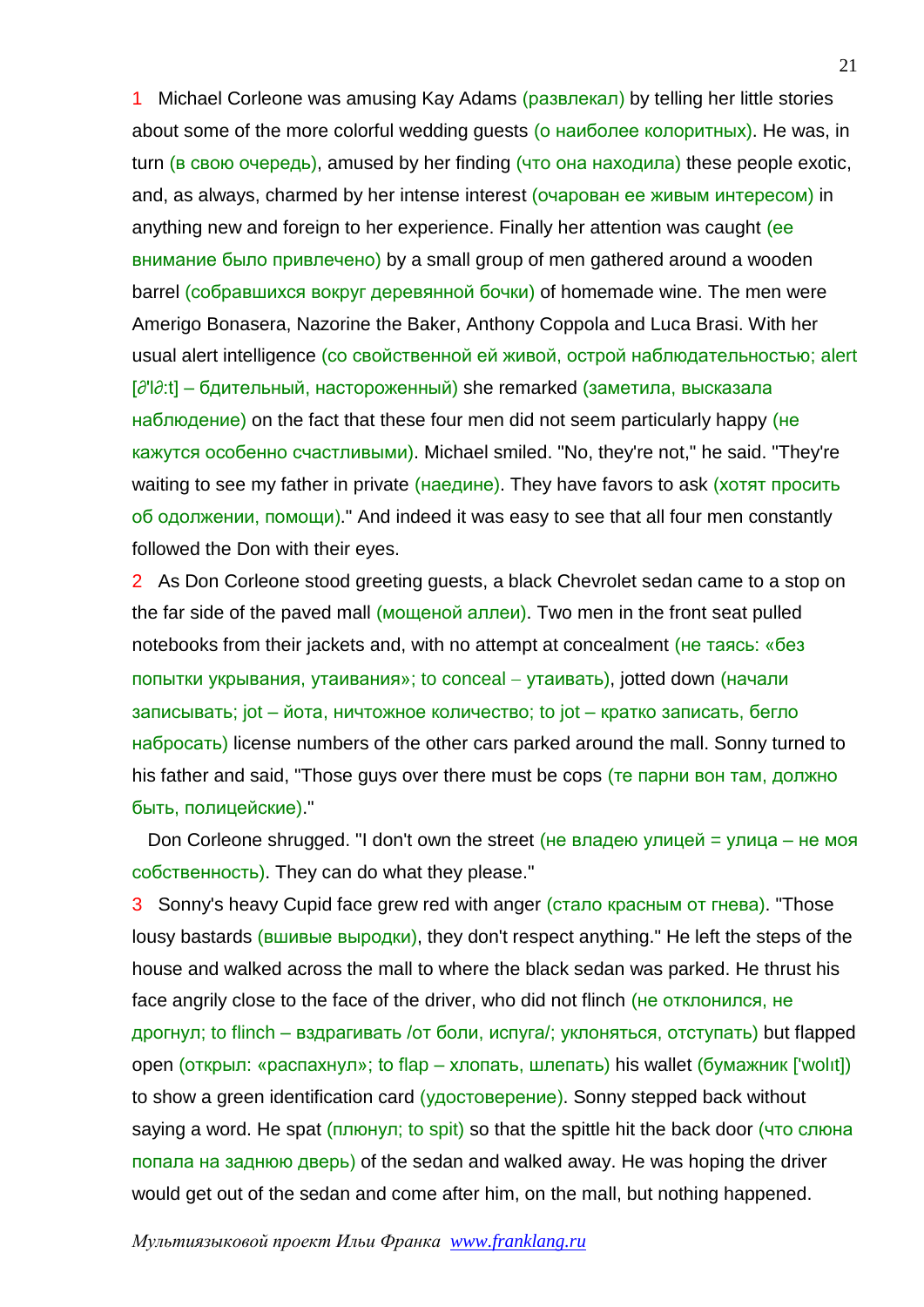When he reached the steps (дошел до ступеней: «достиг» ступеней) he said to his father, "Those guys are FBI men (FBI – Federal Bureau of Investigation /ФБР – Федеральное бюро расследований/). They're taking down all the license numbers. Snotty (сопливые; snot – сопли /груб./) bastards."

4 Don Corleone knew who they were. His closest and most intimate friends had been advised (его наиболее близким друзьям было посоветовано) to attend (посетить, присутствовать на [∂'tend]) the wedding in automobiles not their own. And though he disapproved (не одобрял) of his son's foolish display of anger (глупое выражение, демонстрацию гнева), the tantrum (вспышка раздражения ['tæntr∂m]) served a purpose (/по/служило цели ['p∂:p∂s]). It would convince the interlopers (убедит непрошенных гостей; interloper – человек, вмешивающийся в чужие дела) that their presence was unexpected (что их присутствие было неожиданным = что их не ждали) and unprepared for (и к этому не были готовы). So Don Corleone himself was not angry. He had long ago learned that society imposes insults (наносит обиды: «накладывает оскорбления») that must be borne (которые нужно уметь стерпеть, снести: «которые должны быть носимы»), comforted (утешаясь) by the knowledge that in this world there comes a time when the most humble of men, if he keeps his eyes open, can take his revenge on the most powerful (может отомстить самому могущественному). It was this knowledge that prevented (предохранило, предупредило) the Don from losing the humility (от утраты смирения) all his friends admired in him (которым восхищались все его друзья [∂d'maı∂]).

5 But now in the garden behind the house, a four-piece band (квартет, оркестр из четырех музыкантов) began to play. All the guests had arrived. Don Corleone put the intruders out of his mind (выбросил из головы: «ума, памяти» мысли о незваных гостях) and led his two sons to the wedding feast (на свадебный пир).

**1 Michael Corleone was amusing Kay Adams by telling her little stories about some of the more colorful wedding guests. He was, in turn, amused by her finding these people exotic, and, as always, charmed by her intense interest in anything new and foreign to her experience. Finally her attention was caught by a small group of men gathered around a wooden barrel of homemade wine. The men were Amerigo Bonasera, Nazorine the Baker, Anthony Coppola and Luca Brasi. With her usual alert intelligence she remarked on the fact that these four men did not seem particularly happy. Michael smiled. "No, they're not," he said.**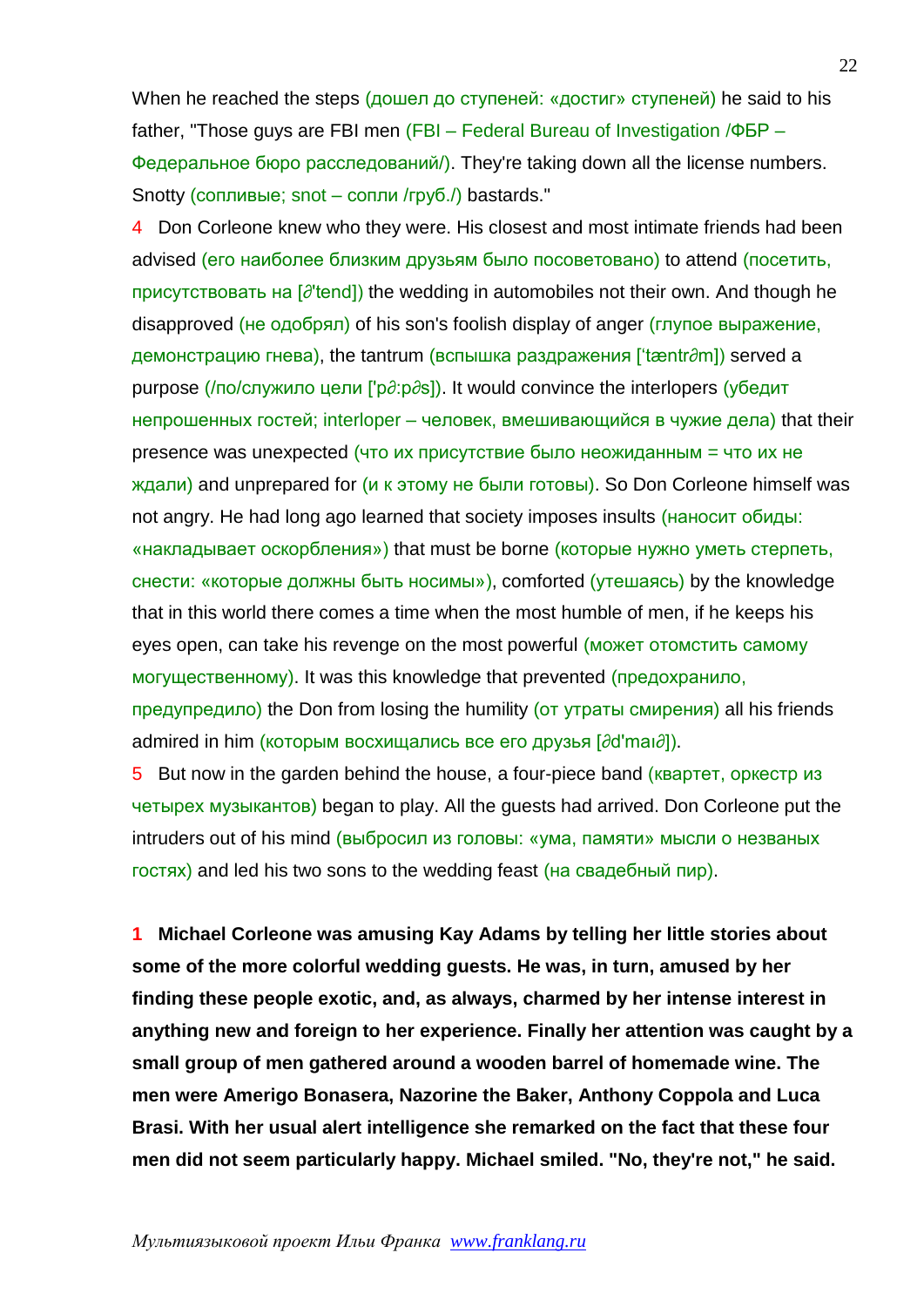**"They're waiting to see my father in private. They have favors to ask." And indeed it was easy to see that all four men constantly followed the Don with their eyes. 2 As Don Corleone stood greeting guests, a black Chevrolet sedan came to a stop on the far side of the paved mall. Two men in the front seat pulled notebooks from their jackets and, with no attempt at concealment, jotted down license numbers of the other cars parked around the mall. Sonny turned to his father and said, "Those guys over there must be cops."** 

 **Don Corleone shrugged. "I don't own the street. They can do what they please." 3 Sonny's heavy Cupid face grew red with anger. "Those lousy bastards, they don't respect anything." He left the steps of the house and walked across the mall to where the black sedan was parked. He thrust his face angrily close to the face of the driver, who did not flinch but flapped open his wallet to show a green identification card. Sonny stepped back without saying a word. He spat so that the spittle hit the back door of the sedan and walked away. He was hoping the driver would get out of the sedan and come after him, on the mall, but nothing happened. When he reached the steps he said to his father, "Those guys are FBI men. They're taking down all the license numbers. Snotty bastards."** 

**4 Don Corleone knew who they were. His closest and most intimate friends had been advised to attend the wedding in automobiles not their own. And though he disapproved of his son's foolish display of anger, the tantrum served a purpose. It would convince the interlopers that their presence was unexpected and unprepared for. So Don Corleone himself was not angry. He had long ago learned that society imposes insults that must be borne, comforted by the knowledge that in this world there comes a time when the most humble of men, if he keeps his eyes open, can take his revenge on the most powerful. It was this knowledge that prevented the Don from losing the humility all his friends admired in him. 5But now in the garden behind the house, a four-piece band began to play. All the guests had arrived. Don Corleone put the intruders out of his mind and led his two sons to the wedding feast.**

1 There were, now, hundreds of guests in the huge garden, some dancing on the wooden platform bedecked (украшенной, убранной) with flowers, others sitting at long tables piled high with spicy food (заставленных острой, пикантной пищей; pile – куча, груда; to pile – сваливать в кучу) and gallon jugs (кувшинами. бутылями) of black, homemade wine. The bride, Connie Corleone, sat in splendor («в блеске,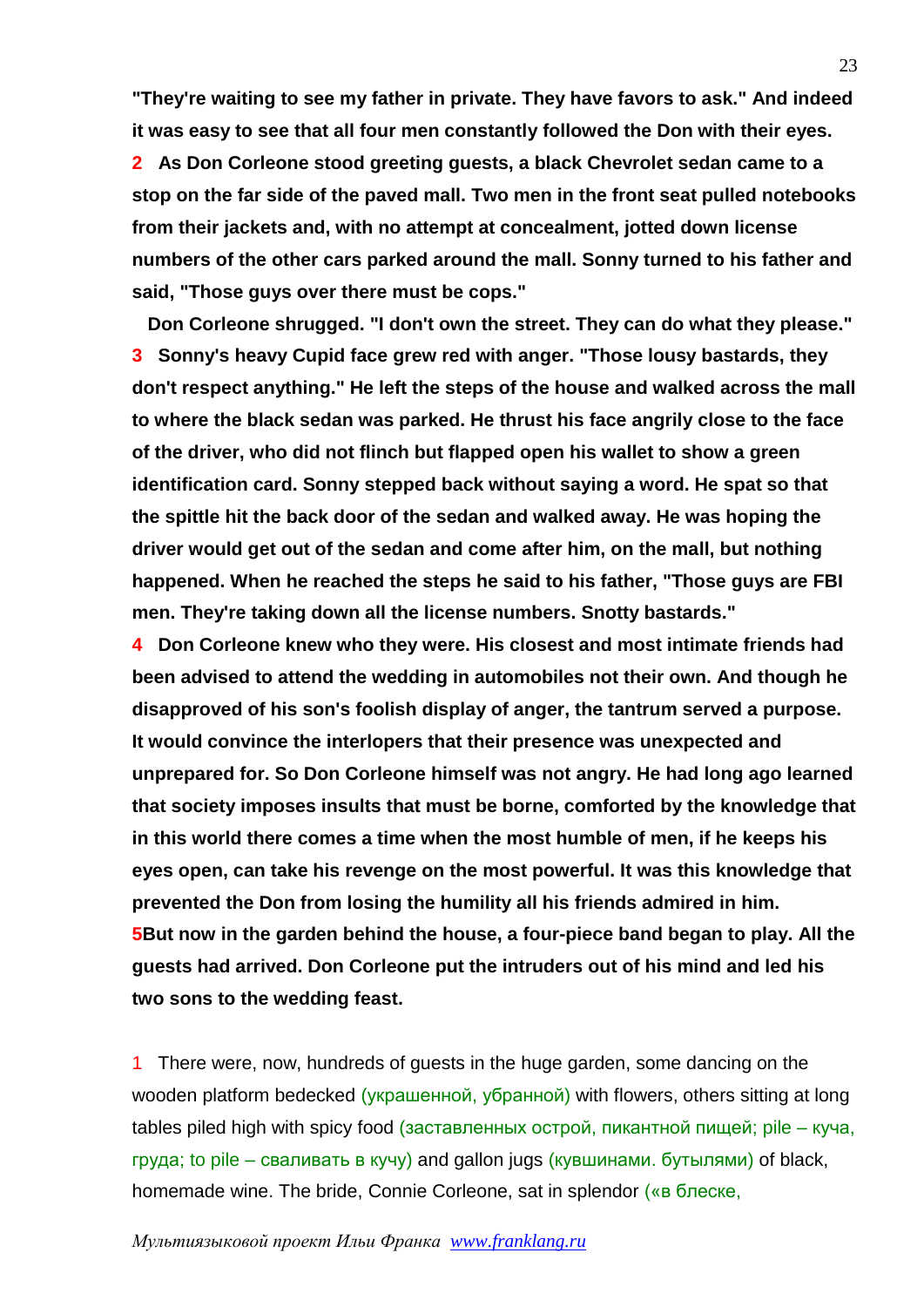великолепии») at a special raised table with her groom, the maid of honor, bridesmaids and ushers (дружками и подружками; usher – швейцар; церемониймейстер; шафер). It was a rustic setting (сельская, деревенская атмосфера; setting – размещение, окружающая обстановка) in the old Italian style. Not to the bride's taste (не по вкусу), but Connie had consented (согласилась) to a "guinea" wedding to please her father because she had so displeasured him (так огорчила) in her choice of a husband (в выборе супруга).

2 The groom, Carlo Rizzi, was a half-breed  $(n_{0}N_{0})$ кровка; to breed – порождать, выводить, разводить /животных/), born of a Sicilian father and the North Italian mother from whom he had inherited his blond hair and blue eyes. His parents lived in Nevada and Carlo had left that state because of a little trouble with the law (из-за небольшой неприятности с законом). In New York he met Sonny Corleone and so met the sister. Don Corleone, of course, sent trusted friends (надежных; to trust – доверять) to Nevada and they reported that Carlo's police trouble was a youthful indiscretion with a gun («юношеская неосторожность с пистолетом»), not serious, that could easily be wiped off (стереть) the books to leave the youth with a clean record (с чистым прошлым; record – запись, протокол; характеристика, биография). They also came back with detailed information on legal gambling (о «законных» азартных играх; to gamble – играть на деньги) in Nevada which greatly interested the Don and which he had been pondering over since (и о чем он размышлял, продолжал размышлять с тех пор: to ponder over). It was part of the Don's greatness (/неотъемлемой/ частью его величия = это была одна из тех вещей, которые делали его великим человеком) that he profited from everything (извлекал пользу из всего).

3 Connie Corleone was a not quite pretty girl (не больно: «не вполне» красива, красавицей не назовешь), thin and nervous and certain (наверняка, /пред/определенной/) to become shrewish (стать сварливой, вздорной) later in life. But today, transformed by her white bridal gown and eager virginity («страстной девственностью»; eager – страстно желающий, ждущий, напряженный), she was so radiant (лучащейся, излучающей радость) as to be almost beautiful. Beneath the wooden table her hand rested on the muscular thigh of her groom. Her Cupid-bow mouth pouted  $(A)$ улся = выпячивался) to give him an airy kiss (воздушный поцелуй). 4 She thought him incredibly handsome (невероятно красивым). Carlo Rizzi had worked in the open desert air while very young – heavy laborer's work. Now he had tremendous forearms (жуткие = огромные, могучие предплечья) and his shoulders bulged (выпячивались, бугрились; bulge – выпуклость) the jacket of his tux. He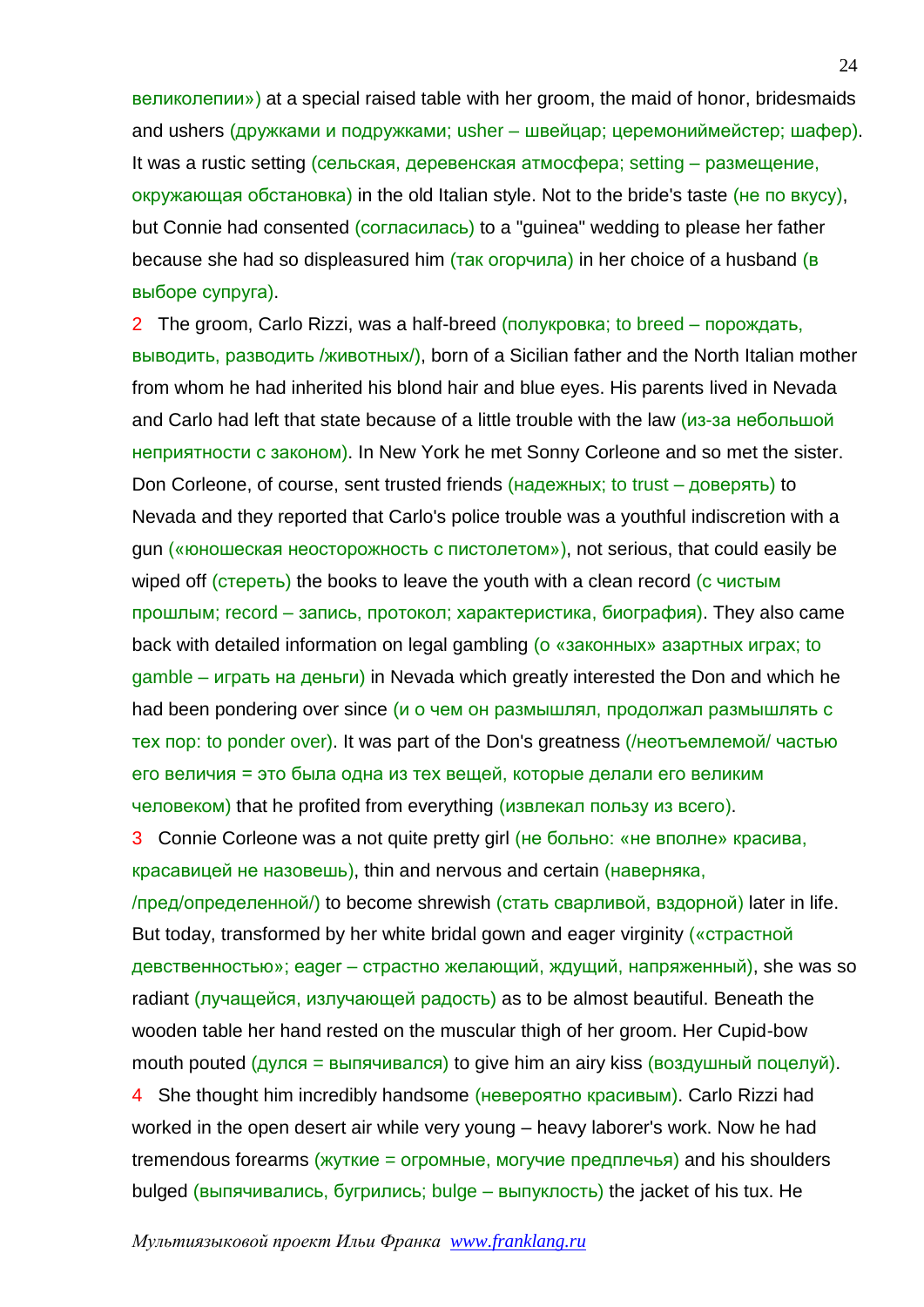basked (грелся; to bask – греться /на солнце, у огня/; наслаждаться /счастьем/) in the adoring eyes (в обожающих глазах; to adore) of his bride and filled her glass with wine. He was elaborately (усердно, скрупулезно: «выработанно» [i'læ'b∂r∂tlı]) courteous (вежлив ['k∂:tj∂s]) to her as if they were both (словно они оба были) actors in a play. But his eyes kept flickering (все время украдкой поглядывали, косились; to flicker – мигать, мерцать, мелькать) toward the huge silk purse (на огромный шелковый кошелек) the bride wore on her right shoulder and which was now stuffed full of money envelopes. How much did it hold (содержал /в себе/)? Ten thousand? Twenty thousand? Carlo Rizzi smiled. It was only the beginning. He had, after all, married into a royal family («женился в королевскую семью», породнился с королевской семьей). They would have to take care of him (им придется позаботиться о нем).

**1 There were, now, hundreds of guests in the huge garden, some dancing on the wooden platform bedecked with flowers, others sitting at long tables piled high with spicy food and gallon jugs of black, homemade wine. The bride, Connie Corleone, sat in splendor at a special raised table with her groom, the maid of honor, bridesmaids and ushers. It was a rustic setting in the old Italian style. Not to the bride's taste, but Connie had consented to a "guinea" wedding to please her father because she had so displeasured him in her choice of a husband. 2 The groom, Carlo Rizzi, was a half-breed, born of a Sicilian father and the North Italian mother from whom he had inherited his blond hair and blue eyes. His parents lived in Nevada and Carlo had left that state because of a little trouble with the law. In New York he met Sonny Corleone and so met the sister. Don Corleone, of course, sent trusted friends to Nevada and they reported that Carlo's police trouble was a youthful indiscretion with a gun, not serious, that could easily be wiped off the books to leave the youth with a clean record. They also came back with detailed information on legal gambling in Nevada which greatly interested the Don and which he had been pondering over since. It was part of the Don's greatness that he profited from everything.**

**3 Connie Corleone was a not quite pretty girl, thin and nervous and certain to become shrewish later in life. But today, transformed by her white bridal gown and eager virginity, she was so radiant as to be almost beautiful. Beneath the wooden table her hand rested on the muscular thigh of her groom. Her Cupidbow mouth pouted to give him an airy kiss.**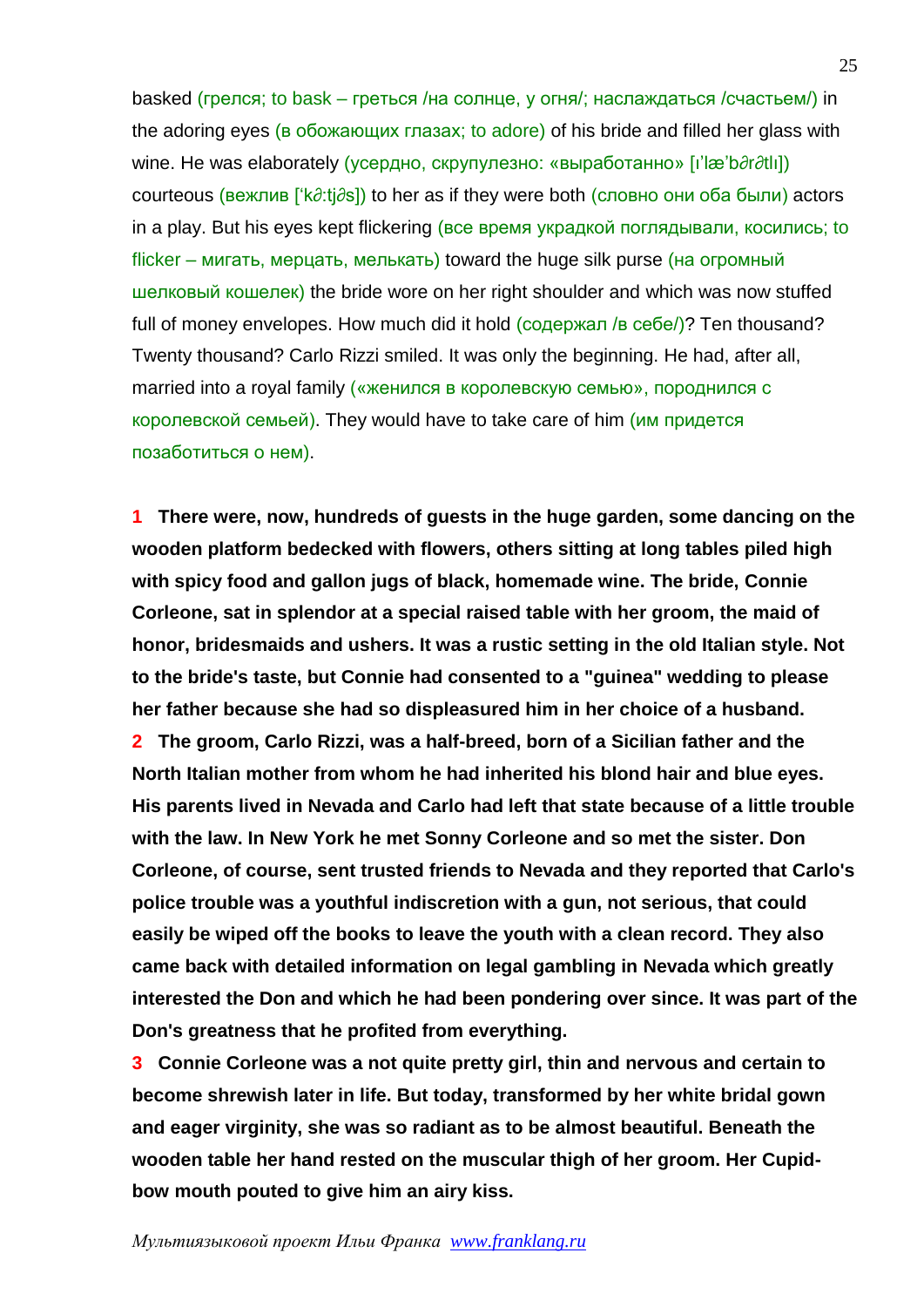**4 She thought him incredibly handsome. Carlo Rizzi had worked in the open desert air while very young – heavy laborer's work. Now he had tremendous forearms and his shoulders bulged the jacket of his tux. He basked in the adoring eyes of his bride and filled her glass with wine. He was elaborately courteous to her as if they were both actors in a play. But his eyes kept flickering toward the huge silk purse the bride wore on her right shoulder and which was now stuffed full of money envelopes. How much did it hold? Ten thousand? Twenty thousand? Carlo Rizzi smiled. It was only the beginning. He had, after all, married into a royal family. They would have to take care of him.**

1 In the crowd of guests a dapper (подвижный, проворный; щеголеватый, элегантный) young man with the sleek head of a ferret (с гладкой, прилизанной головой хорька) was also studying the silk purse. From sheer habit (чисто по привычке; sheer – абсолютный, полнейший) Paulie Gatto wondered just how he could go about hijacking (размышлял, как бы он мог похитить; to hijack ['haıdGæk] – нападать с целью грабежа, похищать) that fat pocketbook (кошелек). The idea amused him. But he knew it was idle, innocent dreaming (праздное, невинное мечтание), as small children dream of knocking out tanks (подбивать танки, подбивания танков) with popguns (пугачами). He watched his boss, fat, middle-aged Peter Clemenza whirling (кружащего) young girls around the wooden dance floor in a rustic and lusty (в деревенской и чувственной, бойкой) *Tarantella*. Clemenza, immensely tall (очень высокий; immense [ı'mens] – безмерный, очень большой, огромный), immensely huge, danced with such skill (умением) and abandon (самозабвением, импульсивностью, страстностью; to abandon [∂'bænd∂n] – покидать, оставлять; отказываться, прекращать), his hard belly lecherously bumping («похотливо» ударялся; lecherous ['let∫∂r∂s]) – распутный, развратный) the breasts of younger, tinier women (меньших /чем он/; tiny – очень маленький, крошечный), that all the guests were applauding him. Older women grabbed his arm (хватали) to become his next partner. The younger men respectfully cleared off the floor (освобождали место, расчищали /перед ним/ дорогу) and clapped their hands in time to the mandolin's wild strumming (в ритм бренчанию, треньканью). When Clemenza finally collapsed in a chair (плюхнулся, свалился), Paulie Gatto brought him a glass of icy black wine and wiped the perspiring Jovelike brow (потное юпитероподобное чело; brow – бровь; чело /высок./) with his silk handkerchief (платком ['hæŋk∂t∫ıf]). Clemenza was blowing like a whale (тяжело дышал: «дул», как кит) as he gulped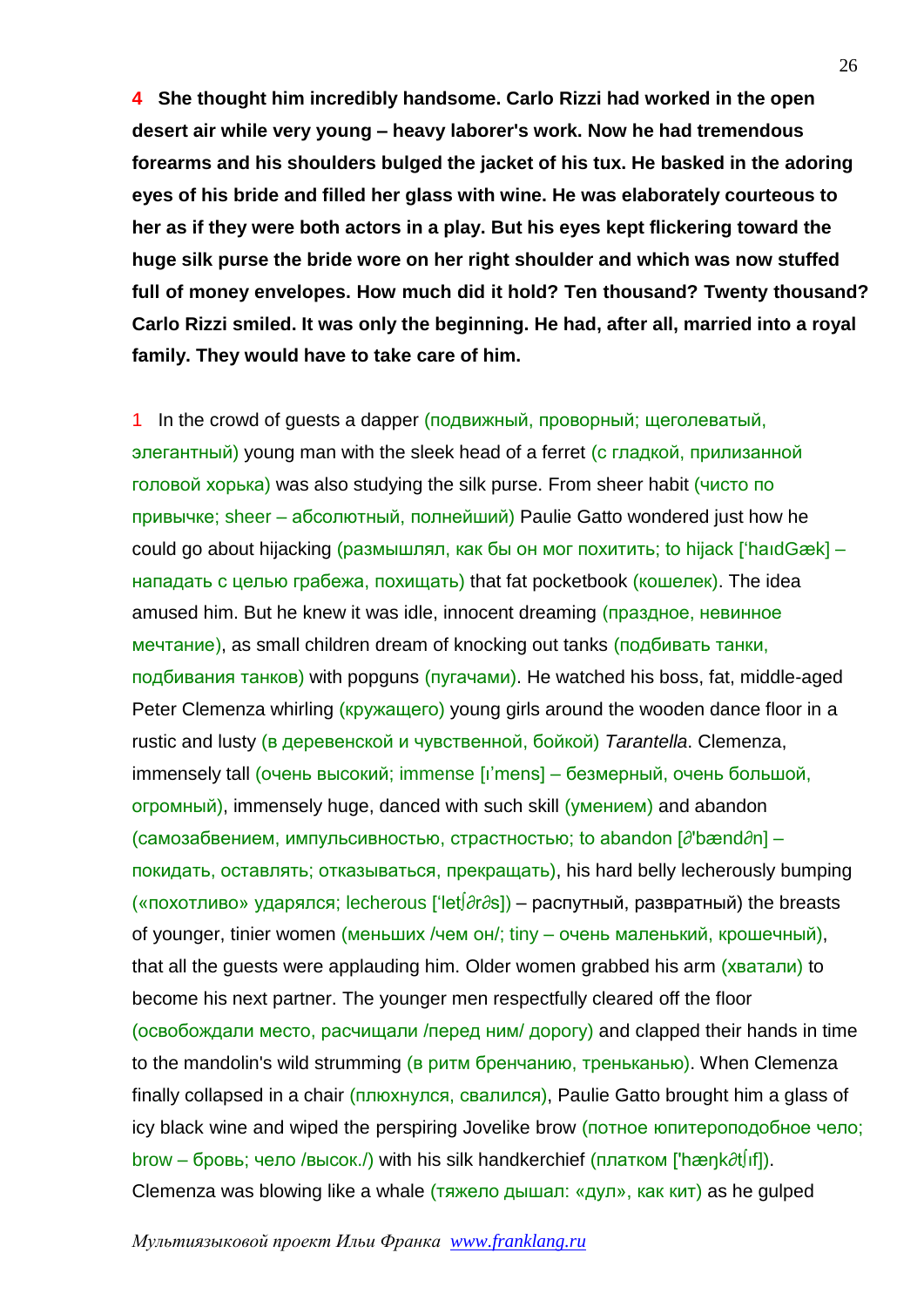down the wine (проглотил, хлебнул, хлебал). But instead of thanking Paulie he said curtly (коротко, резко, грубо), "Never mind being a dance judge («не беспокойся о том, чтобы быть танцевальным судьей» = нечего глазеть на танцы), do your job. Take a walk around the neighborhood (пройдись по окрестностям; neighborhood ['neıb∂hud] – соседство, соседи; окрестности) and see everything is OK." Paulie slid away into the crowd (скользнул в толпу; to slide).

2 The band took a refreshment break (перерыв «для освежения»; refreshment – восстановление сил, отдых; refreshments – прохладительные напитки, закуска). A young man named Nino Valenti picked up a discarded mandolin (подобрал брошенную мандолину; to discard – отбрасывать что-то, избавляться от чего-либо), put his left foot up on a chair and began to sing a coarse (грубую [ko:s]) Sicilian love song. Nino Valenti's face was handsome though bloated by continual drinking (раздутое, опухшее от постоянного выпивания) and he was already a little drunk. He rolled his eyes (закатывал) as his tongue caressed the obscene lyrics (в то время как его язык ласкал непристойные стихи = слова песни  $[k\partial'res]$ ). The women shrieked with glee (визжали от восторга) and the men shouted the last word of each stanza (строфы ['stænz∂]) with the singer.

3 Don Corleone, notoriously (как всем было известно; notorious [n∂u'to:rı∂s] – известный, общеизвестный) straitlaced in such matters, («узко зашнурованный» = строгий в подобных вещах; lace – шнурок, тесьма; to lace – шнуровать), though his stout wife (дородная, полная) was screaming joyfully with the others, disappeared tactfully (тактично искрылся: «исчез») into the house. Seeing this, Sonny Corleone made his way (пробрался) to the bride's table and sat down beside young Lucy Mancini, the maid of honor. They were safe (они были в безопасности = дело было в шляпе, дело было верное). His wife was in the kitchen putting the last touches (последние штрихи) on the serving of the wedding cake. Sonny whispered (прошептал) a few words in the young girl's ear and she rose (поднялась, встала: to rise). Sonny waited a few minutes and then casually (как бы невзначай; casually ['kæG(j)u:∂lı] – случайно, ненароком) followed her, stopping to talk with a guest here and there as he worked his way (пробирался, пробивался) through the crowd. 4 All eyes followed them. The maid of honor, thoroughly Americanized (полностью, совершенно, основательно американизированная; thoroughly ['θ∧r∂lı]) by three years of college, was a ripe girl (зрелой) who already had a "reputation." All through the marriage rehearsals she had flirted with Sonny Corleone in a teasing, joking way (дразнящим, игривым образом) she thought was permitted (который, как она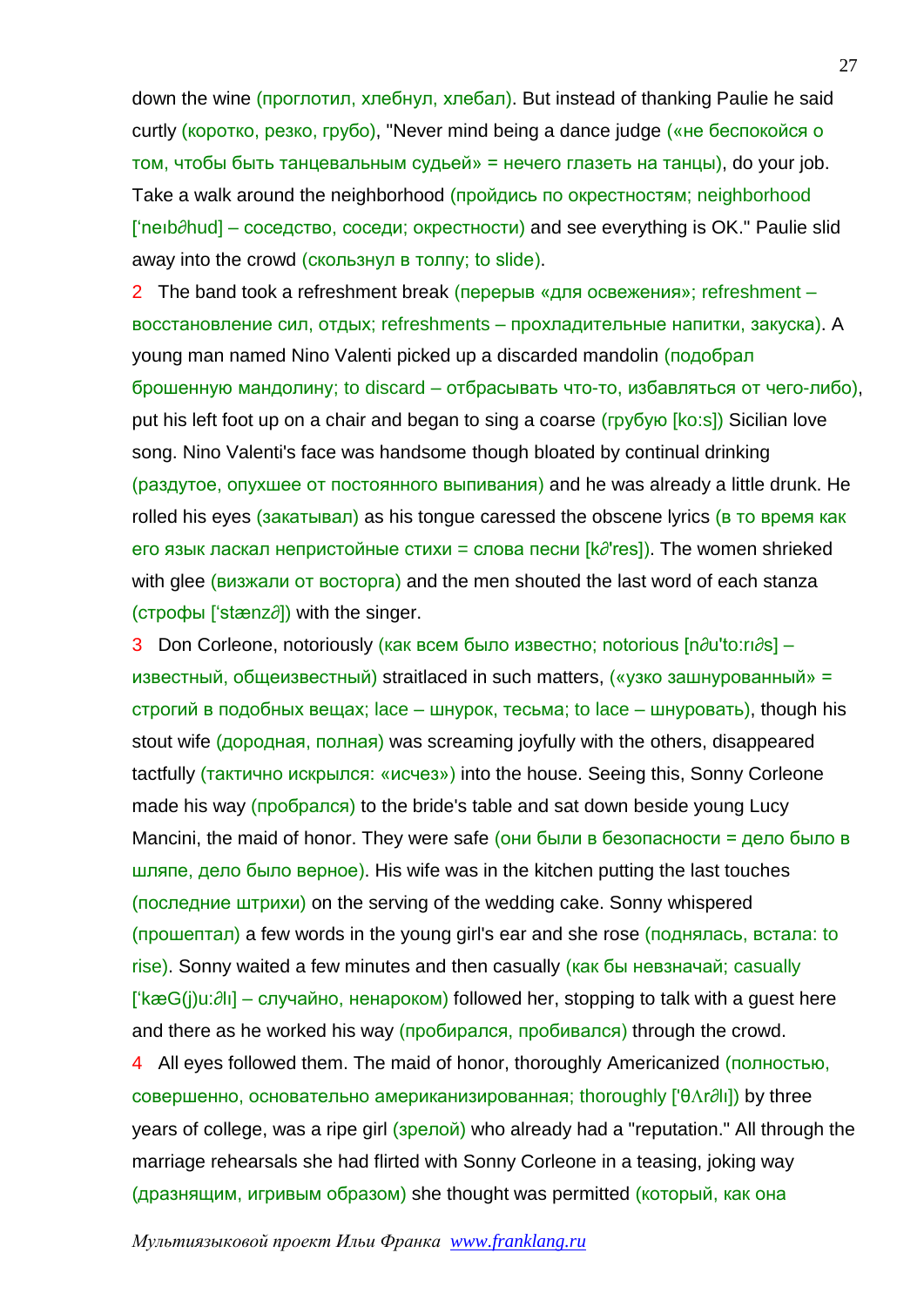полагала, был допустим; to permit ['p∂:mıt] – позволять, разрешать) because he was the best man and her wedding partner. Now holding her pink gown up off the ground, Lucy Mancini went into the house, smiling with false innocence («с фальшивой невинностью» = с притворно-невинным выражением лица), ran lightly up the stairs to the bathroom. She stayed there for a few moments. When she came out Sonny Corleone was on the landing above (на верхней площадке), beckoning her upward (маня ее вверх, делая ей знак рукой, чтобы поднялась; to beckon ['bek∂n] – манить, делать знак /рукой, пальцем/).

**1 In the crowd of guests a dapper young man with the sleek head of a ferret was also studying the silk purse. From sheer habit Paulie Gatto wondered just how he could go about hijacking that fat pocketbook. The idea amused him. But he knew it was idle, innocent dreaming, as small children dream of knocking out tanks with popguns. He watched his boss, fat, middle-aged Peter Clemenza whirling young girls around the wooden dance floor in a rustic and lusty** *Tarantella***. Clemenza, immensely tall, immensely huge, danced with such skill and abandon, his hard belly lecherously bumping the breasts of younger, tinier women, that all the guests were applauding him. Older women grabbed his arm to become his next partner. The younger men respectfully cleared off the floor and clapped their hands in time to the mandolin's wild strumming. When Clemenza finally collapsed in a chair, Paulie Gatto brought him a glass of icy black wine and wiped the perspiring Jovelike brow with his silk handkerchief. Clemenza was blowing like a whale as he gulped down the wine. But instead of thanking Paulie he said curtly, "Never mind being a dance judge, do your job. Take a walk around the neighborhood and see everything is OK." Paulie slid away into the crowd.**

**2 The band took a refreshment break. A young man named Nino Valenti picked up a discarded mandolin, put his left foot up on a chair and began to sing a coarse Sicilian love song. Nino Valenti's face was handsome though bloated by continual drinking and he was already a little drunk. He rolled his eyes as his tongue caressed the obscene lyrics. The women shrieked with glee and the men shouted the last word of each stanza with the singer.** 

**3 Don Corleone, notoriously straitlaced in such matters, though his stout wife was screaming joyfully with the others, disappeared tactfully into the house. Seeing this, Sonny Corleone made his way to the bride's table and sat down beside young Lucy Mancini, the maid of honor. They were safe. His wife was in**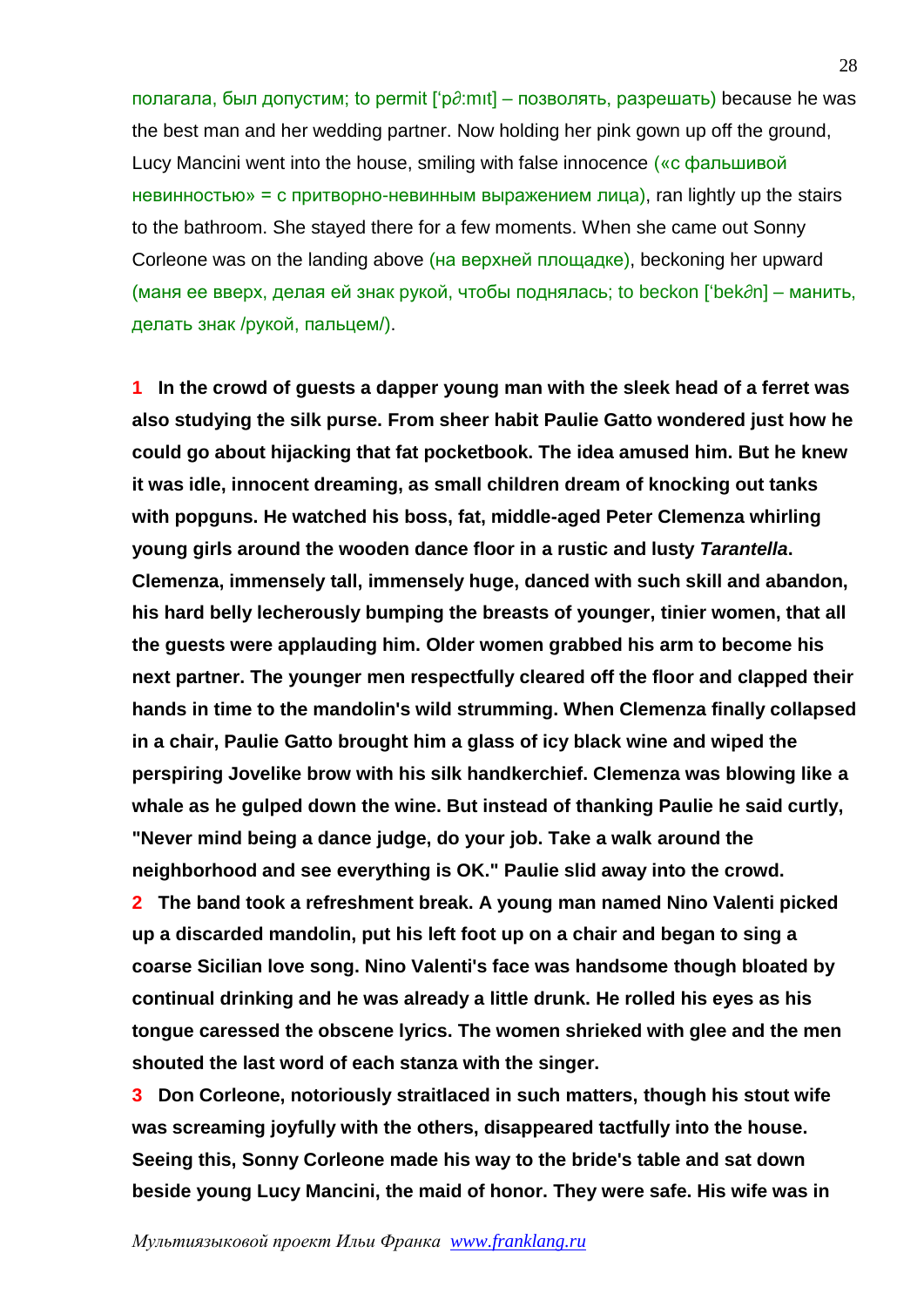**the kitchen putting the last touches on the serving of the wedding cake. Sonny whispered a few words in the young girl's ear and she rose. Sonny waited a few minutes and then casually followed her, stopping to talk with a guest here and there as he worked his way through the crowd.**

**4 All eyes followed them. The maid of honor, thoroughly Americanized by three years of college, was a ripe girl who already had a "reputation." All through the marriage rehearsals she had flirted with Sonny Corleone in a teasing, joking way she thought was permitted because he was the best man and her wedding partner. Now holding her pink gown up off the ground, Lucy Mancini went into the house, smiling with false innocence, ran lightly up the stairs to the bathroom. She stayed there for a few moments. When she came out Sonny Corleone was on the landing above, beckoning her upward.**

1 From behind the closed window of Don Corleone's "office," a slightly raised corner room (cлегка приподнятой угловой комнаты), Thomas Hagen watched the wedding party in the festooned garden. The walls behind him were stacked with law books (были уставлены юридическими книгами; to stack – складывать в стог; stack – куча, груда; law – закон). Hagen was the Don's lawyer (адвокат) and acting *consigliori*  (исполняющим обязанности консильори /советника – *итал*./), or counselor, and as such held the most vital subordinate position (и в качестве такового занимал наиболее важную: «жизненную» подчиненную должность) in the family business. He and the Don had solved many a knotty problem (разрешили немало запутанных проблем; knot – узел) in this room, and so when he saw the Godfather leave the festivities and enter the house, he knew, wedding or no (свадьба свадьбой, несмотря на свадьбу), there would be a little work this day. The Don would be coming to see him. Then Hagen saw Sonny Corleone whisper in Lucy Mancini's ear and their little comedy as he followed her into the house. Hagen grimaced (to grimace [gringlers]), debated whether to inform the Don (поразмыслил, сообщить ли), and decided against it. Не went to the desk and picked up a handwritten list of the people who had been granted permission (которым было позволено: «предоставлено разрешение»; to grant – дарить, даровать; предоставлять) to see Don Corleone privately. When the Don entered the room, Hagen handed him the list. Don Corleone nodded (кивнул) and said, "Leave Bonasera to the end (оставь на конец, напоследок)."

2 Hagen used the French doors (застекленные створчатые двери) and went directly out into the garden to where the supplicants clustered (просители столпились; cluster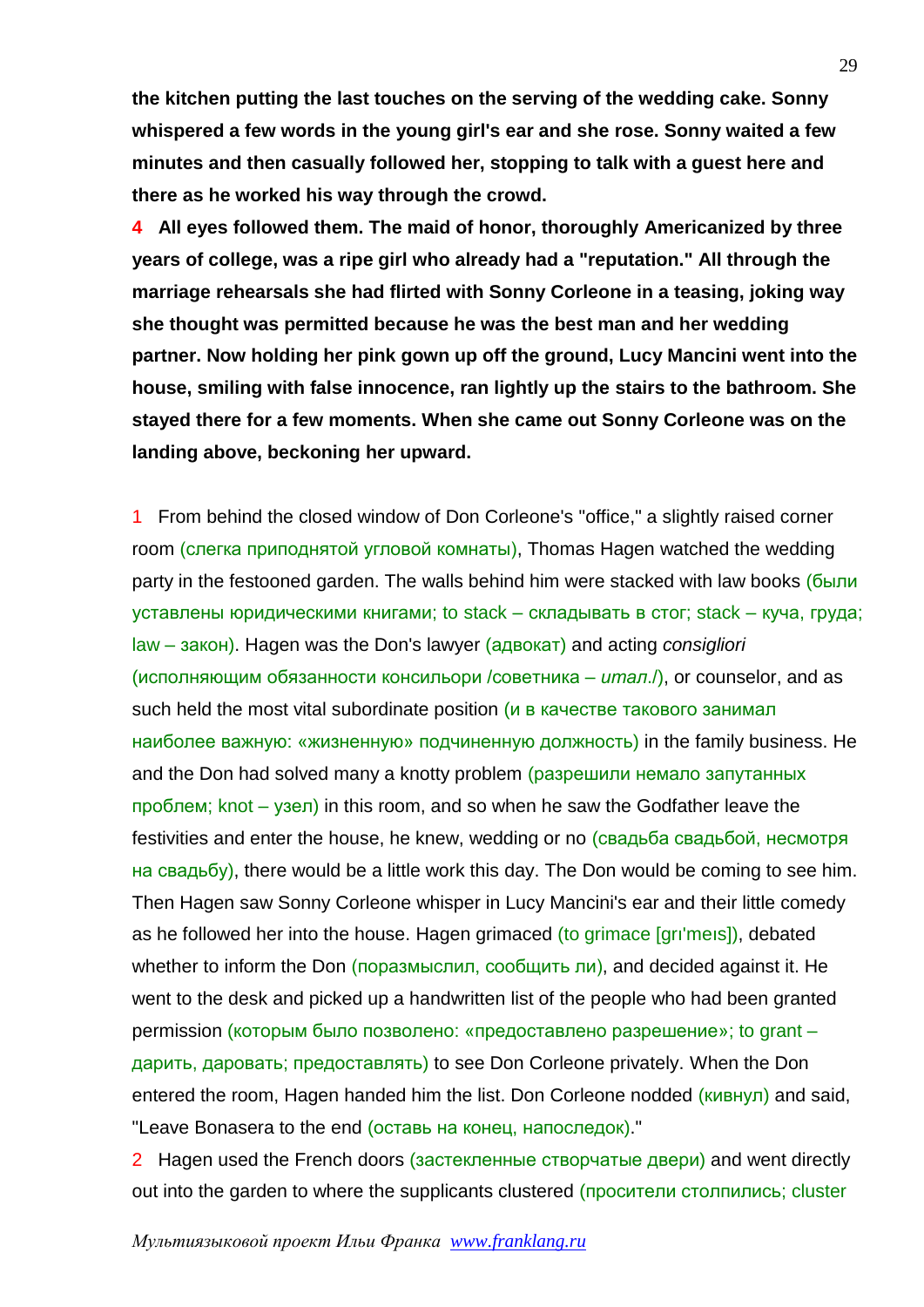– кисть, пучок, гроздь) around the barrel of wine. He pointed (указал пальцем) to the baker, the pudgy Nazorine.

3 Don Corleone greeted the baker with an embrace (приветствовал объятием). They had played together as children in Italy and had grown up in friendship. Every Easter (на каждую Пасху) freshly baked clotted-cheese (с расплавленным сыром; clot – комок, сгусток, свернувшийся) and wheat-germ (покрытые зернышками; wheat – пшеница; germ – зародыш; завязь) pies (пироги), their crusts (их корочки) yolk-gold (yolk [j∂uk] – желток яйца), big around as truck wheels (как колеса грузовика), arrived at Don Corleone's home. On Christmas, on family birthdays, rich creamy pastries (кондитерские изделия /пирожные, печенья/; pastry ['peıstrı]) proclaimed the Nazorines' respect. And all through the years, lean and fat (благополучные и неблагополучные: «тощие, скудные – и жирные, толстые»), Nazorine cheerfully (весело, бодро = не ропща) paid his dues (налоги, пошлины) to the bakery union (в союз пекарей) organized by the Don in his salad days (в пору юношеской неопытности). Never asking for a favor in return except for the chance to buy blackmarket OPA sugar coupons (правительственные карточки на сахар; OPA – Office of Price Administration) during the war. Now the time had come for the baker to claim his rights (заявить о своих правах) as a loyal friend, and Don Corleone looked forward with great pleasure (с большим удовольствием ожидал, собирался; to look forward – ожидать с нетерпением, предвкушать: «смотреть вперед») to granting his request (удовлетворить его просьбу).

4 He gave the baker a Di Nobili cigar and a glass of vellow Strega (итальянский лимонный ликер) and put his hand on the man's shoulder to urge him on (чтобы подбодрить его, побудить /изложить просьбу/; to urge – подгонять, подстегивать; побуждать, советовать). That was the mark (знак, метка) of the Don's humanity (человечности). He knew from bitter experience (по горькому опыту) what courage it took (сколько смелости требуется) to ask a favor from a fellow man (попросить ближнего об одолжении; fellow – приятель, коллега, напарник).

5 The baker told the story of his daughter and Enzo. A fine Italian lad (отличный парень) from Sicily; captured (взятый в плен) by the American Army; sent to the United States as a prisoner of war; given parole to help our war effort (усилие; достижение, успех ['ef∂t])! A pure and honorable love had sprung up between honest Enzo and his sheltered Katherine (невинной: «оберегаемой дома») Катериной; shelter – приют; to shelter – приютить, укрыть) but now that the war was ended the poor lad would be repatriated to Italy and Nazorine's daughter would surely die of a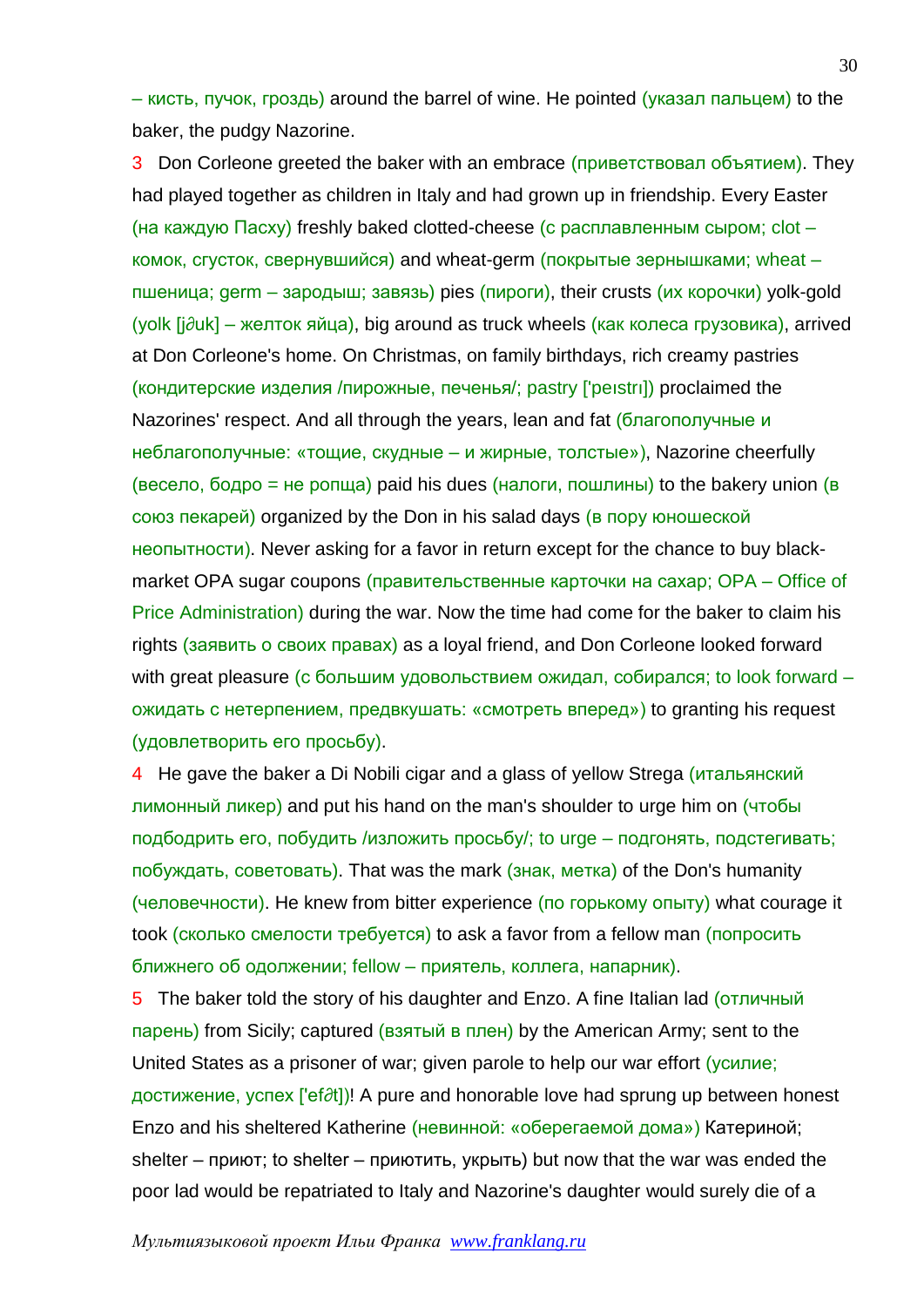broken heart (наверняка, несомненно умрет от разбитого сердца). Only Godfather Corleone could help this afflicted couple (несчастной паре; to afflict [∂'flıkt] – беспокоить, причинять боль, огорчать). He was their last hope.

6 The Don walked Nazorine up and down the room, his hand on the baker's shoulder, his head nodding with understanding to keep up (чтобы поддержать) the man's courage. When the baker had finished, Don Corleone smiled at him and said, "My dear friend, put all your worries aside (вам не о чем волноваться: «отложите /в сторону/ все ваши беспокойства»)." He went on (продолжил) to explain very carefully (объяснять очень тщательно = детально) what must be done (что должно быть сделано). The Congressman of the district (округа ['dıstrıkt]) must be petitioned (к нему нужно обратиться с просьбой, ходатайством [pı'tı∫∂n]). The Congressman would propose a special bill (предложит особый законопроект [pr∂'p∂uz]) that would allow (позволит [∂'lau]) Enzo to become a citizen (стать гражданином). The bill would surely  $pass Congress (npo*u*)<sub>0</sub> = 6*y*qer *npuhst*. A *privilege all those rascals extended to*$ each other (которую эти мошенники оказывают друг другу; to extend [iks'tend] – расширять, распространять влияние; оказывать протекцию, покровительство). Don Corleone explained that this would cost money, the going price (нынешняя, актуальная цена) was now two thousand dollars. He, Don Corleone, would guarantee performance (гарантирует исполнение [gær∂n'ti:] [p∂'fo:m∂ns]) and accept payment (готов принять плату [∂'ksept]). Did his friend agree (согласен [∂g'ri:])?

7 The baker nodded his head vigorously (сильно, энергично ['vıg∂r∂slı]). He did not expect such a great favor for nothing. That was understood. A special Act of Congress does not come cheap. Nazorine was almost tearful (чуть не плакал; tearful – плачущий: «полный слез») in his thanks. Don Corleone walked him to the door, assuring him (заверив его; to assure  $\left[\partial f\right](u\partial f) - \theta$  / web at a competent people would be sent to the bakery to arrange all details, complete all necessary documents. The baker embraced him (обнял [im'breis]) before disappearing into the garden.

8 Hagen smiled at the Don. "That's a good investment (/капитало/вложение) for Nazorine. A son-in-law (3ять) and a cheap lifetime helper (дешевый помощник на всю жизнь) in his bakery all for two thousand dollars." He paused. "Who do I give this job to?"

9 Don Corleone frowned (нахмурился, сморщил лоб) in thought. "Not to our *paisan*  (не земляку = не сицилийцу /итал./). Give it to the Jew in the next district. Have the home addresses changed (поменяй, пусть поменяют). I think there might be many such cases (должно быть много таких дел, случаев) now the war is over; we should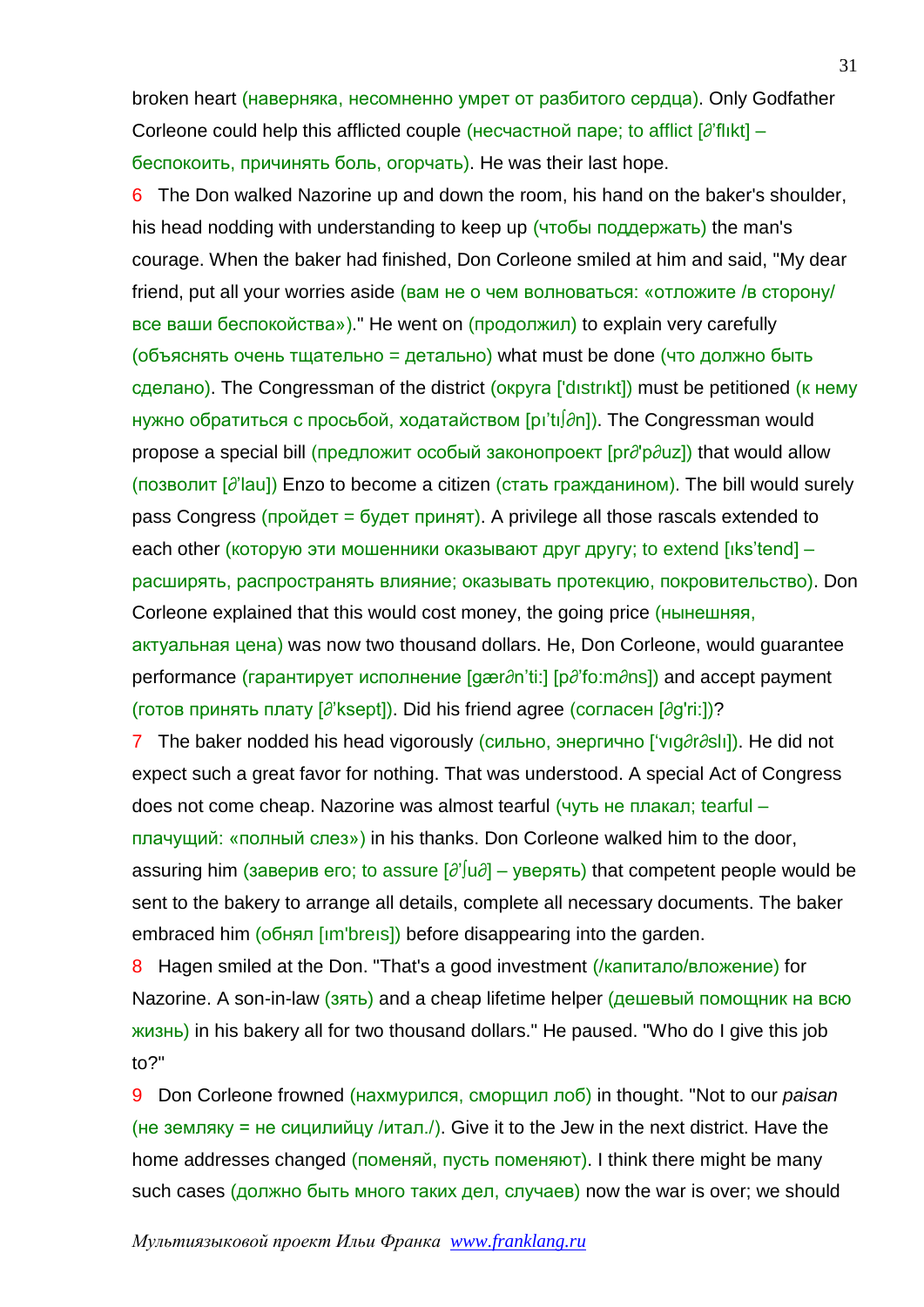have extra people (дополнительных людей) in Washington that can handle the overflow (справиться с наплывом) and not raise the price (не поднимая цены)." Hagen made a note on his pad (в блокнот). "Not Congressman Luteco. Try (попробовать) Fischer."

**1 From behind the closed window of Don Corleone's "office," a slightly raised corner room, Thomas Hagen watched the wedding party in the festooned garden. The walls behind him were stacked with law books. Hagen was the Don's lawyer and acting** *consigliori***, or counselor, and as such held the most vital subordinate position in the family business. He and the Don had solved many a knotty problem in this room, and so when he saw the Godfather leave the festivities and enter the house, he knew, wedding or no, there would be a little work this day. The Don would be coming to see him. Then Hagen saw Sonny Corleone whisper in Lucy Mancini's ear and their little comedy as he followed her into the house. Hagen grimaced, debated whether to inform the Don, and decided against it. He went to the desk and picked up a handwritten list of the people who had been granted permission to see Don Corleone privately. When the Don entered the room, Hagen handed him the list. Don Corleone nodded and said, "Leave Bonasera to the end."**

**2 Hagen used the French doors and went directly out into the garden to where the supplicants clustered around the barrel of wine. He pointed to the baker, the pudgy Nazorine.**

**3 Don Corleone greeted the baker with an embrace. They had played together as children in Italy and had grown up in friendship. Every Easter freshly baked clotted-cheese and wheat-germ pies, their crusts yolk-gold, big around as truck wheels, arrived at Don Corleone's home. On Christmas, on family birthdays, rich creamy pastries proclaimed the Nazorines' respect. And all through the years, lean and fat, Nazorine cheerfully paid his dues to the bakery union organized by the Don in his salad days. Never asking for a favor in return except for the chance to buy black-market OPA sugar coupons during the war. Now the time had come for the baker to claim his rights as a loyal friend, and Don Corleone looked forward with great pleasure to granting his request.**

**4 He gave the baker a Di Nobili cigar and a glass of yellow Strega and put his hand on the man's shoulder to urge him on. That was the mark of the Don's**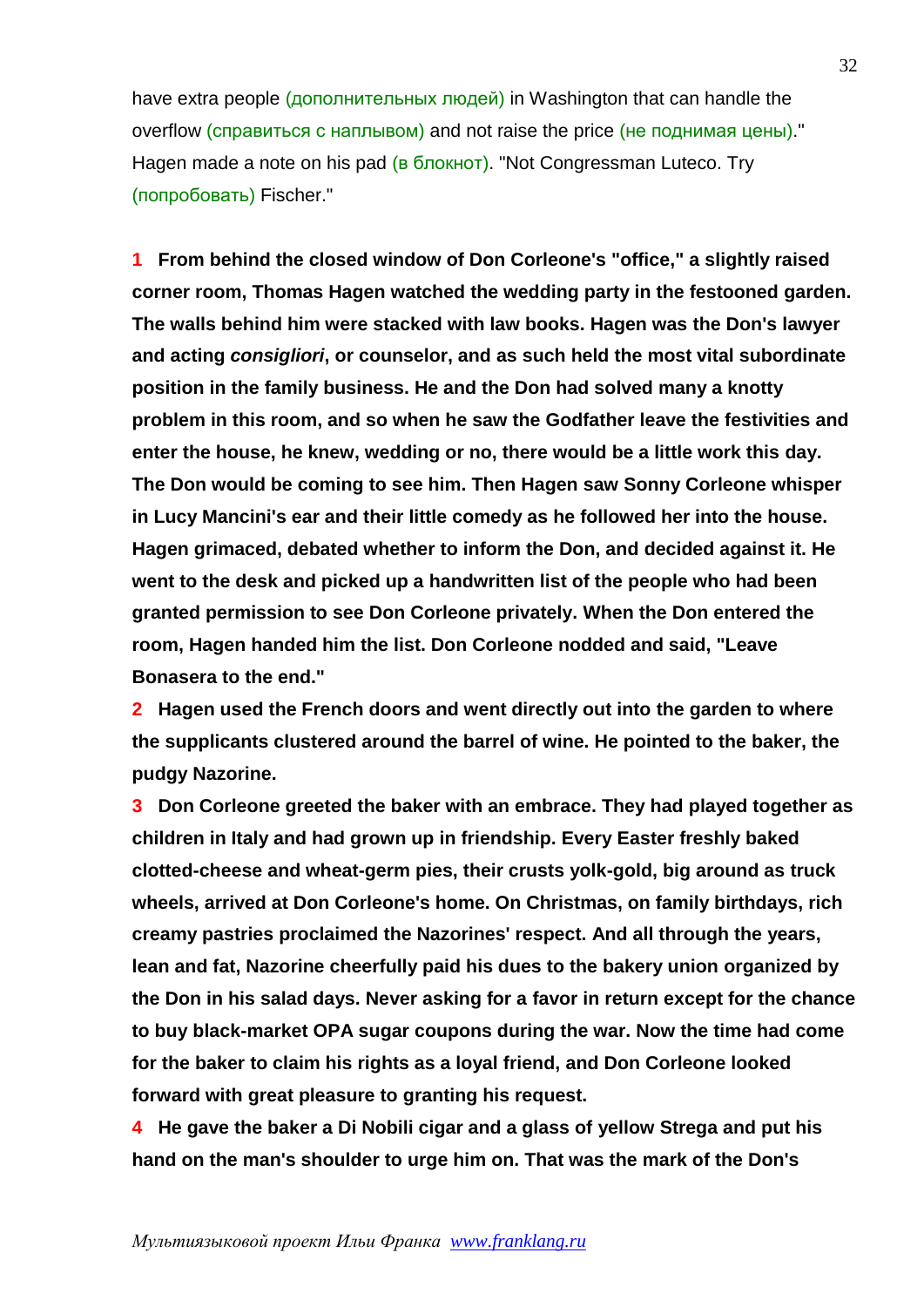**humanity. He knew from bitter experience what courage it took to ask a favor from a fellow man.**

 **The baker told the story of his daughter and Enzo. A fine Italian lad from Sicily; captured by the American Army; sent to the United States as a prisoner of war; given parole to help our war effort! A pure and honorable love had sprung up between honest Enzo and his sheltered Katherine but now that the war was ended the poor lad would be repatriated to Italy and Nazorine's daughter would surely die of a broken heart. Only Godfather Corleone could help this afflicted couple. He was their last hope.**

**5 The Don walked Nazorine up and down the room, his hand on the baker's shoulder, his head nodding with understanding to keep up the man's courage. When the baker had finished, Don Corleone smiled at him and said, "My dear friend, put all your worries aside." He went on to explain very carefully what must be done. The Congressman of the district must be petitioned. The Congressman would propose a special bill that would allow Enzo to become a citizen. The bill would surely pass Congress. A privilege all those rascals extended to each other. Don Corleone explained that this would cost money, the going price was now two thousand dollars. He, Don Corleone, would guarantee performance and accept payment. Did his friend agree?**

**6 The baker nodded his head vigorously. He did not expect such a great favor for nothing. That was understood. A special Act of Congress does not come cheap. Nazorine was almost tearful in his thanks. Don Corleone walked him to the door, assuring him that competent people would be sent to the bakery to arrange all details, complete all necessary documents. The baker embraced him before disappearing into the garden.**

**7 Hagen smiled at the Don. "That's a good investment for Nazorine. A son-in-law and a cheap lifetime helper in his bakery all for two thousand dollars." He paused. "Who do I give this job to?"**

**8 Don Corleone frowned in thought. "Not to our** *paisan***. Give it to the Jew in the next district. Have the home addresses changed. I think there might be many such cases now the war is over; we should have extra people in Washington that can handle the overflow and not raise the price." Hagen made a note on his pad. "Not Congressman Luteco. Try Fischer."**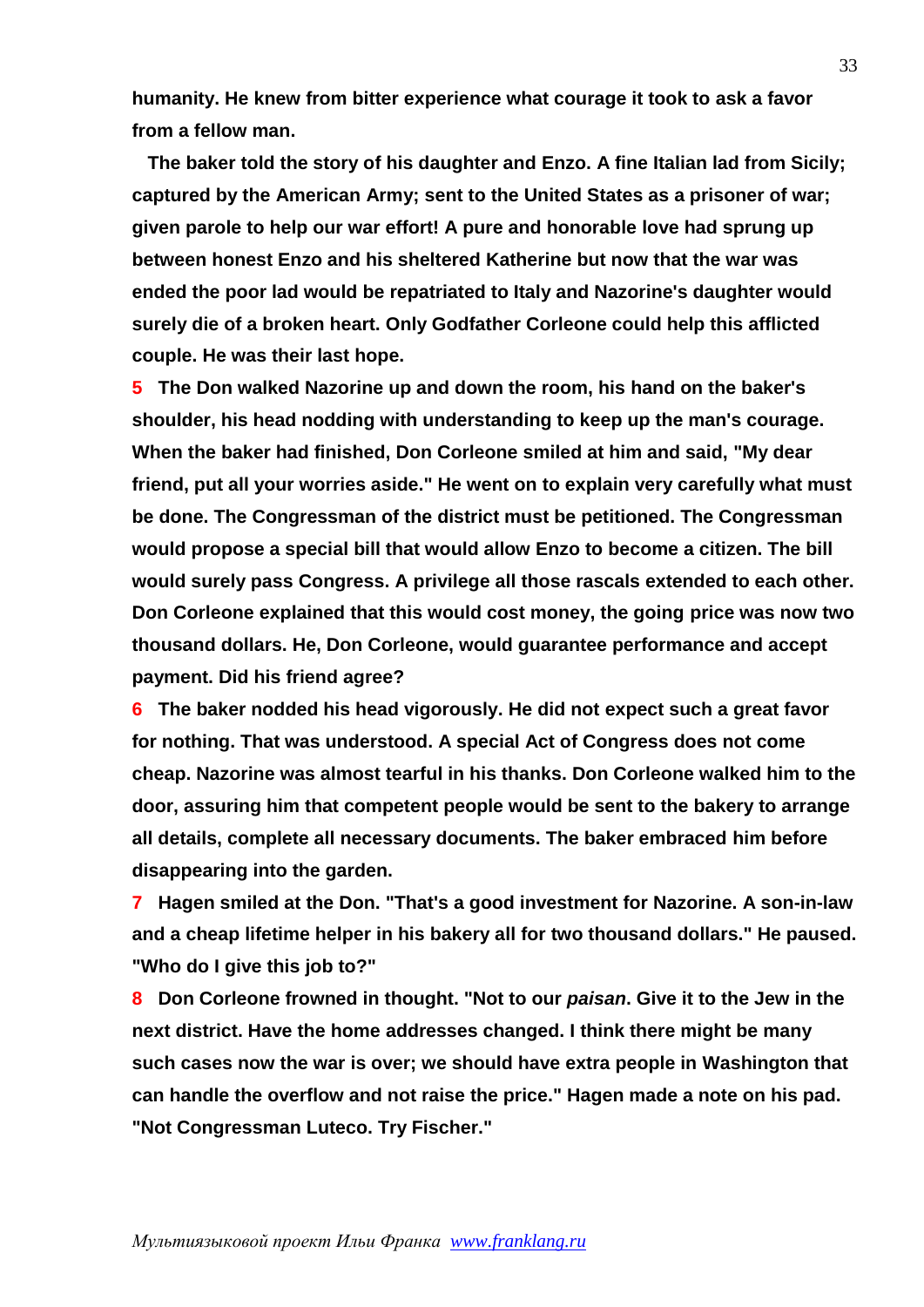1 The next man Hagen brought in was a very simple case. His name was Anthony Coppola and he was the son of a man Don Corleone had worked with in the railroad yards (на железнодорожных сортировочных станциях) in his youth. Coppola needed five hundred dollars to open a pizzeria; for a deposit (вклад; задаток; взнос) on fixtures (чтобы внести задаток за оборудование; fixture ['fıkst∫∂] – приспособление, прибор; движимое имущество в соединении с недвижимым) and the special oven (духовой шкаф, духовку  $[\Delta v n]$ ). For reasons not gone into (по причинам, в которые не стоит углубляться), credit was not available (доступен, имеющийся в распоряжении [∂'veıl∂bl]). The Don reached into his pocket and took out a roll of bills (сверток купюр = груду скомканных купюр). It was not quite enough. He grimaced and said to Tom Hagen, "Loan me (одолжи) a hundred dollars, I'll pay you back Monday when I go to the bank." The supplicant protested that four hundred dollars would be ample (вполне достаточно; ample – богатый, изобильный), but Don Corleone patted his shoulder, saying, apologetically (извиняясь [æpol∂'dG∂tık∂lı]; apology [∂'pol∂dGı] – извинение), "This fancy (причудливый, необычный, прихотливый, здесь: шикарный) wedding left me a little short of cash (оставила меня без наличных, немножко разорила меня)." He took the money Hagen extended to him and gave it to Anthony Coppola with his own roll of bills.

2 Hagen watched with quiet admiration (с тихим восхищением). The Don always taught that when a man was generous, he must show the generosity as personal (должен показывать, проявлять щедрость, великодушие «как личное, личностное»  $=$  направленно, конкретно). How flattering (лестно) to Anthony Coppola that a man like the Don would borrow (готов занять /деньги/) to loan him money. Not that Coppola did not know that the Don was a millionaire but how many millionaires let themselves be put to even a small inconvenience (позволят подвергнуть себя даже малейшему неудобству [ınk∂n'vi:nj∂ns]) by a poor friend?

3 The Don raised his head inquiringly (вопрошающе, вопросительно). Hagen said, "He's not on the list but Luca Brasi wants to see you. He understands it can't be public but he wants to congratulate you in person."

4 For the first time the Don seemed displeased (казался недовольным). The answer was devious (уклончивым; devious ['di:vj∂s] – удаленный, окольный, отклоняющийся от прямого пути). "Is it necessary (необходимо ['nesıs∂rı])?" he asked.

5 Hagen shrugged. "You understand him better than I do. But he was very grateful (благодарен) that you invited him to the wedding. He never expected that. I think he wants to show his gratitude (благодарность ['grætıtju:d])."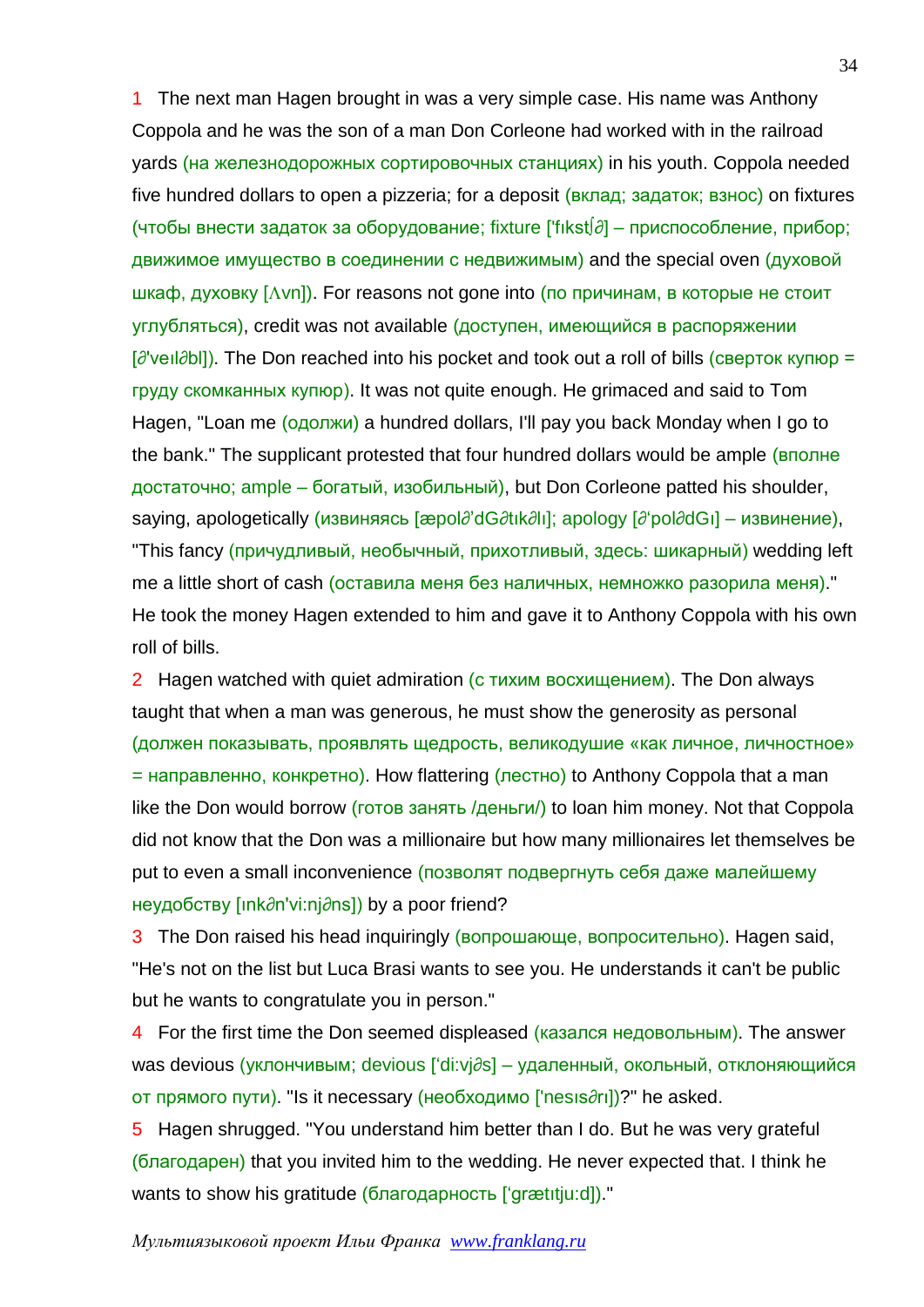6 Don Corleone nodded and gestured (указал жестом ['dGest∫∂]) that Luca Blasi should be brought to him (должен быть приведен к нему = чтобы привели).

**1 The next man Hagen brought in was a very simple case. His name was Anthony Coppola and he was the son of a man Don Corleone had worked with in the railroad yards in his youth. Coppola needed five hundred dollars to open a pizzeria; for a deposit on fixtures and the special oven. For reasons not gone into, credit was not available. The Don reached into his pocket and took out a roll of bills. It was not quite enough. He grimaced and said to Tom Hagen, "Loan me a hundred dollars, I'll pay you back Monday when I go to the bank." The supplicant protested that four hundred dollars would be ample, but Don Corleone patted his shoulder, saying, apologetically, "This fancy wedding left me a little short of cash." He took the money Hagen extended to him and gave it to Anthony Coppola with his own roll of bills.**

**2 Hagen watched with quiet admiration. The Don always taught that when a man was generous, he must show the generosity as personal. How flattering to Anthony Coppola that a man like the Don would borrow to loan him money. Not that Coppola did not know that the Don was a millionaire but how many millionaires let themselves be put to even a small inconvenience by a poor friend? 3 The Don raised his head inquiringly. Hagen said, "He's not on the list but Luca Brasi wants to see you. He understands it can't be public but he wants to congratulate you in person."**

**4 For the first time the Don seemed displeased. The answer was devious. "Is it necessary?" he asked.**

**5 Hagen shrugged. "You understand him better than I do. But he was very grateful that you invited him to the wedding. He never expected that. I think he wants to show his gratitude."**

**6 Don Corleone nodded and gestured that Luca Blasi should be brought to him.** 

1 In the garden Kay Adams was struck (поражена, ей бросилось в глаза: to strike – бить) by the violent fury (неистовой яростью; violent ['vaı∂l∂nt] – неистовый, яростный; сильный, интенсивный) imprinted («запечатленной») on the face of Luca Brasi. She asked about him. Michael had brought Kay to the wedding so that she would slowly (чтобы она медленно = постепенно) and perhaps without too much of a shock, absorb the truth (восприняла правду; to absorb  $\left[\partial'$ bso:b] – впитывать, абсорбировать,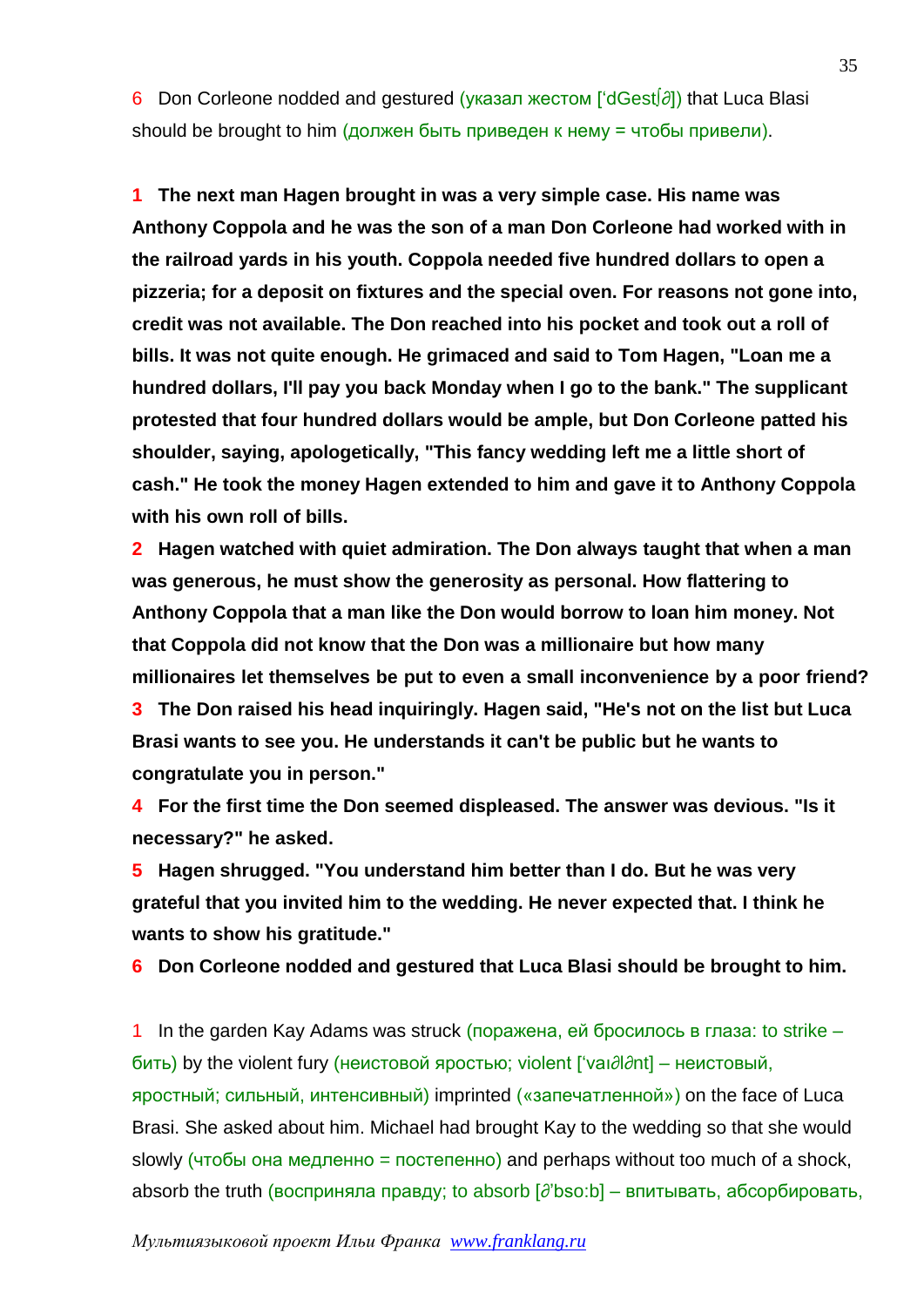поглощать) about his father. But so far she seemed to regard (но пока, до сих пор она, казалось, рассматривала) the Don as a slightly (слегка, немного) unethical businessman. Michael decided to tell her part of the truth indirectly (опосредствованно: «не прямо» = решил намекнуть). He explained that Luca Brasi was one of the most feared men (которых больше всего боятся) in the Eastern underworld (в преступном мире Восточного побережья). His great talent, it was said, was that he could do a job of murder (убийства) all by himself (совершенно один, самостоятельно), without confederates (без соучастников [k∂n'fed∂rıt]), which automatically made discovery (раскрытие) and conviction (осуждение, признание виновным [k∂n'vık∫∂n]) by the law almost impossible. Michael grimaced and said, "I don't know whether all that stuff is true (правда ли все это; stuff – материя, вещество; нечто, некие вещи). I do know he is sort of a friend (что-то вроде друга) to my father."

2 For the first time Kay began to understand. She asked a little incredulously (недоверчиво [ın'kredjul∂slı]), "You're not hinting (уж не намекаешь ли ты) that a man like that works for your father?"

3 The hell with it (черт со всем этим = была не была), he thought. He said, straight out (совершенно прямо, не таясь), "Nearly fifteen years ago some people wanted to take over (забрать, прибрать к рукам; to take over – перенять должность; принять во владение) my father's oil importing business (импорт оливкового масла). They tried to kill him and nearly did (чуть не убили, у них почти получилось). Luca Brasi went after them (занялся ими; to go after – преследовать). The story is (в общем, расказывают) that he killed six men in two weeks and that ended the famous (знаменитую ['feım∂s]) olive (['olıv]) oil war." He smiled as if it were a joke (словно это была шутка).

4 Kay shuddered. "You mean your father was shot by gangsters (в него стреляли; to shoot)?"

5 "Fifteen years ago," Michael said. "Everything's been peaceful (мирно = спокойно) since then." He was afraid he had gone too far.

6 "You're trying to scare me (пытаешься напугать меня)," Kay said. "You just don't want me to marry you." She smiled at him and poked his ribs (ткнула в ребра) with her elbow (локтем ['elb∂u]). "Very clever."

7 Michael smiled back at her. "I want you to think about it," he said.

8 "Did he really kill six men?" Kay asked.

9 "That's what the newspapers claimed (утверждали)," Mike said. "Nobody ever proved it (никогда никому не удалось это доказать; ever – когда-либо). But there's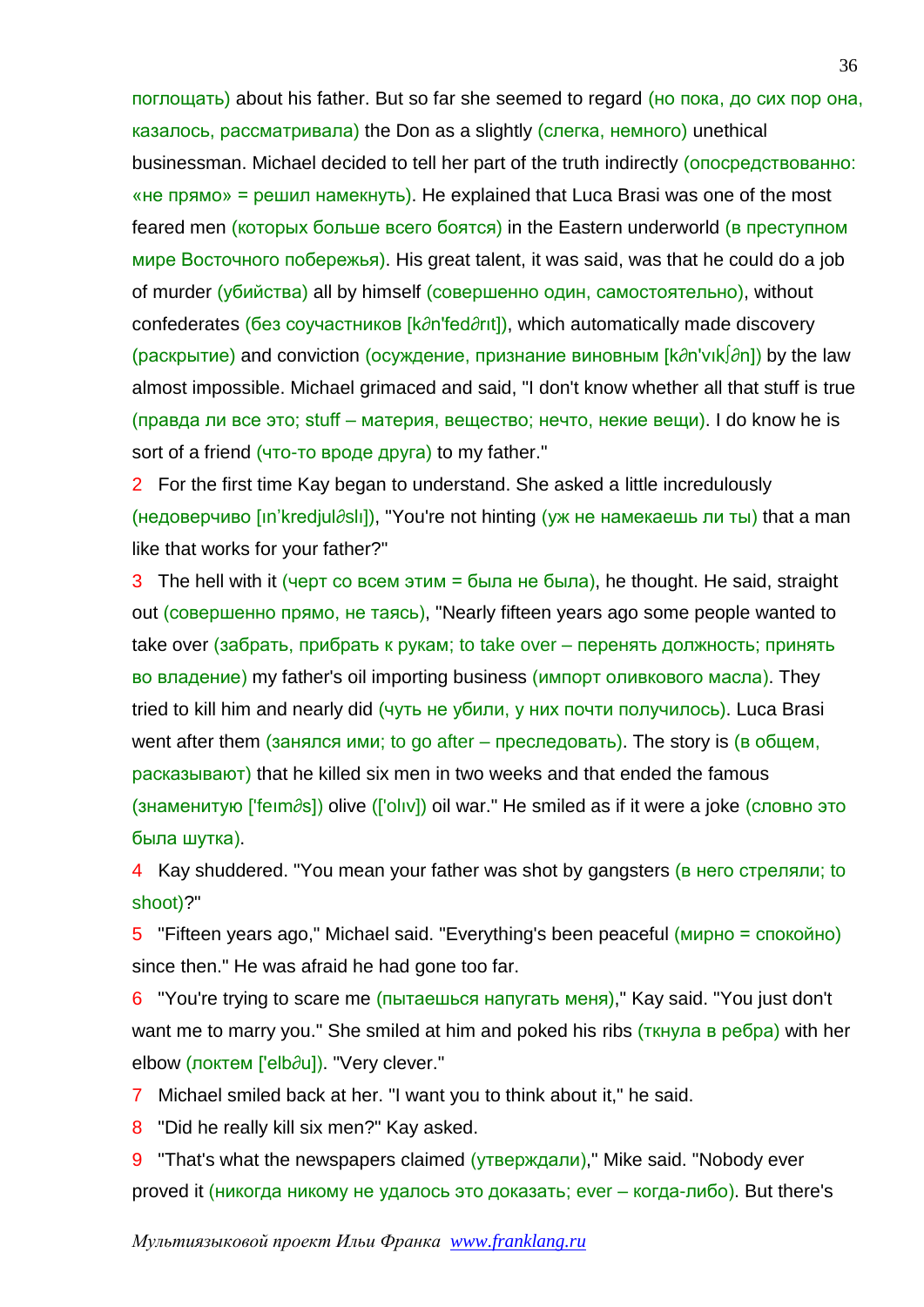another story about him that nobody ever tells. It's supposed to be so terrible (предполагается, что она /история/ столь ужасна) that even my father won't talk about it. Tom Hagen knows the story and he won't tell me. Once I kidded him (я подшучивал, поддразнивал), I said, 'When will I be old enough to hear that story about Luca?' and Tom said, 'When you're a hundred.' Michael sipped (отхлебнул; sip – маленький глоток) his glass of wine. "That must be some story (это, наверное, та еще история). That must be some Luca."

**1 In the garden Kay Adams was struck by the violet fury imprinted on the face of Luca Brasi. She asked about him. Michael had brought Kay to the wedding so that she would slowly and perhaps without too much of a shoсk, absorb the truth about his father. But so far she seemed to regard the Don as a slightly unethical businessman. Michael decided to tell her part of the truth indirectly. He explained that Luca Brasi was one of the most feared men in the Eastern underworld. His great talent, it was said, was that he could do a job of murder all by himself, without confederates, which automatically made discovery and conviction by the law almost impossible. Michael grimaced and said, "I don't know whether all that stuff is true. I do know he is sort of a friend to my father."**

**2 For the first time Kay began to understand. She asked a little incredulously, "You're not hinting that a man like that works for your father?"**

**3 The hell with it, he thought. He said, straight out, "Nearly fifteen years ago some people wanted to take over my father's oil importing business. They tried to kill him and nearly did. Luca Brasi went after them. The story is that he killed six men in two weeks and that ended the famous olive oil war." He smiled as if it were a joke.**

**4 Kay shuddered. "You mean your father was shot by gangsters?"**

**5 "Fifteen years ago," Michael said. "Everything's been peaceful since then." He was afraid he had gone too far.**

**6 "You're trying to scare me," Kay said. "You just don't want me to marry you." She smiled at him and poked his ribs with her elbow. "Very clever."**

**7 Michael smiled back at her. "I want you to think about it," he said.**

**8 "Did he really kill six men?" Kay asked.**

**9 "That's what the newspapers claimed," Mike said. "Nobody ever proved it. But there's another story about him that nobody ever tells. It's supposed to be so terrible that even my father won't talk about it. Tom Hagen knows the story and he**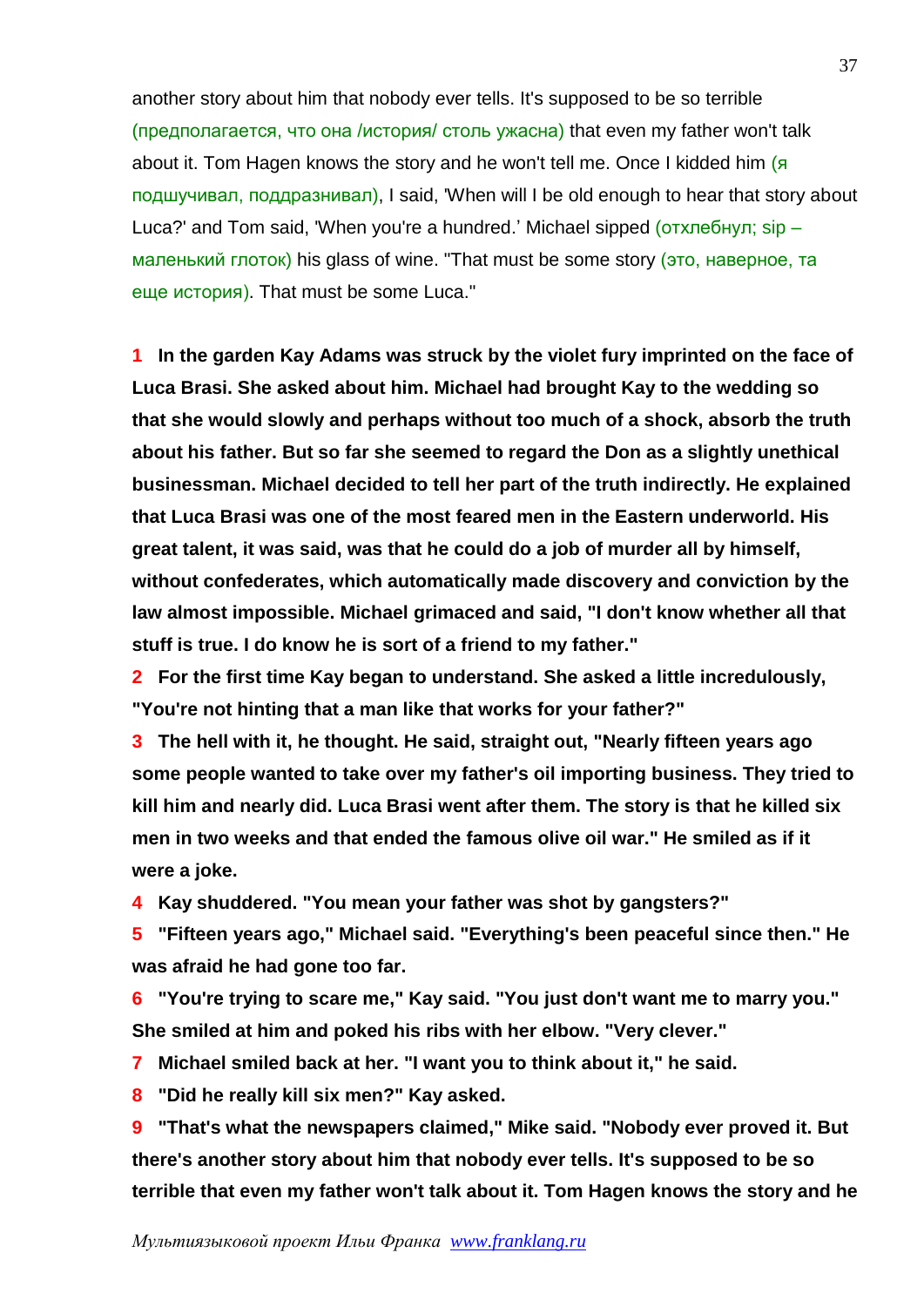**won't tell me. Once I kidded him, I said, 'When will I be old enough to hear that story about Luca?' and Tom said, 'When you're a hundred.' Michael sipped his glass of wine. "That must be some story. That must be some Luca."**

1 Luca Brasi was indeed a man to frighten the devil in hell himself (способный испугать самого дьявола в аду [devl]). Short, squat (коренастый: «короткий и толстый»; to squat – сидеть на корточках), massive-skulled (с массивным черепом: skull), his presence sent out alarm bells of danger (его присутстствие сигнализировало = распространяло ощущение опасности: alarm [∂'lα:m] – сигнал тревоги; alarm bell – набат, сигнальный звонок). His face was stamped into a mask of fury (на его лицо «была нанесена /вечная/ печать» гнева, ярости, на его лице была застывшая маска гнева). The eyes were brown but with none of the warmth of that color (но безо всякого тепла, свойственного этому цвету), more a deadly tan (скорее мертвенный желто-коричневый цвет). The mouth was not so much cruel as lifeless (не столько жестоким, сколько безжизненным); thin, rubbery (резиновым = словно резиновым) and the color of veal (телятины).

2 Brasi's reputation for violence (жестокости, насилия, применения силы) was awesome (устрашающей, необычайной: «вызывающей благоговение, почтительный страх»; awe  $[0:]-$  благоговейный страх, трепет) and his devotion (преданность) to Don Corleone legendary. He was, in himself, one of the great blocks that supported (поддерживали) the Don's power structure. His kind was a rarity (такие как он были большой редкостью: «его вид был редкостью»).

3 Luca Brasi did not fear the police, he did not fear society (общество [s∂'saıдtı]), he did not fear God, he did not fear hell, he did not fear or love his fellow man. But he had elected (избрал), he had *chosen*, to fear and love Don Corleone. Ushered into the presence of the Don (приведенный к Дону; to usher – провожать, сопровождать; вводить; показывать места; usher – швейцар; капельдинер; билетер), the terrible Brasi held himself stiff (неподвижно, застывший) with respect. He stuttered over (пробормотал; to stutter – заикаться, запинаться) the flowery congratulations he offered (цветистые поздравления; to offer – предлагать; выдвигать; приносить /жертву/, возносить /молитвы/) and his formal hope that the first grandchild would be masculine (мужского пола ['ma:skjulin]). He then handed the Don an envelope stuffed with cash as a gift for the bridal couple.

4 So that was what he wanted to do. Hagen noticed the change in Don Corleone. The Don received Brasi as a king greets a subject (подобно тому, как король привествует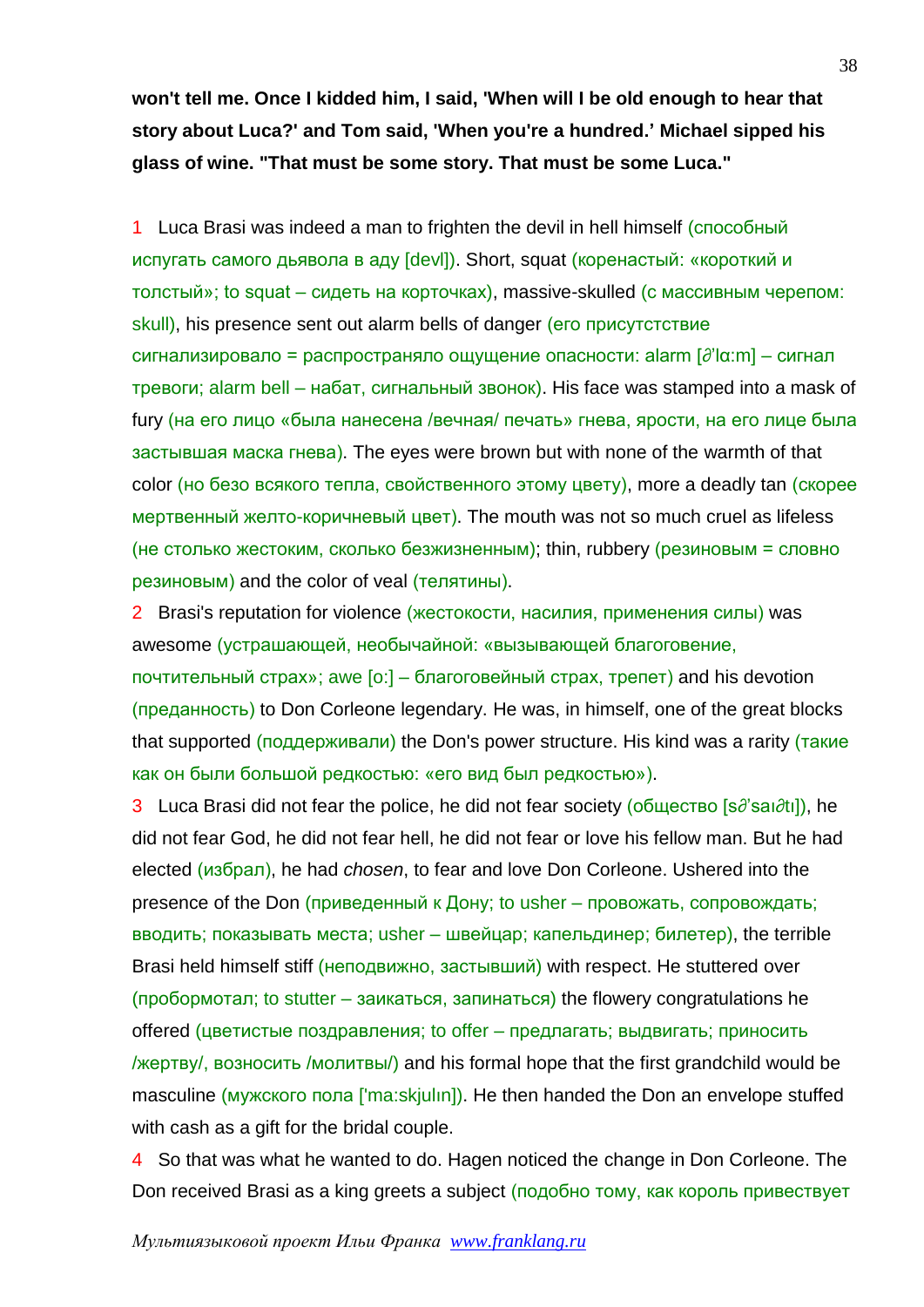подданного) who has done him an enormous service (огромную услугу [ı'no:m∂s]), never familiar but with regal respect (вовсе не фамильярно, но с королевским уважением, почетом ['ri:g∂l]). With every gesture, with every word, Don Corleone made it clear to Luca Brasi that he was *valued* (ценим). Not for one moment did he show surprise at the wedding gift being presented to him personally. He understood.

5 The money in the envelope was sure to be more than anyone else had given. Brasi had spent many hours deciding on the sum, comparing it to what the other guests might offer (сравнивая с тем, что могли бы предложить, преподнести другие гости). He wanted to be the most generous to show that he had the most respect, and that was why he had given his envelope to the Don personally, a gaucherie (неловкость, нарушение этикета [g∂u∫∂'ri:]; gauche [g∂u∫] – неловкий, неуклюжий, нескладный: «левый» /франц./) the Don overlooked (не стал обращать внимания, игнорировал) in his own flowery sentence of thanks. Hagen saw Luca Brasi's face lose its mask of fury (как утратило), swell with pride and pleasure (стало набухать от гордости и удовольствия). Brasi kissed the Don's hand before he went out the door that Hagen held open. Hagen prudently (предусмотрительно, благоразумно = на всякий случай) gave Brasi a friendly smile which the squat man acknowledged (признал = на которую ответил [∂k'nolıdG]) with a polite stretching (вежливым растягиванием) of rubbery, veal-colored lips.

**1 Luca Brasi was indeed a man to frighten the devil in hell himself. Short, squat, massive-skulled, his presence sent out alarm bells of danger. His face was stamped into a mask of fury. The eyes were brown but with none of the warmth of that color, more a deadly tan. The mouth was not so much cruel as lifeless; thin, rubbery and the color of veal.**

**2 Brasi's reputation for violence was awesome and his devotion to Don Corleone legendary. He was, in himself, one of the great blocks that supported the Don's power structure. His kind was a rarity.**

**3 Luca Brasi did not fear the police, he did not fear society, he did not fear God, he did not fear hell, he did not fear or love his fellow man. But he had elected, he had** *chosen***, to fear and love Don Corleone. Ushered into the presence of the Don, the terrible Brasi held himself stiff with respect. He stuttered over the flowery congratulations he offered and his formal hope that the first grandchild would be masculine. He then handed the Don an envelope stuffed with cash as a gift for the bridal couple.**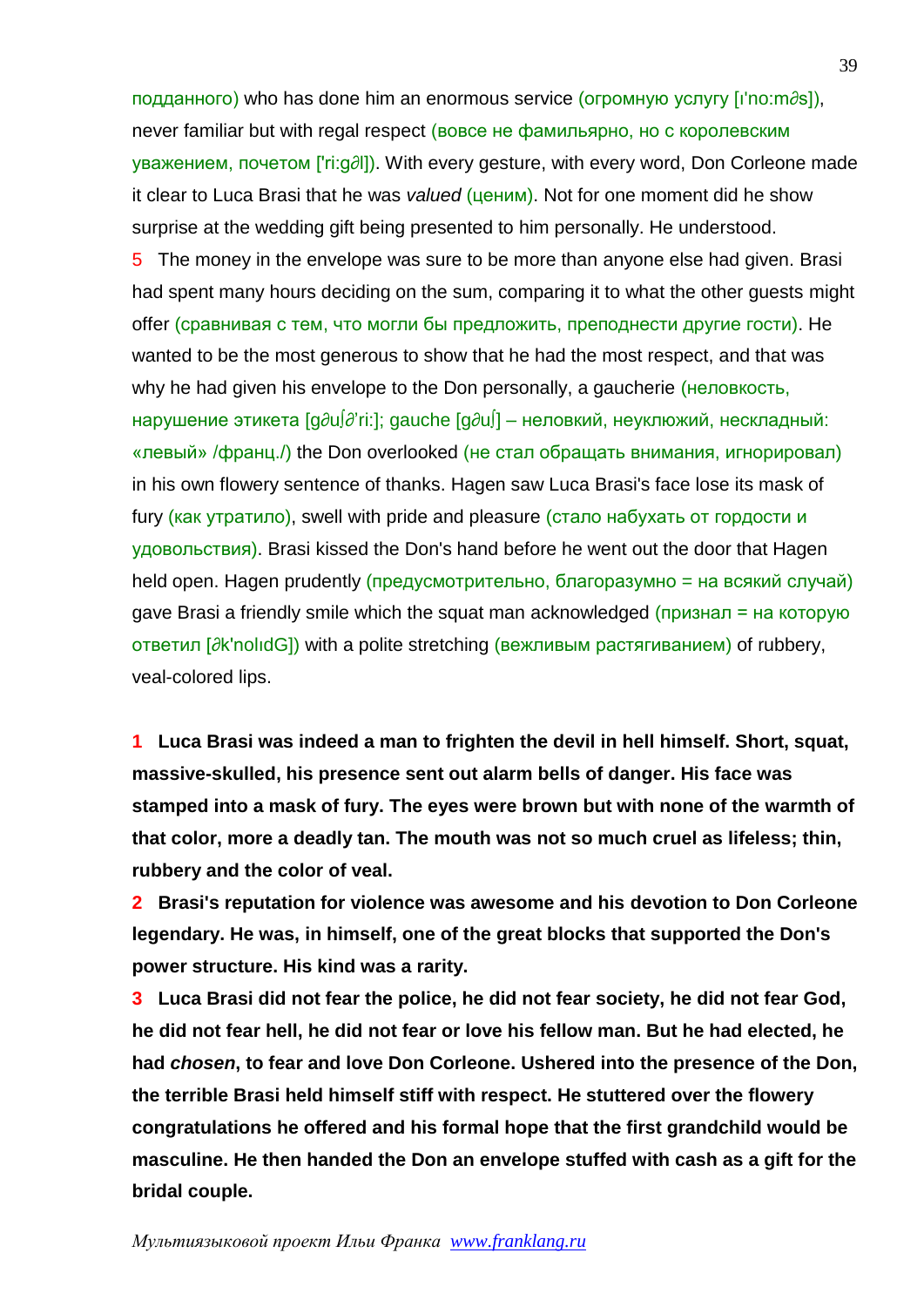**4 So that was what he wanted to do. Hagen noticed the change in Don Corleone. The Don received Brasi as a king greets a subject who has done him an enormous service, never familiar but with regal respect. With every gesture, with every word, Don Corleone made it clear to Luca Brasi that he was** *valued***. Not for one moment did he show surprise at the wedding gift being presented to him personally. He understood.**

**5 The money in the envelope was sure to be more than anyone else had given. Brasi had spent many hours deciding on the sum, comparing it to what the other guests might offer. He wanted to be the most generous to show that he had the most respect, and that was why he had given his envelope to the Don personally, a gaucherie the Don overlooked in his own flowery sentence of thanks. Hagen saw Luca Brasi's face lose its mask of fury, swell with pride and pleasure. Brasi kissed the Don's hand before he went out the door that Hagen held open. Hagen prudently gave Brasi a friendly smile which the squat man acknowledged with a polite stretching of rubbery, veal-colored lips.**

1 When the door closed Don Corleone gave a small sigh of relief (вздох облегчения). Brasi was the only man in the world who could make him nervous. The man was like a natural force (словно некая природная = неконтролируемая человеком сила), not truly subject to control (в общем-то неподчиненная, неподлежащая контролю). He had to be handled as gingerly as dynamite (с ним следовало обращаться так же осторожно, предусмотрительно, как с динамитом ['dGındG∂lı] ['daın∂maıt]). The Don shrugged. Even dynamite could be exploded harmlessly (может быть взорван безопасно) if the need arose (если бы возникла необходимость). He looked questioningly at Hagen. "Is Bonasera the only one left?"

2 Hagen nodded. Don Corleone frowned in thought, then said, "Before you bring him in, tell Santino to come here. He should learn some things."

3 Out in the garden, Hagen searched anxiously (с беспокойством, озабоченно; anxious ['æŋk∫∂s]) for Sonny Corleone. He told the waiting Bonasera to be patient (потерпеть; patient ['peı∫∂nt] – терпеливый) and went over (подошел) to Michael Corleone and his girl friend. "Did you see Sonny around (здесь где-нибудь)?" he asked. Michael shook his head. Damn (проклятье; to damn – проклинать), Hagen thought, if Sonny was screwing the maid of honor all this time (трахал; to screw [skru:] – завинчивать) there was going to be a mess of trouble (будут большие неприятности; mess – беспорядок, путаница; неприятность). His wife, the young girl's family; it could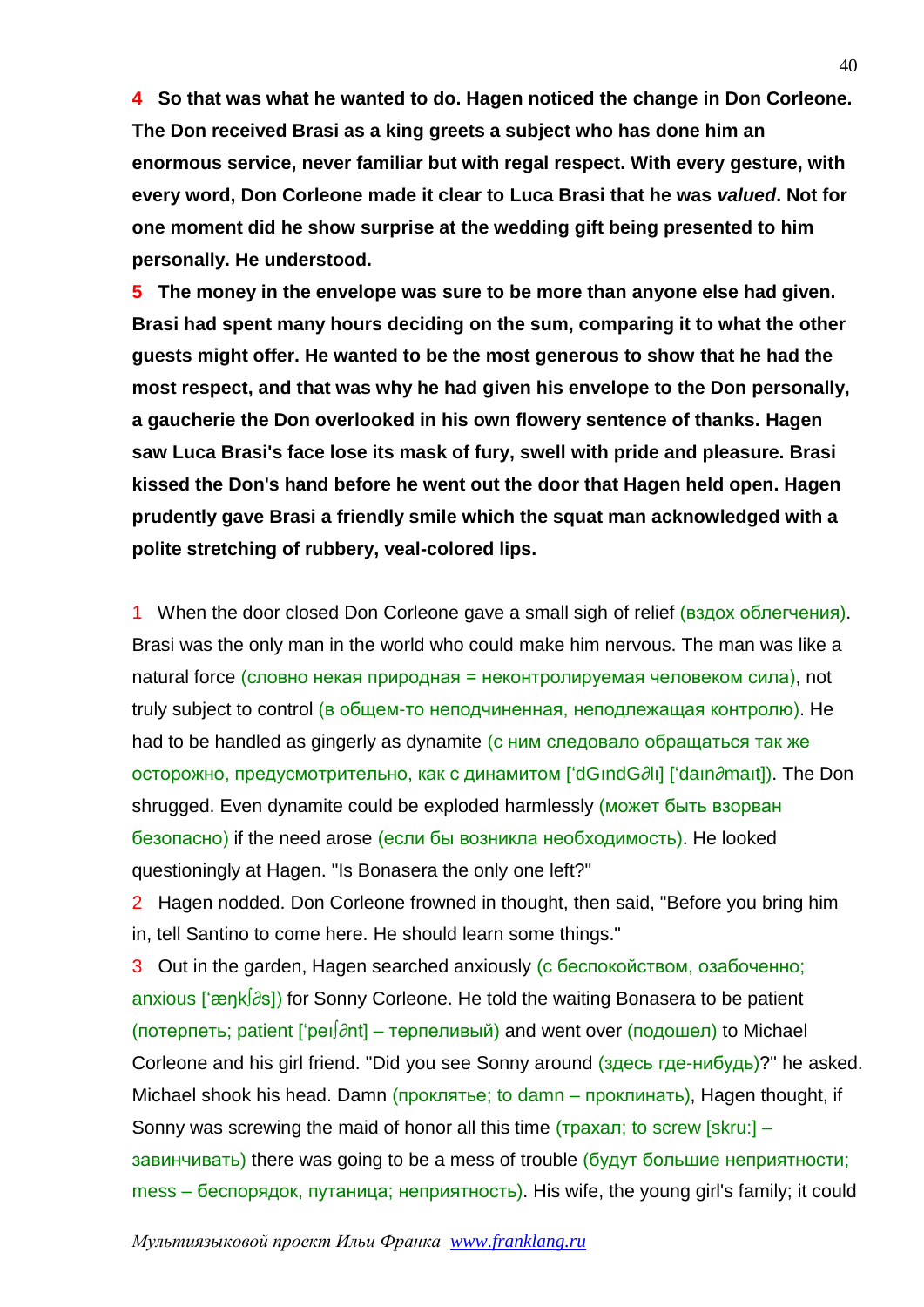be a disaster (бедствие, катастрофа [dı'zα:st∂]). Anxiously he hurried to the entrance (поспешил к входу) through which (через который) he had seen Sonny disappear almost a half hour ago.

4 Seeing Hagen go into the house, Kay Adams asked Michael Corleone, "Who is he? You introduced him as your brother but his name is different (отличающаяся, иная) and he certainly doesn't look Italian."

5 "Tom lived with us since he was twelve years old," Michael said. "His parents died and he was roaming around the streets (бродил, скитался) with this bad eye infection (с заражением глаза, с сильно зараженным глазом). Sonny brought him home one night and he just stayed (просто остался /жить с нами/). He didn't have any place to go. He lived with us until he got married."

6 Kay Adams was thrilled (взволнована, заинтригована; to thrill – вызывать трепет, сильно волновать). "That's really romantic," she said. "Your father must be a warmhearted person. To adopt (усыновить) somebody just like that when he had so many children of his own."

7 Michael didn't bother to point out (не стал указывать на то, не стал тратить силы на разъяснение того; to bother ['boð∂] – беспокоиться, волноваться) that immigrant Italians considered (считали, рассматривали) four children a small family. He merely said (только лишь сказал), "Tom wasn't adopted. He just lived with us."

8 "Oh," Kay said, then asked curiously, "why didn't you adopt him?"

9 Michael laughed. "Because my father said it would be disrespectful (непочтительно) for Tom to change his name. Disrespectful to his own parents."

10 They saw Hagen shoo Sonny through the French door into the Don's office (to shoo – выгонять, выпроваживать; shoo – кыш; to shoo – вспугивать, прогонять /птиц/) and then crook a finger (скрючил, согнул палец = поманил пальцем; crook – крюк) at Amerigo Bonasera. "Why do they bother your father (беспокоят) with business on a day like this?" Kay asked.

11 Michael laughed again. "Because they know that by tradition (по традиции) no Sicilian can refuse a request (не может отказать просьбе) on his daughter's wedding day. And no Sicilian ever lets a chance like that go by (не упускает случая, возможности: «не дает шансу пройти мимо»)."

**1 When the door closed Don Corleone gave a small sigh of relief. Brasi was the only man in the world who could make him nervous. The man was like a natural force, not truly subject to control. He had to be handled as gingerly as dynamite.**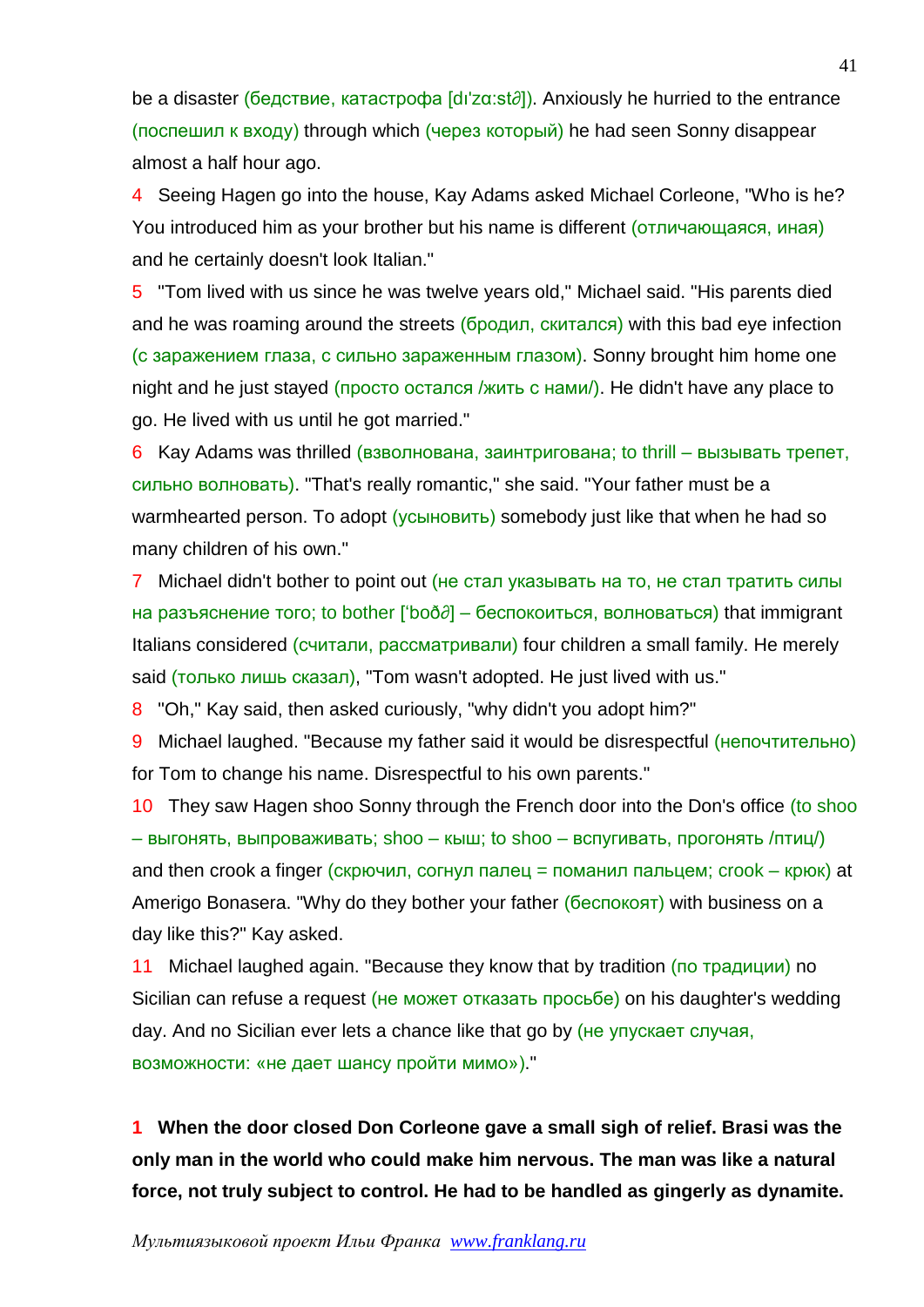**The Don shrugged. Even dynamite could be exploded harmlessly if the need arose. He looked questioningly at Hagen. "Is Bonasera the only one left?"**

**2 Hagen nodded. Don Corleone frowned in thought, then said, "Before you bring him in, tell Santino to come here. He should learn some things."** 

**3 Out in the garden, Hagen searched anxiously for Sonny Corleone. He told the waiting Bonasera to be patient and went over to Michael Corleone and his girl friend. "Did you see Sonny around?" he asked. Michael shook his head. Damn, Hagen thought, if Sonny was screwing the maid of honor all this time there was going to be a mess of trouble. His wife, the young girl's family; it could be a disaster. Anxiously he hurried to the entrance through which he had seen Sonny disappear almost a half hour ago.**

**4 Seeing Hagen go into the house, Kay Adams asked Michael Corleone, "Who is he? You introduced him as your brother but his name is different and he certainly doesn't look Italian."**

**5 "Tom lived with us since he was twelve years old," Michael said. "His parents died and he was roaming around the streets with this bad eye infection. Sonny brought him home one night and he just stayed. He didn't have any place to go. He lived with us until he got married."**

**6 Kay Adams was thrilled. "That's really romantic," she said. "Your father must be a warmhearted person. To adopt somebody just like that when he had so many children of his own."**

**7 Michael didn't bother to point out that immigrant Italians considered four children a small family. He merely said, "Tom wasn't adopted. He just lived with us."**

**8 "Oh," Kay said, then asked curiously, "why didn't you adopt him?"**

**9 Michael laughed. "Because my father said it would be disrespectful for Tom to change his name. Disrespectful to his own parents."**

**10 They saw Hagen shoo Sonny through the French door into the Don's office and then crook a finger at Amerigo Bonasera. "Why do they bother your father with business on a day like this?" Kay asked.**

**11 Michael laughed again. "Because they know that by tradition no Sicilian can refuse a request on his daughter's wedding day. And no Sicilian ever lets a chance like that go by."**